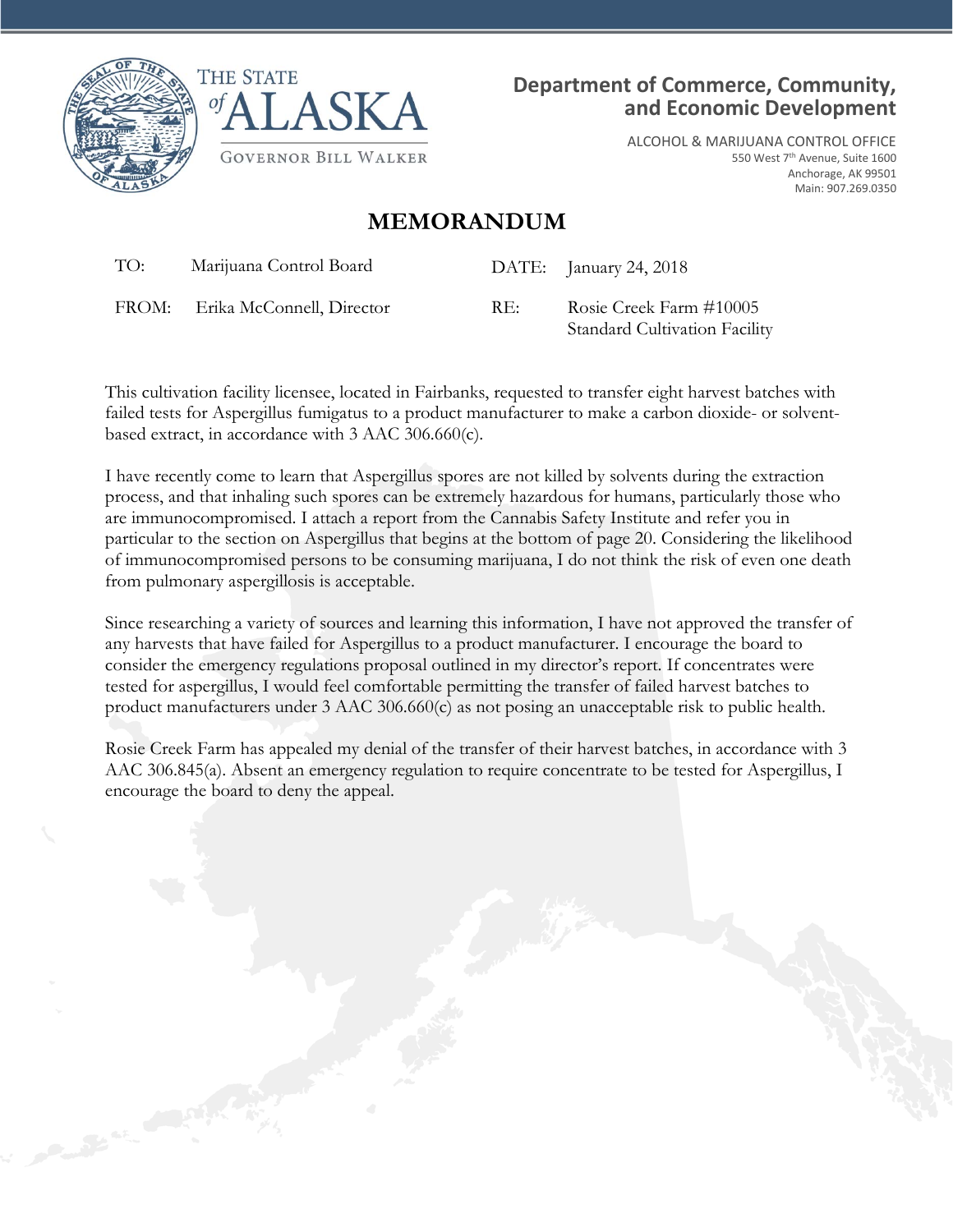# **Microbiological Safety Testing of Cannabis**

Cannabis Safety Institute May 2015

## **Authors and Reviewers**

Mowgli Holmes, PhD<sup>1</sup> Jatin M. Vyas, MD, PhD2 William Steinbach, MD<sup>3</sup> John McPartland, MD<sup>4</sup>

<sup>1</sup>Phylos Bioscience <sup>2</sup> Harvard Medical School <sup>3</sup>Duke University <sup>4</sup>University of Vermont

All rights reserved, Cannabis Safety Institute, 2015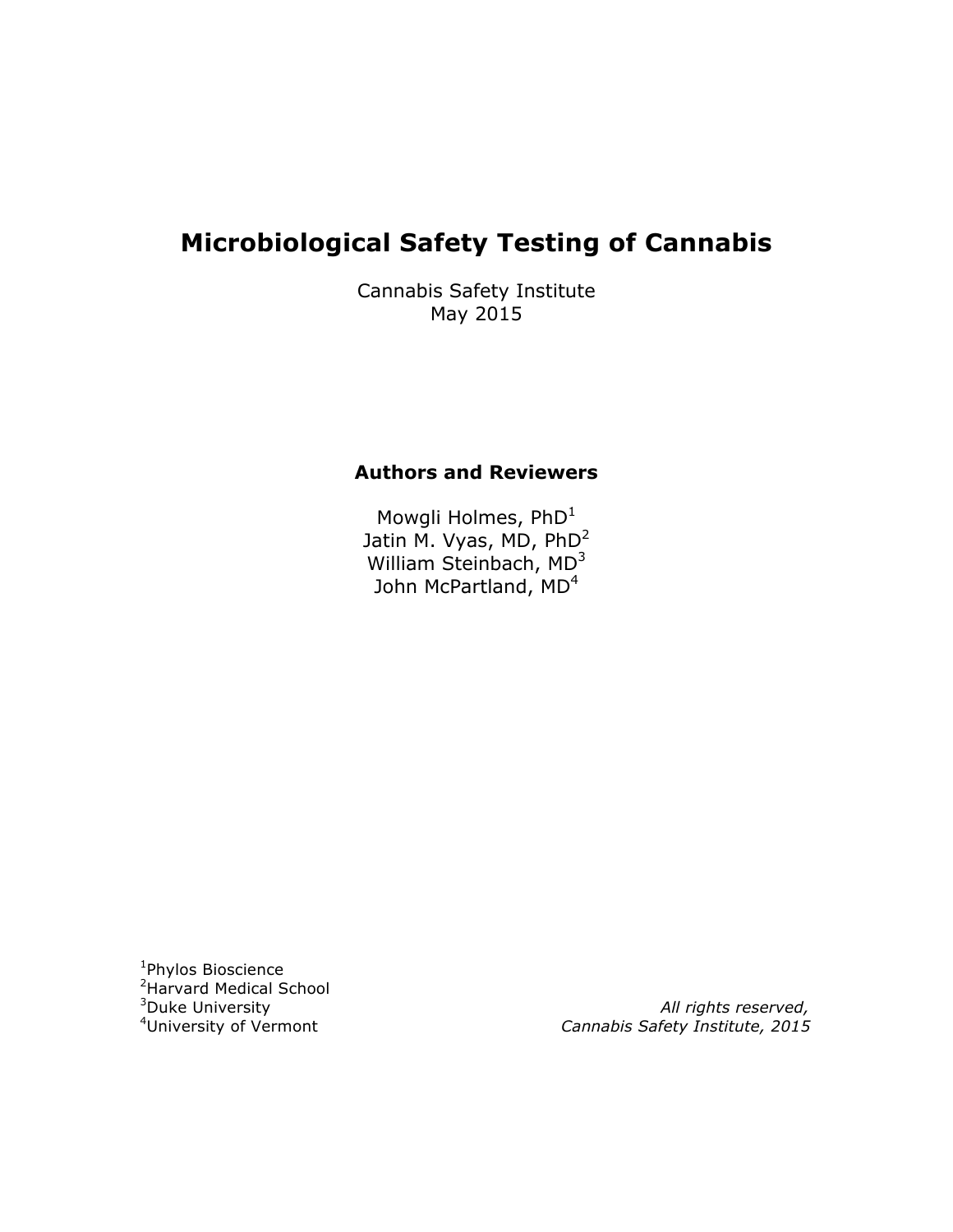# **Table of Contents**

| Introduction                      | 3  |
|-----------------------------------|----|
| Existing guidelines               | 4  |
| Microbiological Growth Conditions | 7  |
| Cannabis Production and Use       | 9  |
| Risk categories                   | 13 |
| <b>Bacterial Pathogens</b>        | 15 |
| <b>Fungal Pathogens</b>           | 20 |
| <b>Microbial Toxins</b>           | 23 |
| <b>Indicator Tests</b>            | 26 |
| Recommendations                   | 29 |
| Summary of Recommendations        | 35 |
| References                        | 36 |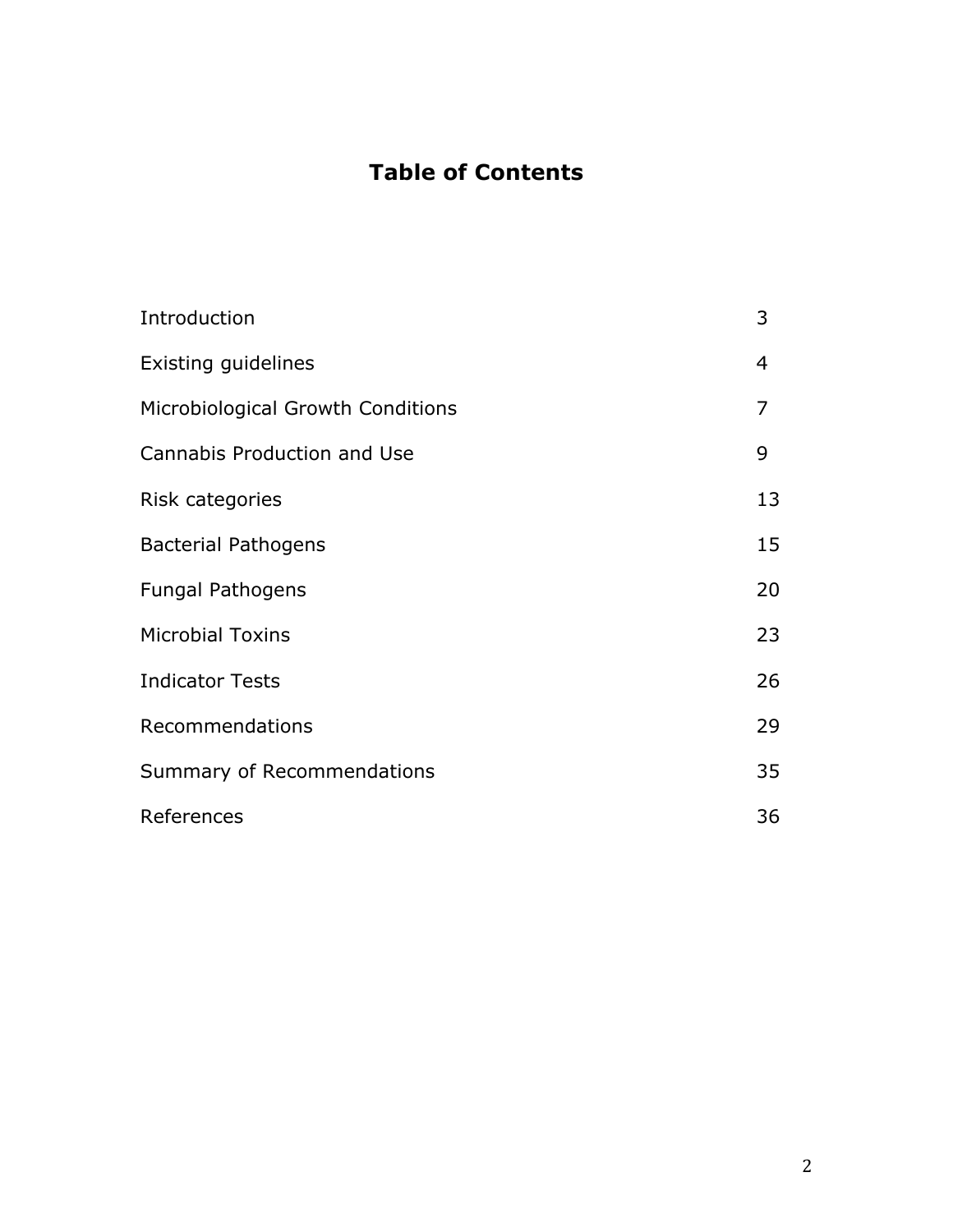## **Introduction**

Cannabis is increasingly becoming legal at the state level in the U.S., for either medical or recreational use. Each of these states has had to wrestle with the question of how to ensure the safety of a new product that is not covered under any existing safety guidelines. Safety testing in other agricultural industries is regulated by the FDA, the USDA, or by other federal agencies, all of which have been unable to assist the states in this case. The few states that have produced safety testing guidelines for Cannabis were forced to develop them from scratch, without the regulatory and scientific support that federal agencies typically provide.

In the absence of this federal guidance, regulators in each state have turned to different sources for information, and each state has produced a unique set of rules and regulations (if they have produced one at all). Many of these are in outright conflict with each other, and they are largely not grounded on scientific research. This whitepaper is focused entirely on the question of microbiological safety, and has been written in order to promote the adoption of regulatory guidelines for the Cannabis industry that are rational, consistent, and safe. We have gathered what data there are on this issue and related ones, and assembled a broad collection of experts on the general subjects of plant microbiology, medical microbiology, and safety-testing of agricultural and food products.

One reason for the difficulty that the states have had with this issue is the unusual delivery route of Cannabis. If Cannabis were not typically consumed by smoking, it would fall more clearly under existing guidelines covering pharmaceuticals or agricultural products. The only potential source of safety regulations pertaining to plant material consumed by inhalation would be the tobacco industry. However, that industry does not publish such information, and has only very recently been subject to any federal oversight at all. Regardless, the appropriate guidelines for this industry will need to take the delivery route into account very clearly. Inhalation presents a different set of health threats than does (for instance) oral ingestion.

The experiences of other industries supply a vast collection of both data and regulatory approaches from which to draw upon. Nonetheless, this industry is unique, and it will be impossible to develop the right regulatory approach without careful customization of the approaches used in other settings. The potential problems associated with a massive industry, arising practically overnight,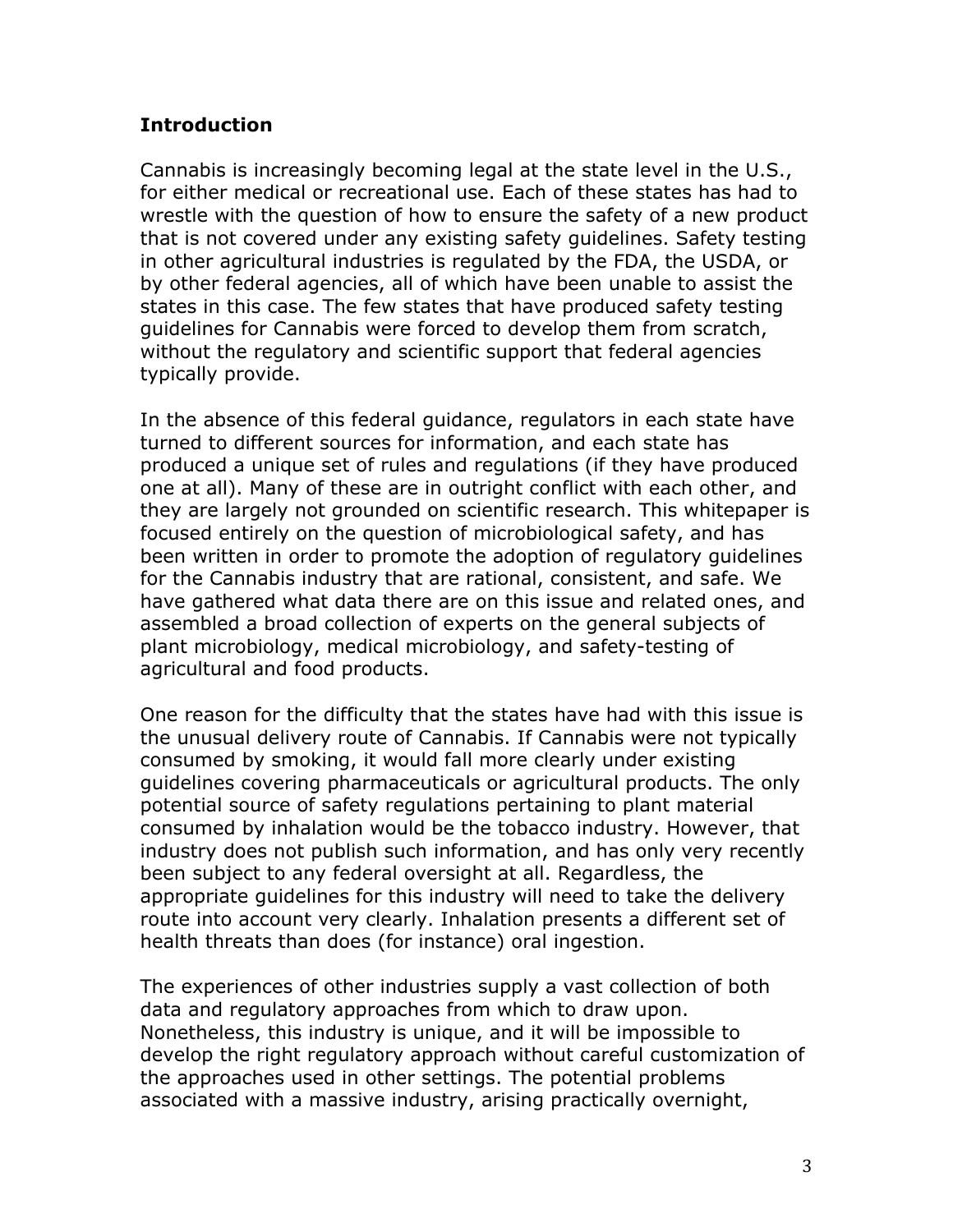argue for stronger controls than are in place elsewhere. On the other hand, safety-testing guidelines that are too strict, economically unfeasible, or based on poor science, will be difficult to implement and will have a damaging effect on the industry as a whole.

Our approach in this white paper is try to balance these needs by giving recommendations that will exceed the public health protections in other industries, but not by more than is reasonable or necessary. More specifically, our approach has been to attempt to determine which microorganisms are likely to be present on Cannabis; which of them could potentially replicate to significant levels at any point in the production or use process; and which of these might actually pose a health hazard. We will recommend against testing for any organisms that do not meet these criteria.

## **Existing guidelines**

Both Colorado and Washington require Cannabis to be tested for microbiological contamination. However, they have instituted very divergent rules for how to implement such testing. Washington State produced a set of guidelines based on recommendations in the American Herbal Pharmacopoeia's Cannabis Monograph<sup>1</sup>. These, in turn, were drawn largely from guidelines specified by the American Herbal Products Association (AHPA). Colorado included a list of microbiology testing requirements in the actual legislation establishing the legal Cannabis industry in that state. These included a list of microorganisms that testing would be required for, and this list was clearly drawn from the small existing literature on Cannabis microbiology. The initial Cannabis microbiology testing requirements for both of these states were as follows.

#### *Washington*

Total Viable Aerobic Bacteria Count < 100,000 CFU Total Yeast and Mold Count < 10,000 CFU Bile-tolerant Gram-Negative Bacteria < 1000 CFU total coliforms count < 1000 CFU *E. Coli* (pathogenic strains) not detected in one gram **Salmonella** spp. **not detected in one gram**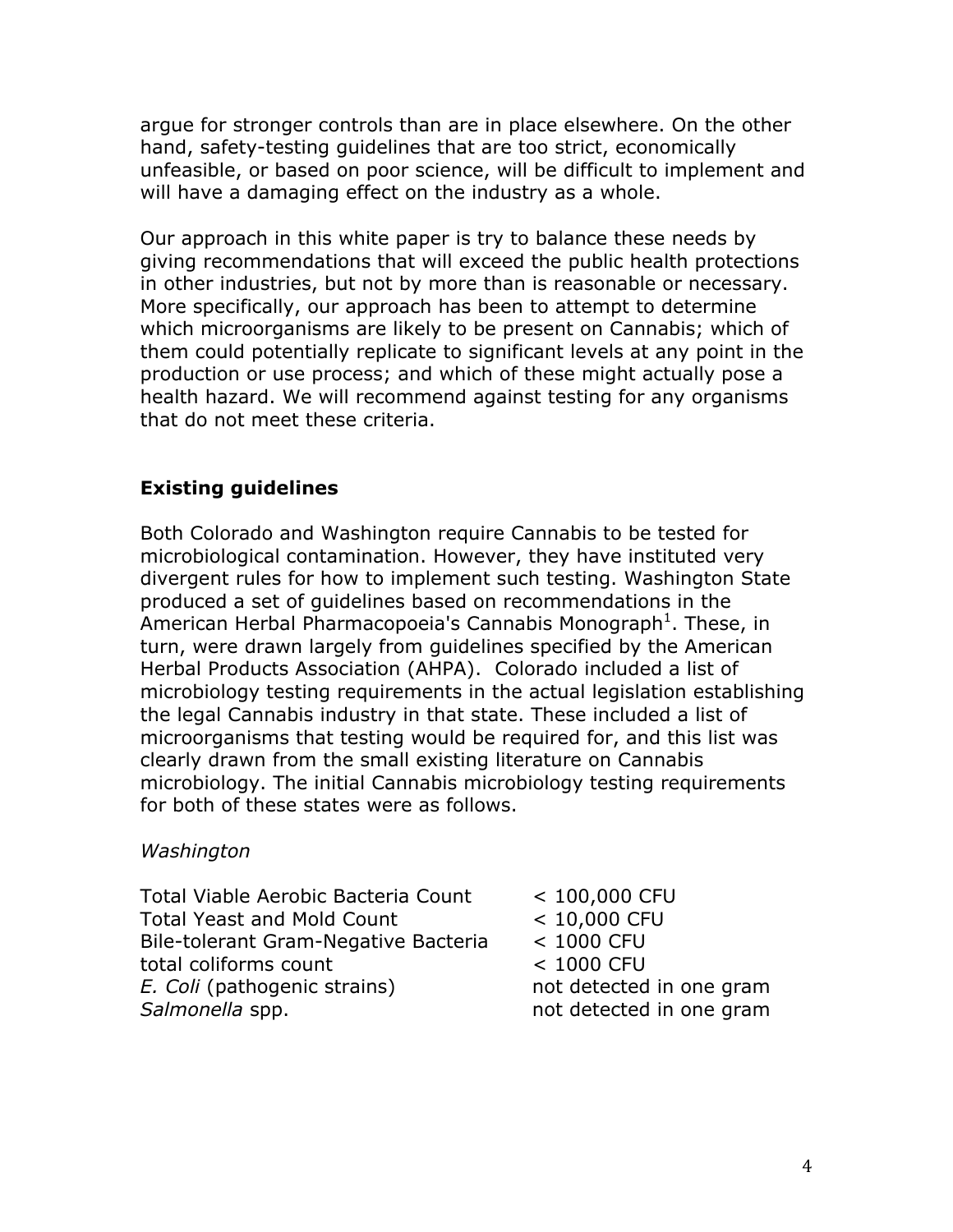#### *Colorado*

| E. Coli                    | none detected  |
|----------------------------|----------------|
| Salmonella                 | none detected  |
| Gram-Negative bacteria     | $< 10,000$ CFU |
| <b>Aspergillus</b>         | none detected  |
| Penicillium                | none detected  |
| <b>Mucor</b>               | none detected  |
| Thermophilic Actinomycetes | none detected  |

The AHPA guidelines, from which the Washington State requirements are drawn, specify a list of tests that are typical microbiology guidelines in some food products industries. They predate much of our modern scientific knowledge, and are based primarily around the use of testing techniques that existed at the time rather than actual data about relevant pathogens. The limits specified in this case were set based on surveys of the AHPA membership, and are thought to reflect actual knowledge about what levels are common for dried herbal products in general (Magad Sharaf, AHPA Standards Committee, personal communication). These limits therefore represent averages across many hundreds of different types of plant products. The number of total viable microorganisms can commonly vary by a factor of many thousands between plant types and across seasons and growing conditions.

Most importantly, as with all food-safety guidelines for agricultural products in this country, these were generally not intended as a testing protocol for each lot or batch of a product. Most existing approaches to food safety do not mandate testing of end products. Instead, except in cases of immediate public-health threats, they require testing and certification of production facilities and processes, even if this is accomplished in part by sampling of final products. This approach leads to a different set of recommendations for testing. It favors broad quality-indicator tests, and can reasonably include tests for organisms that have no special likelihood of being present. The AHPA guidelines are industry-specific self-regulatory guidelines, and as with similar lists in different industries, they were originally developed to represent average target levels. They were not intended as pass/fail criteria to be applied to each lot of product, and no regulatory body in this country requires that they be applied in such a way.

There are various reasons for requiring "indicator tests" that don't directly test for pathogens, but instead serve as "quality tests", or indications that follow-up pathogen testing should be performed $2-4$ .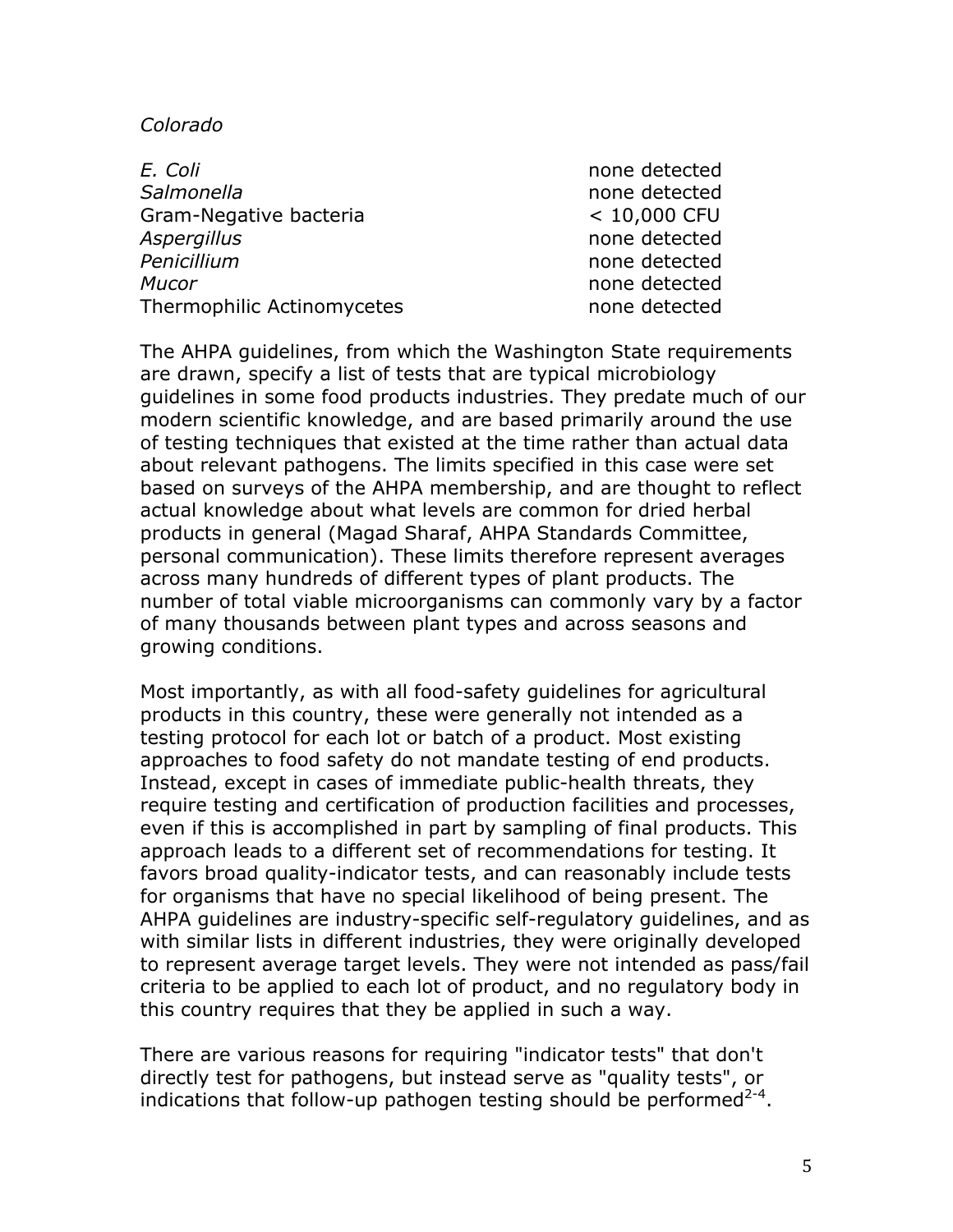Chief among these are their utility in monitoring production processes themselves. They are less useful, and much less utilized, in the case of end-product testing. The Washington State microbiology guidelines include four separate indicator tests. One of these (total coliforms) is no longer considered the best test in its category<sup>5,6</sup>; another (biletolerant gram-negative bacteria) is so outdated that most of the authors of this white paper were unfamiliar with its use in safety testing. In fact, in some documents it is listed as being functionally identical to indicator tests for "total coliforms". Total coliforms is another indicator test also present on the Washington state list. Indicator tests will be discussed in more detail below, but in the case that such tests are required, we recommend that they be kept to a minimum, and used only in cases where they will provide actionable information.

The initial Colorado regulations are quite different than the Washington state ones. The list of mold species, in particular, appears to originate with a series of papers on Cannabis microbiology published by one of the co-authors of the present white paper (JW McPartland)<sup>7-10</sup>. They are all molds that have been isolated at one time or another from Cannabis plants. However, spores of these species are ubiquitous, and they were mentioned in these publications in the context of experimental studies that assessed or replicated poor storage conditions. Studies of contaminants of marijuana in the 1970s and 1980s primarily investigated cannabis smuggled from Latin America. Their relevance to current, domestically-produced cannabis is very limited. The product was sweat-cured, then compressed into bricks for smuggling, under conditions not controlled for temperature or humidity. These conditions gave rise to "storage molds" that are easily discernable and frankly unacceptable by today's consumers. Some organisms reported in these studies, such as *Mucor sp.*, thermophilic *actinomycetes*, and *Dienerella arga*, indicated a highly deteriorated condition.

In another study that identified several of these mold species on Cannabis $^{11}$ , the authors analyzed street samples submitted by cannabis smokers, and isolated *Aspergillus, Mucor*, and *Penicillium* species. The Cannabis in this study, as well, was likely smuggled into the country under inappropriate storage conditions. The study used nonselective culture media, which actually selects for the growth of fast-growing and ubiquitous fungi such as the *Mucor* and *Penicillium* species that were found. No quantification of these molds was provided, and allergy testing of each of the Cannabis smokers with *Mucor* and *Penicillium* antigens showed no greater sensitization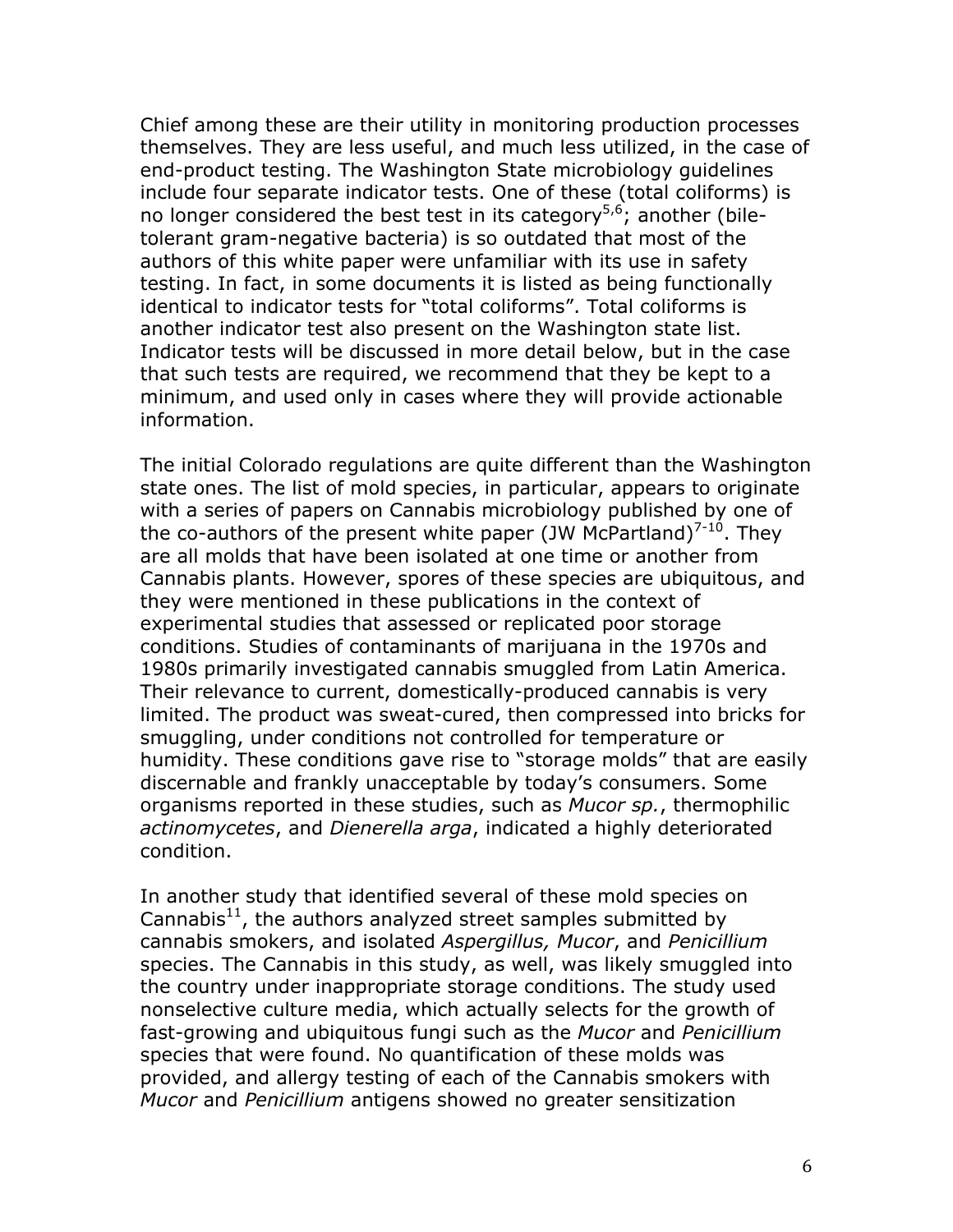amongst smokers than control subjects.

At least one of these molds (*Aspergillus*) is a genus that does indeed contain species that are a health threat likely to be present on Cannabis. *Aspergillus* is ubiquitous in soil and on many plants, which means that the initial requirement in Colorado that there be "none detected" on Cannabis is not feasible. On the other hand, there are hundreds of *Aspergillus* species, and very few of these cause human disease, so a general test for *Aspergillus* is inappropriate. Another problem with requiring tests for these molds is that there is no adequate existing test that is specific to them. There is no selective media or commercial plate available that allows only these species to grow and be quantitated. Molecular methods have been developed for some of these species, but have not been generally commercialized. Non-commercial plate-culture methods do exist, but these require a trained mycologist to identify the mold species by eye in the presence of many different types of mold. Colorado has since modified its list of required microbiological tests, but it remains to be seen how they will approach many of these issues.

## **Microbiological growth conditions**

In general, microorganisms can cause disease in two distinct ways. The first is through active infection: high-level replication in the host can lead to structural damage, toxicity, and dangerous hyperactivation of the immune system. The second is due to the fact that certain species of bacteria and fungi can produce toxins which can be ingested and cause disease even in the absence of viable bacterial or fungal cells. Toxin production itself requires robust replication; so although this disease mechanism does not require that microbial cells be alive or healthy at the point of ingestion, it does require that they were able to thrive on the food matrix at some prior point. It also requires that there be no processing step that removes or inactivates the toxin.

Likewise, active infection in the host typically requires high-level replication on the vector itself. This is because most infections are cannot be initiated without a large starting inoculum. Certain organisms are exceptions to this rule, and can initiate infections with extremely small doses – sometimes as little as a single cell or spore. Even these types of organisms (just as with toxins themselves) must of course also be able to survive any processing step that would kill them.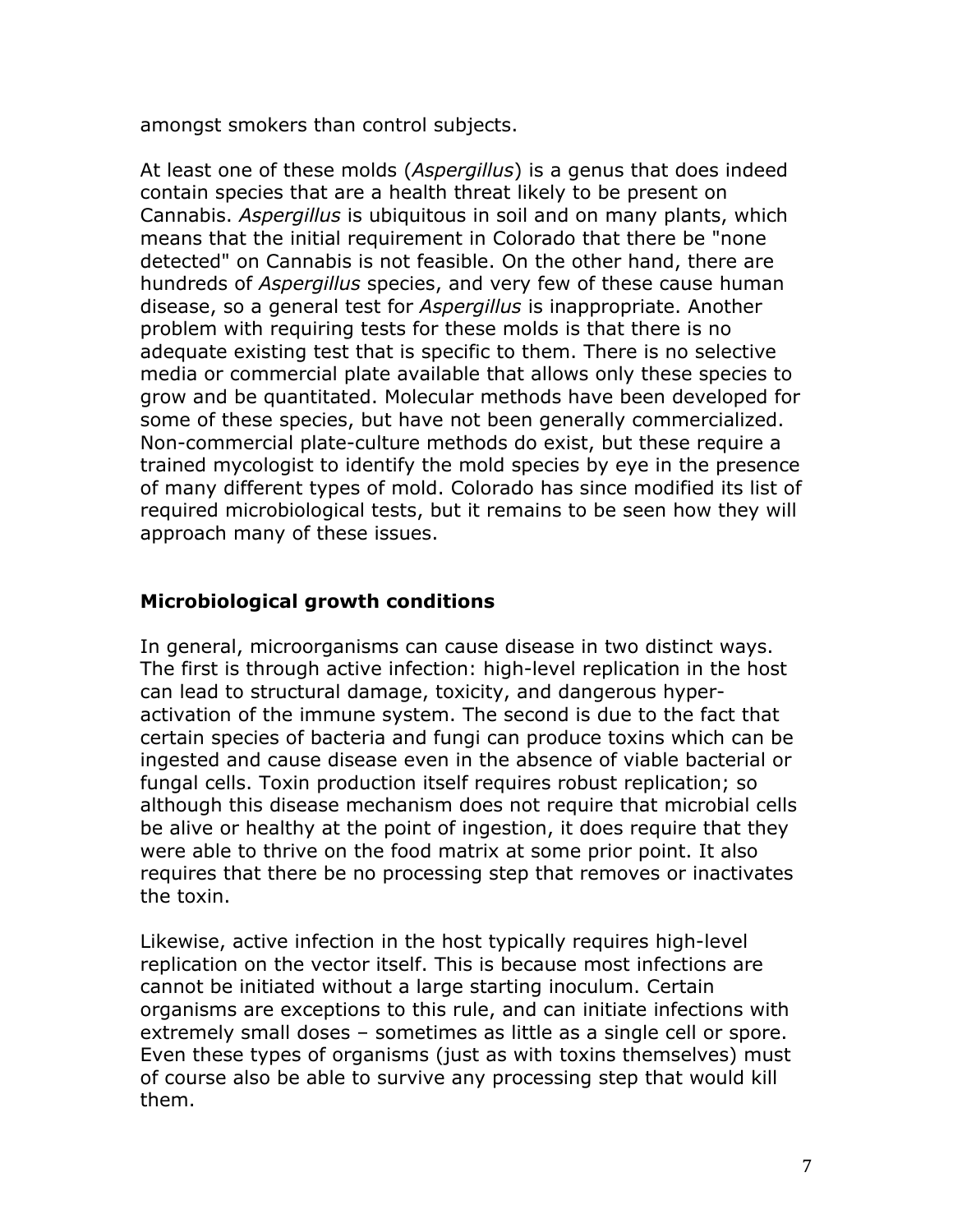In short, many infections can be prevented by avoiding high-level replication that would lead to large infectious doses of viable cells, or to large doses of toxins. Many infections can be prevented by steps that kill or inactivate microbial cells or microbial toxins. If robust replication is blocked, and "kill steps" are implemented, then the only possible type of infection is by organisms that can survive existing kill step conditions and initiate infection with minute doses.

Both bacteria and fungi (i.e., mold) need permissive conditions in order to replicate and present a health hazard. They need a surface or matrix that they have evolved to colonize effectively. They need adequate nutrients, adequate available water, and specific temperature ranges. Because temperature and water requirements are the most critical for microbial growth, the most common steps that result in the killing of microorganisms on food products are heating and drying. Many food products are cooked in some way, and because high temperatures kill bacteria and fungi these foods are generally not a safety threat unless they are mishandled after the cooking process.

Bacteria and fungi also have very specific water requirements. Many plant-based foods have high moisture content and are able to support robust microbial replication. These pose a danger if they are not cooked properly. Modern microbiology safety standards take this into account. However, the potential for microbial growth is a function of "water activity" (A<sub>W</sub>), and not of moisture content itself.<sup>12,13</sup>. Water activity is a measure of the available water that can be utilized for microbiological growth. It increases with moisture content, but it does so non-linearly, and in a manner that is unique to each material or matrix. High-moisture foods with high salt or sugar content can have quite low water activity, because the solute concentrations cause a majority of the water to be functionally unavailable. Water activity ranges from 0 to 1, and below  $A_w$  0.6 no growth can occur. Most pathogens cannot grow below  $A_w$  0.9; however some fungi can grow slowly at water activities as low as  $A_w$  0.61<sup>14</sup>.

The potential for plant-born infection depends on the temperature, water activity, and transmission-route parameters that characterize the particular product. For instance, smoked plant material is heated to high temperatures that will kill normal cells, but it can still deliver heat-resistant spores to the lungs. Edible food products are usually heated, but if they are not heated they can deliver bacteria to the stomach where certain species can replicate. The section below follows the Cannabis plant through the stages of growth, processing, and use,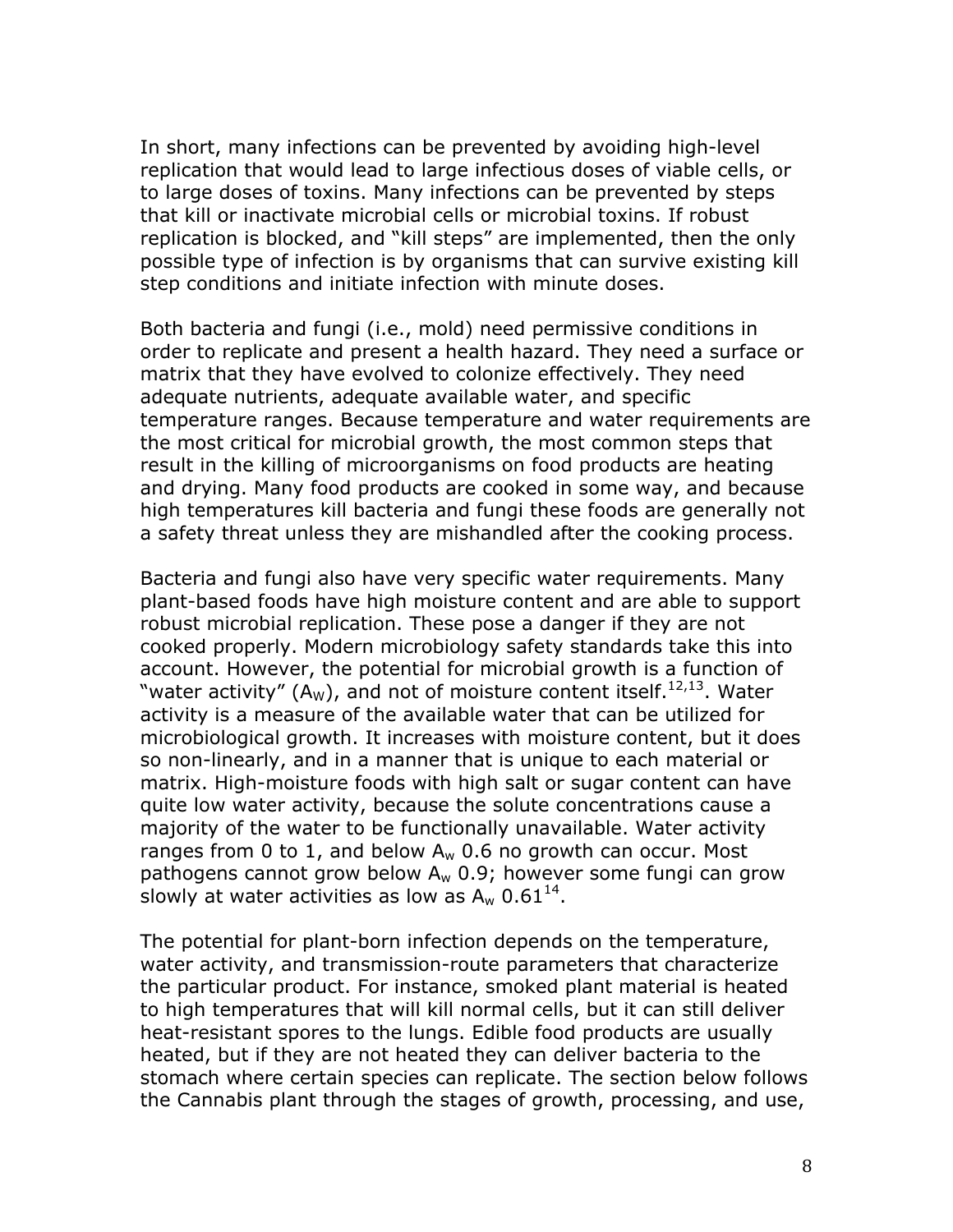in order to clarify what microbiological threats are possible at each stage.

## **Cannabis production and use**

Cannabis can be grown in several different environments, processed in many different ways, and utilized or ingested by multiple routes. Each of these pathways come with their own set of microbiological risks and protection factors. Looking at these closely makes it relatively clear what kind of safety tests should be performed on finished products prior to use. It also makes it clear that most safety concerns are best addressed in the course of the actual production process itself.

## *Plant growth*

Cannabis is grown under many different conditions, both indoors and outdoors. As with all agricultural products, it is exposed to an extremely wide range of microorganisms. However, the cannabinoids produced by the external glands of the plant have very well- $\frac{1}{2}$  documented antibacterial properties<sup>15-21</sup>. Living Cannabis plants do not support high levels of bacterial growth, and pathogenic bacteria are unlikely to be associated with living Cannabis plants. There is also some evidence for anti-fungal activity of certain cannabinoids<sup>20</sup>, but fungal growth is not at all uncommon on Cannabis plants. Most of these mold and mildew species are plant pathogens, and not human ones; molds such as *Botrytis cinerea* may harm the Cannabis plant, but they are unlikely to harm humans.

Nonetheless, mold is perhaps the single most important quality issue in Cannabis production. Outdoor plants are exposed to a wide variety of fungal species. Indoor plants are exposed to less of these, and can potentially be kept cleaner. In practice, however, many indoor plants are exposed to inappropriate watering, humidity, fertilizer, or ventilation conditions. All of these can contribute to very high levels of mold.

Even under ideal conditions, it is possible that small numbers of cells or spores capable of causing human disease may be present on plant material from contact with air, soil, or water. If any of these species are capable of replicating aggressively either on dried plant material or upon contact with humans, they could theoretically prove to be a threat.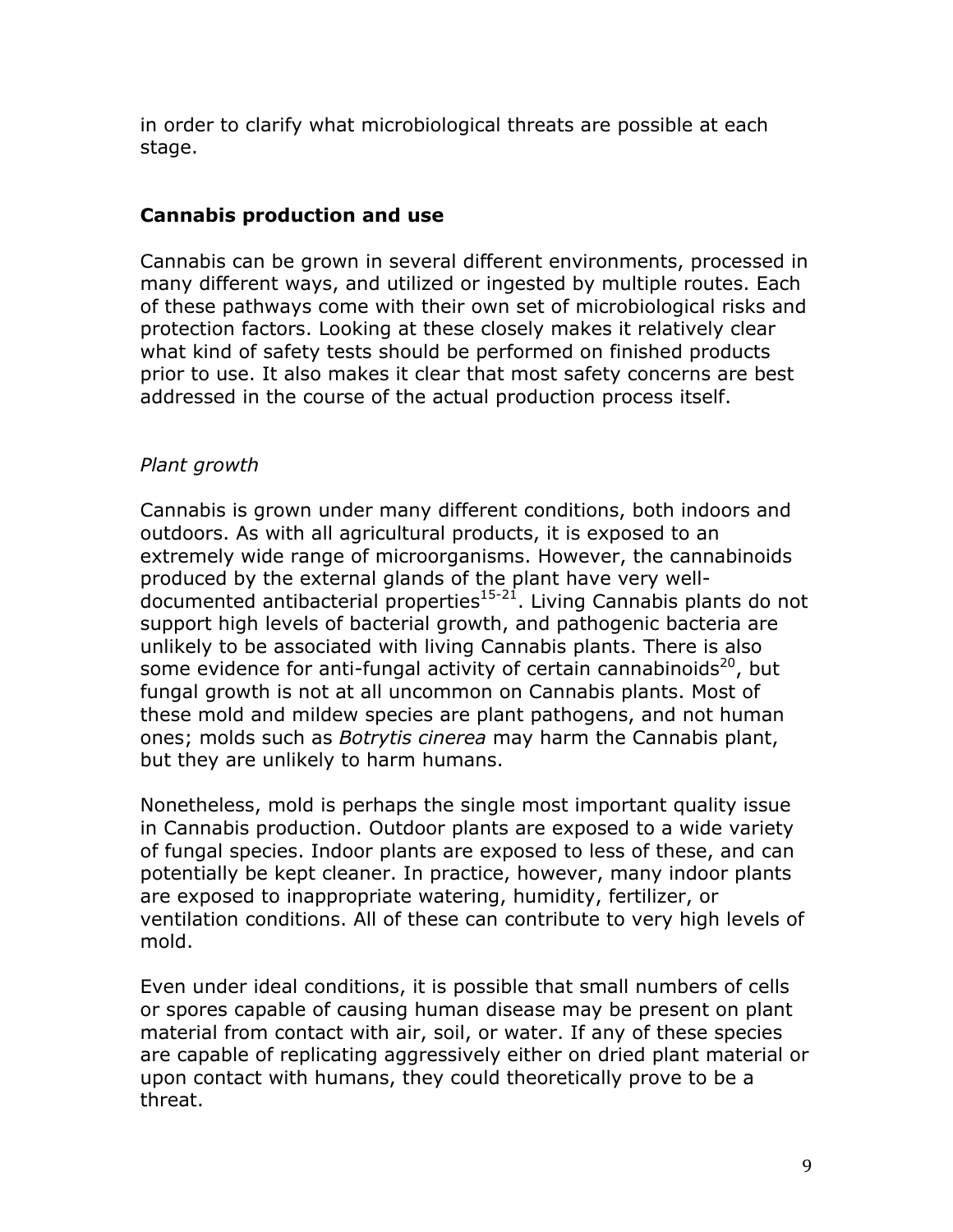#### *Processing.*

Once plants are harvested they are trimmed, dried, and cured. These processes present significant opportunities for contamination. Harvesting and trimming are the stages at which there is the greatest level of human handling. Human pathogens can easily be transferred to the flower material at this stage. Workers should wash their hands frequently, and generally conform to the food safety rules that operate in commercial kitchens. Use of gloves during direct handling of the material should be mandatory.

Most Cannabis is dried and cured to a final water activity level of  $A_w$ 0.30 – 0.60 (unpublished data: OG Analytical, CannaSafe Analytics, AquaLab). This corresponds to moisture content values of between 2% and 13% [Fig.1]. Humidity and temperature need to be carefully controlled during this period in order to ensure that the moisture content of the plant material is lowered at a steady rate that balances the need to allow chlorophyll evaporation with the need to minimize



**Fig. 1. Cannabis moisture sorption isotherm.** Four independent isotherms were generated from unique samples of dried Cannabis flowers, and used as inputs to generate a generalized isotherm model for Cannabis. The curve shown represents average values; moisture content at  $A_W$  0.65 will typically correspond to moisture content within two percentage points of 14%. Data was generated by AquaLab and CannaSafe Analytics using an AquaLab Vapor Sorption Analyzer.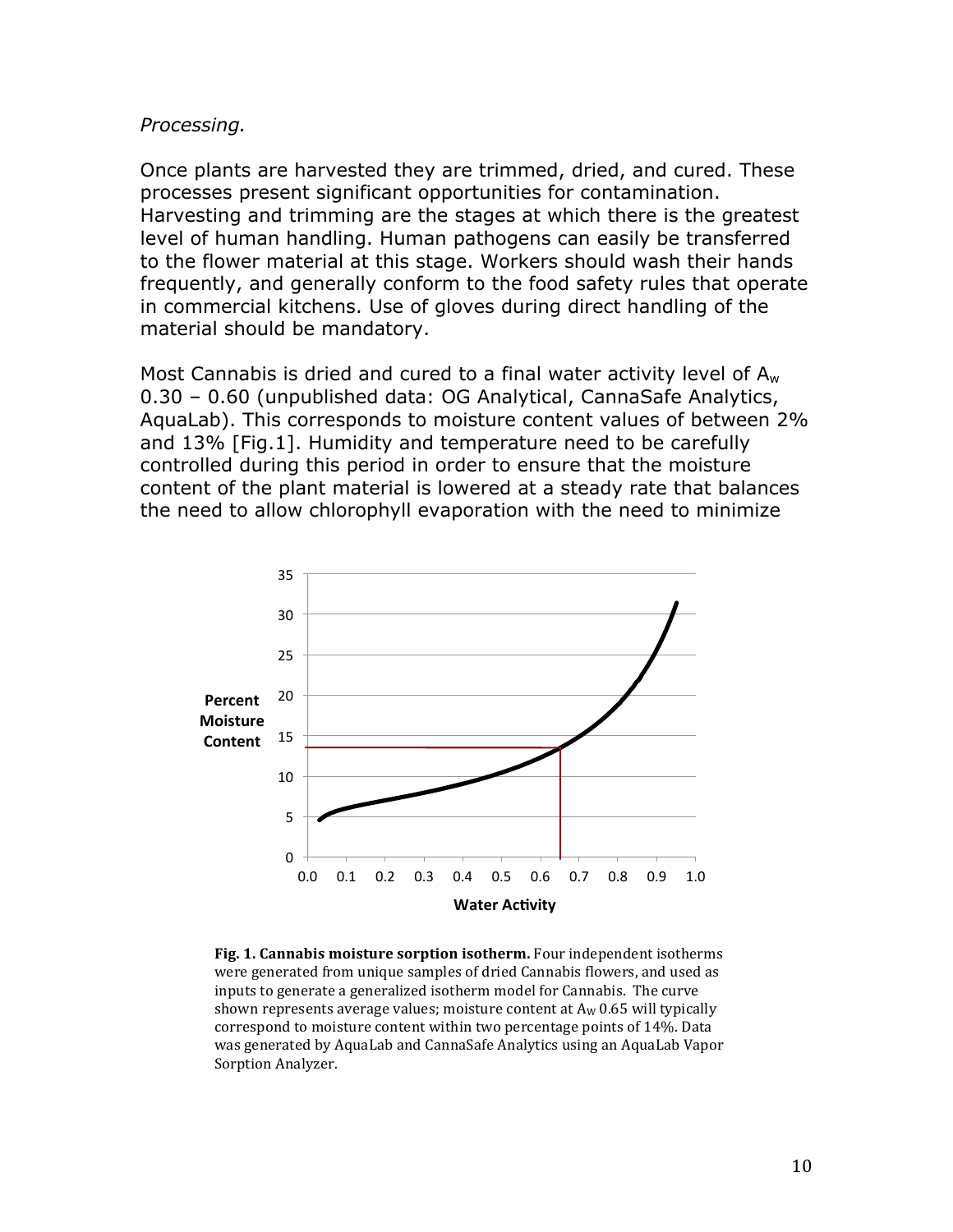overall moisture. If moisture levels are too high during this period, both mold and bacterial levels will rise above acceptable levels. If the drying process is done correctly, it kills the majority of the microorganisms that are present. Certain types of bacteria and fungi, however, are quite resistant to drying; even though they cannot grow at low water activity levels, they remain viable and can grow if conditions change.

Once cured, flower material can be smoked or inhaled by vaporization, but it is also frequently used to make extracts or concentrates that can themselves be smoked or vaporized, or added to products intended for oral ingestion. These edible products are extremely varied, but they typically all rely on the addition of a plant extract containing active cannabinoids. Simple approaches to extraction of these use butter or oil in which plant material is heated. The plant material is then removed and the butter or oil can be used for cooking. More complex methods use butane, hexane,  $CO<sub>2</sub>$ , or other compounds as extraction solvents. These methods are becoming extremely popular, and they are now the prevalent form in which marijuana is used for the manufacture of edible products. They often utilize extremes of temperature and pressure, and they are unlikely to allow microbes to survive.

If the end product of the extraction process is intended for use as a food additive in Cannabis products, it is often subjected to an independent heating step. THC is found in plants in the acid form (THC-A), and is not psychoactive until it is converted through heating into decarboxylated  $THC^{23,24}$ . The medicinally important (but nonpsychoactive) cannabinoid CBD is likewise converted by heat from the CBD-A found in plants. This decarboxylation step is essentially a heatkill step, and it contributes to the safety of Cannabis extracts and products made from them for the recreational market. The same decarboxylation process happens during smoking. In either case, the temperatures required are high enough to kill growing bacteria and fungi; however, they are not high enough to kill spores. Decarboxylation is a function of temperature and time, as shown in Fig. 2. Typical decarboxylation procedures use 120°C for 30min<sup>22</sup>. It is important to point out that decarboxylation is also a function of matrix viscosity and surface area. For instance, Cannabis extracts with high viscosity that are heated without stirring do not easily release the  $CO<sub>2</sub>$ byproduct of decarboxylation. These can require much higher temperatures or many more hours of treatment than other Cannabis products do.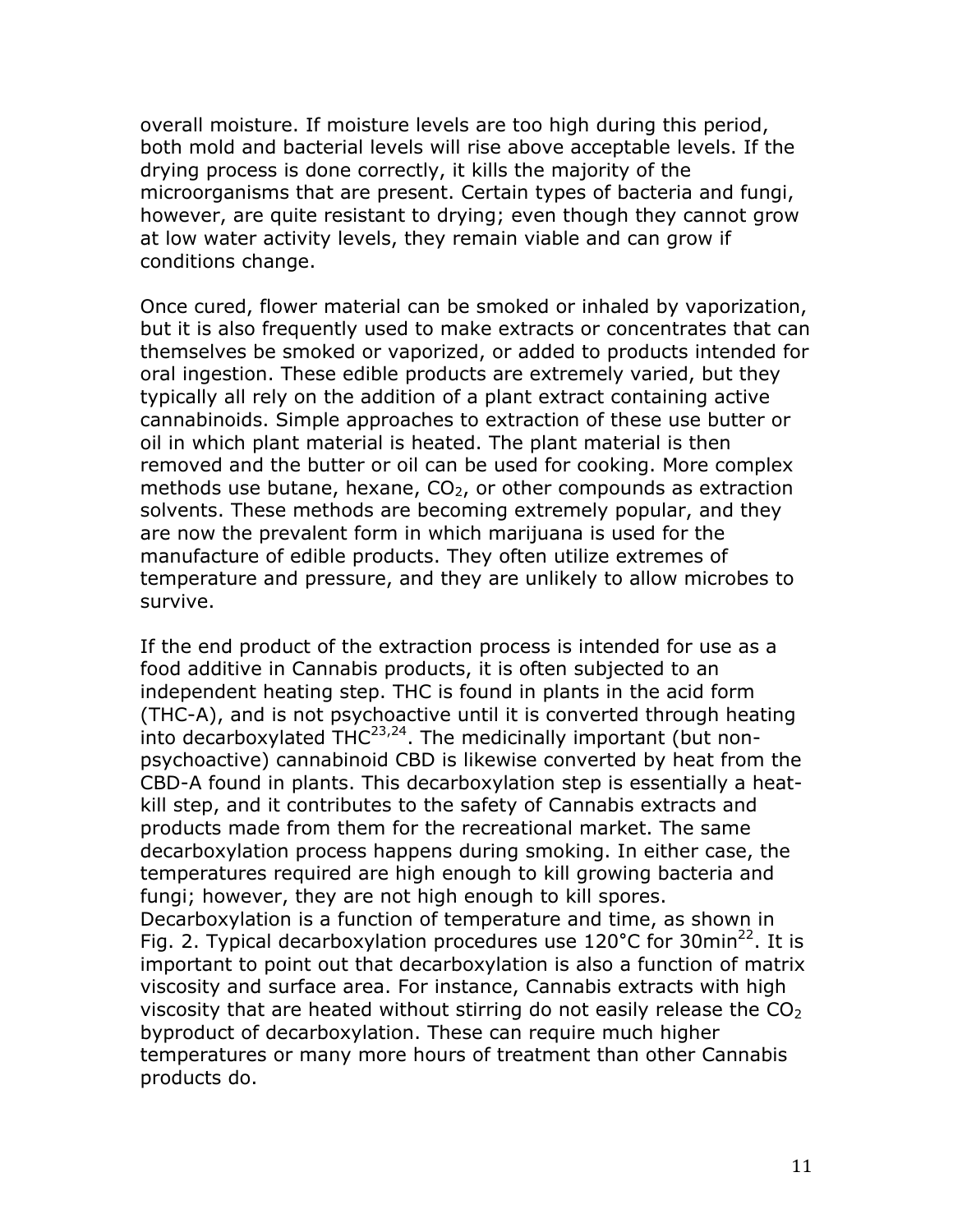

Fig. 2. Decarboxylation of THC-A to form THC. The curves shown indicate THC concentrations as a function of time, at various temperatures. THC values increase to their maximum as decarboxylation of THC-A into THC proceeds. They then begin to decrease as THC is converted into CBN (cannabinol). These data are from one particular matrix; many Cannabis extracts will have different dexarboxylation curves. Figure modified from Veress et al., (1990)<sup>26</sup>.

#### *Use*

Cannabis is now commonly used in many different forms and by many different routes of administration. The primary methods are smoking of plant material or extracts; vaporization of plant material or extracts; and oral ingestion of extracts or foods made with extracts. Smoking or vaporization both involve heating to a temperature that will kill all non-spore microbial cells. Vaporization is a method of inhalation that uses lower temperatures than smoking in order to release volatile cannabinoids without burning solid plant material itself, but even these temperatures (typically a minimum of 160**°**C) are higher than microbial cells can survive.

Many edible products are either heated or made with previously heated extracts. However, there is a growing trend toward the use of medicinal Cannabis preparations that are *not* activated by decarboxylation. Some products are made using typical extraction procedures but without the heating step; others are made by direct use of fresh or dried plant material in, for instance, blender-prepared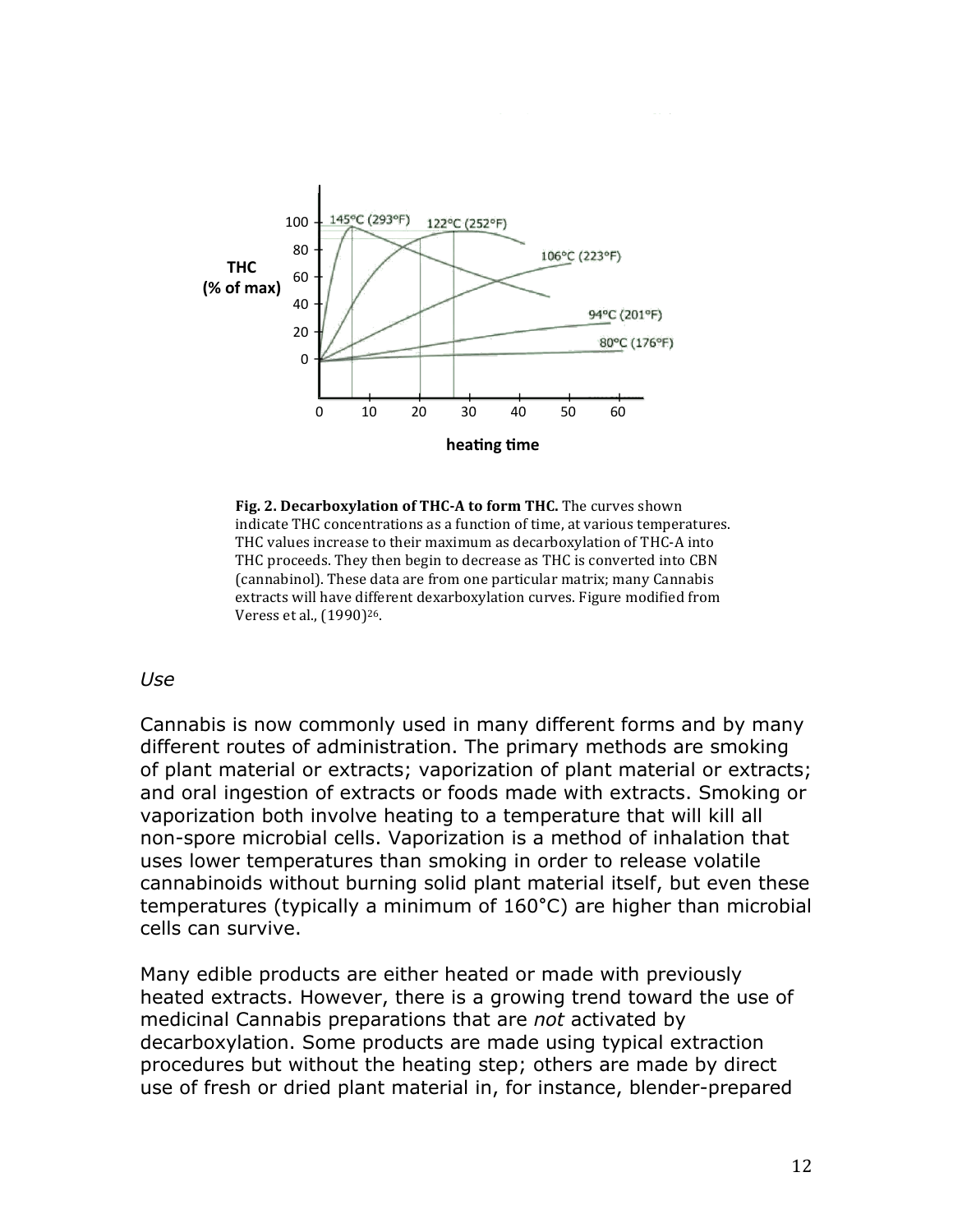shakes. Many medical marijuana patients report benefits from THC-A or CBD-A-containing products that they do not find with decarboxylated THC or CBD. Whether or not these medical benefits stem from THC-A, CBD-A, or other compounds, there is a potential advantage to patients, especially pediatric patients, if they can obtain them while avoiding intoxication from active THC. Fresh Cannabis products will have a different set of microbiological risks than cured and heated Cannabis will. Nonetheless, clear regulations should be developed for these uses as well. They are increasing in prevalence, and there is published data suggesting that THC-A has quite different immunomodulatory effects than THC does $25$ .

Non-ingested cannabinoid preparations are now common, such as topical creams and even transdermal patches. These present less microbiological risk because the skin is an effective barrier to infection.

#### **Risk categories**

Going through the stages of Cannabis growth, processing, and use makes it straightforward to identify the possible infection risks. Any danger would be due to a combination of factors across each of these stages. Pathogens would have to arrive on the plant during growing or processing, survive all processing and use steps, and then they – or their toxins – would have to be transferred to a human host in a way that allows them to cause disease.

Bacteria and fungi require moisture and medium-to-low temperatures for replication. The comparison with those agricultural products that are known to mediate infections is useful. Lettuce and Cantaloupe, for instance, are not known to have antibacterial properties, they are kept fresh and moist during processing, and they are ingested orally without any heating whatsoever. Still, infections from these sources remain quite rare, and individual events are extremely newsworthy. The rarity of these events is probably primarily due to the fact that human pathogens are not especially common on plants. Most lettuce or fruit-borne outbreaks of bacterial sickness have been due to human contamination of soil, or water, or processing surfaces.

Cannabis, in contrast, has inherent antibacterial properties, is dried well, and is usually then heated during processing or use. This makes it as safe as any agricultural product could possibly be. Nevertheless, these conditions don't rule out all microbial threats.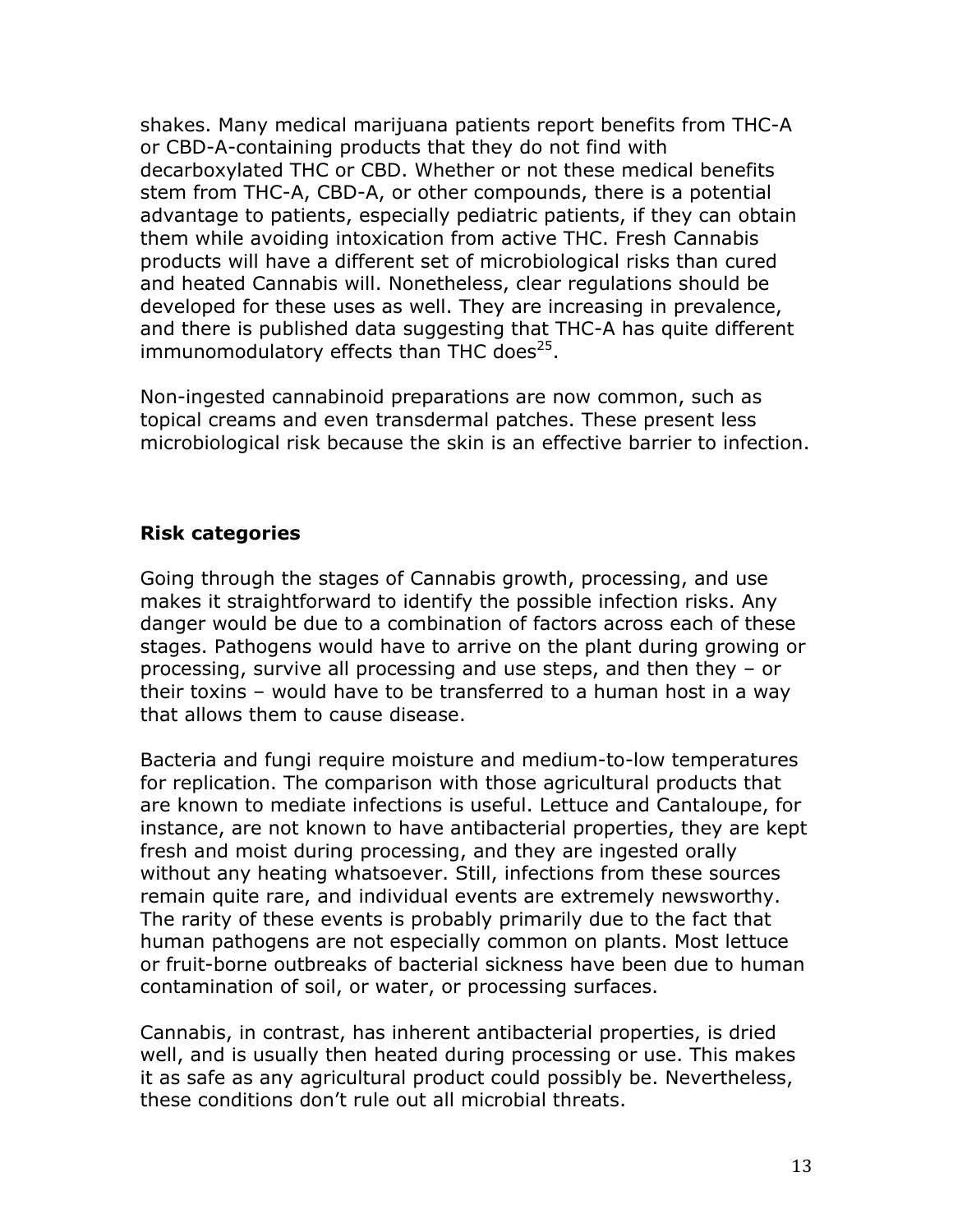These are the ones that remain:

\* *Bacteria resistant to low water-activity.* Pathogenic bacteria that are extremely resistant to drying could potentially live on Cannabis, and be transferred to humans or to other items and then to humans. They would not survive the heat of smoking or decarboxylation, but they could nonetheless be carried into homes and come into contact with hosts through their presence on Cannabis. The only organism of concern in this category is *Salmonella*.

\* *Fungal spores.* These are extraordinarily resistant to heat, and could survive the heat of smoking or decarboxylation. These are not known to cause disease through the oral route, but the spores of certain species in the genus *Aspergillus* can enter the lungs, germinate, and cause invasive lung disease in susceptible individuals.

\* *Bacterial spores.* In theory, these could pose a danger just as fungal spores might. Bacterial spores could survive on plant material or in infused edible products, and enter the lung or stomach. However, there are no such spores that pose a threat under the conditions Cannabis is subject to. This will be discussed below in the section dealing with *Clostridium Botulinum*.

\* *Toxins*. In theory, either bacterial or fungal toxins could be present on Cannabis because of the earlier presence of high levels of toxinproducing organisms. These could then be transferred to the lungs by smoking, or transferred into foods and delivered to the stomach. Alternatively, toxin-producing organisms could be present in food products and produce toxins there that remain a threat. We will deal with each of these possibilities below. In short, none of them are possible with Cannabis, because the conditions required for the high level of replication needed for toxin production are never available. In addition, the potential toxins of concern are all rapidly degraded rapidly by heat.

These are the categories that potential dangers could fall into. In the sections below we will cover each of the potential organisms or toxins that could mediate these threats. We have included only those that have plausible relevance, based on the public health histories of the food and agriculture industries. We know of no other microorganisms that should be of concern. Of course there are many other human pathogens we have not mentioned here, but they fall into the same categories as those that are safe or irrelevant.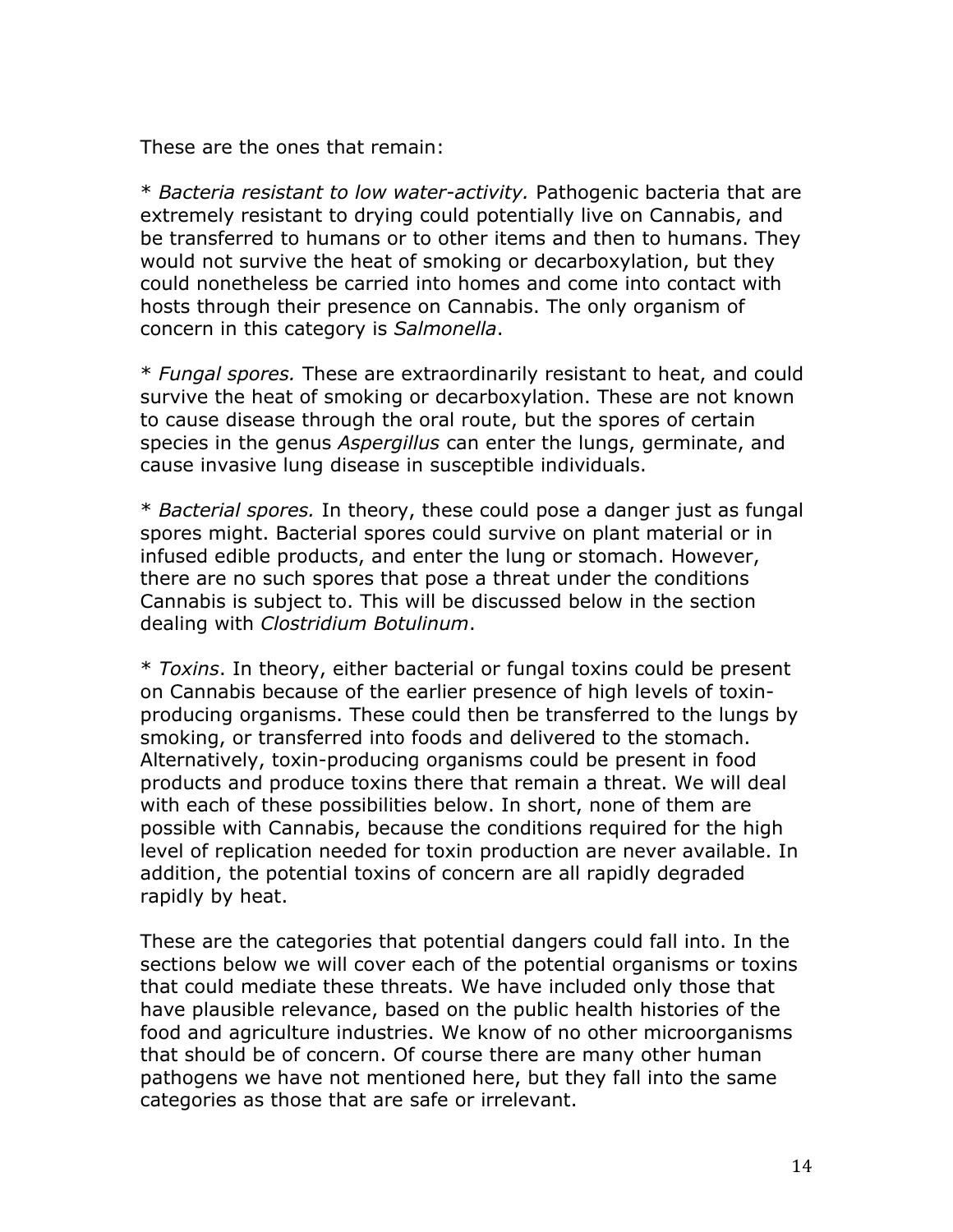## **Bacterial pathogens**

Below is a discussion of the bacteria that could potentially be of concern on Cannabis. It is not exhaustive, as there are millions of bacterial species, thousands of which can potentially be human pathogens. These are just the species that are known to cause disease transmitted to humans from food or plant material, or those that have already been identified growing on Cannabis.

## *Listeria monocytogenes*

Listeria can cause severe infection if ingested<sup>26,27</sup> and cases of Listeriosis have primarily been associated with contaminated foods. Cannabis products that are not eaten are therefore not a threat, but all food products should be handled so as to minimize the risk of Listeriosis.

Listeria is capable of growing at refrigeration temperatures<sup>28-32</sup>. It also forms very robust biofilms $33,34$ , so a common source of food contamination is work surfaces that have not been cleaned properly. Listeria is not dangerous in small amounts, and it is usually not dangerous in healthy people with no specific risk factors. It needs to be ingested in relatively high quantities to cause infection<sup>35,36-39</sup>, and those particularly at risk are infants, adults older than 50, pregnant woman, and those with compromised immune systems $27,40-41$ .

Listeria cannot survive heating<sup>42-45</sup> and it requires high water activity levels in order to replicate<sup>46,47</sup>. Therefore dry products and heated or cooked products are all safe. *Listeria* will not grow on dried Cannabis flowers, and the decarboxylation process or the cooking process will kill any Listeria that may be present on Cannabis-infused food products. As with any food product, there is the danger for contamination after the cooking process and prior to consumption or packaging. Refrigeration does not remove this danger. It is critical that all producers of edible products follow good manufacturing practices, with special focus on keeping work-surfaces clean. High water activity foods that come into contact with unclean surfaces after cooking are at risk for Listeria. Low water activity foods are generally safe, and dried Cannabis is not at risk for *Listeria* contamination.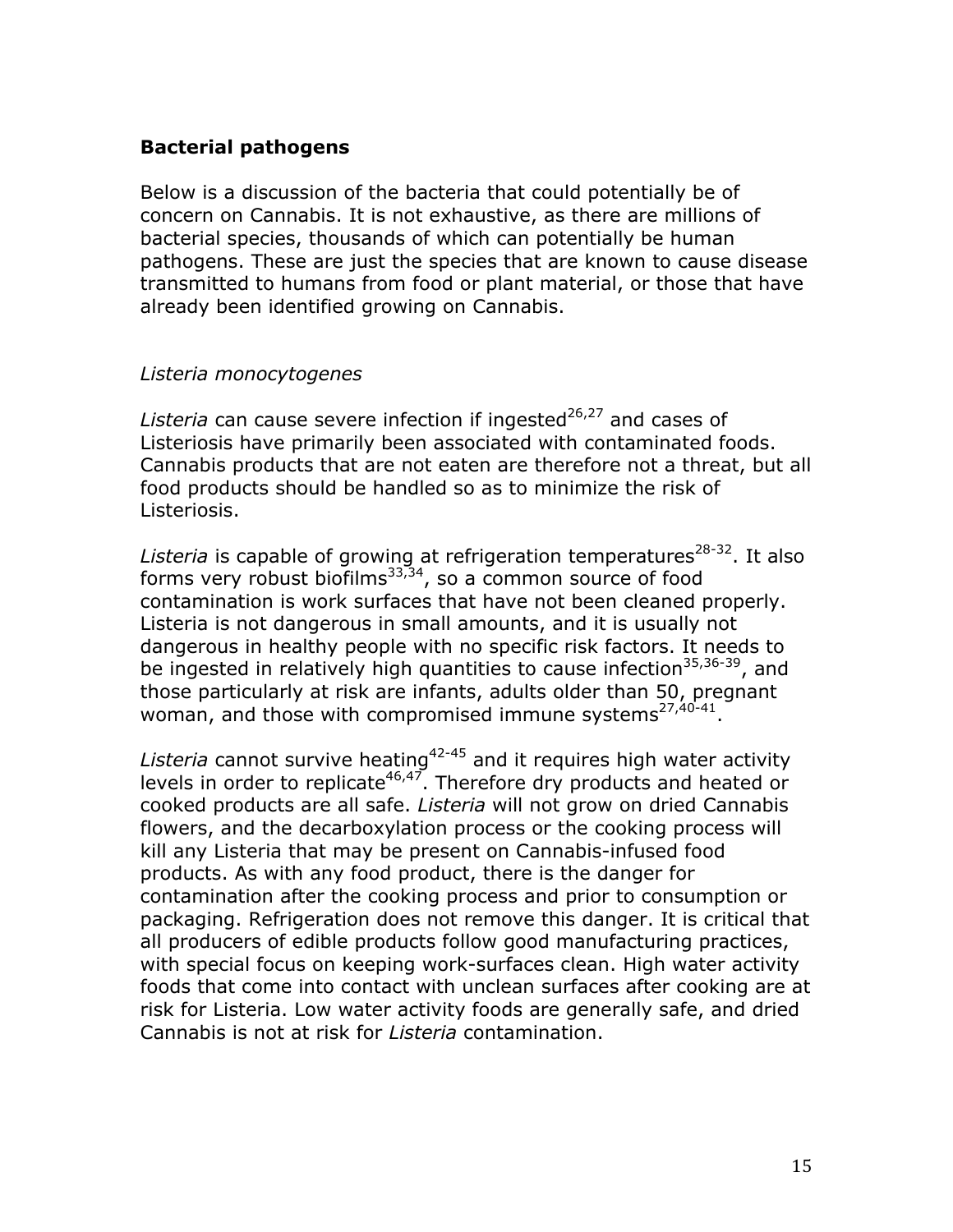#### *Escherischia coli*

*E. coli* is a ubiquitous bacterial species that lives in the gut of many animals, including humans. It is generally not associated with disease, except for a subset of particular strains that produce a variety of toxins<sup>48,49</sup>. The most well-known of these is strain  $0157:H7^{50-52}$ . Outbreaks of this and other pathogenic  $E$ . coli strains<sup>53</sup> have typically been associated with contaminated meat products<sup>54-56</sup> or leafy greens57-59. Leafy green vegetables are a particular risk, as both soil and water can be contaminated with *E. coli* because of contact with fecal matter, and because these products are consumed raw. *E. coli* is killed by heating to temperatures higher than 160**°**F. Any meat, fruit, or vegetable product that is not cooked is a potential source of *E. coli* infection.

However, pathogenic toxin-producing strains are extremely rare<sup>60</sup>. In addition, they cannot grow at low water activity, or at refrigeration temperatures, and of course they are killed by high temperatures $61-63$ . Therefore, a product such as Cannabis, that is both dried and then heated, is not a plausible vehicle for *E. coli* infection (Cannabis that is consumed fresh is an exception to this). Any food product may be infected with bacteria after cooking. If *E. coli* were to contaminate a Cannabis-infused food, it would be unlikely to have originated with the Cannabis. To be safe, all food products with high water activity should be kept refrigerated, and good hygiene practices should be followed by workers in production facilities.

Despite the fact that Cannabis is unlikely to present a special risk with regard to pathogenic *E. coli,* it is still possible that some amount of general non-pathogenic *E. coli* may be present, and this makes it potentially useful as an indicator test. Indicator tests will be discussed below.

#### *Salmonella*

*Salmonella* is a genus of bacteria of which there are only two known species: *S. enterica*, and *S. bongori.* There are many sub-species, or serovars, of *S. enterica*, but in general all types of *Salmonella* are considered pathogenic64,65. *Salmonella* is unlikely to be present on modern well-maintained Cannabis crops. It is also killed effectively by the temperatures of smoking or decarboxylation<sup>66,67</sup>. In addition, *Salmonella* is an intestinal pathogen, so the real danger of *Salmonella*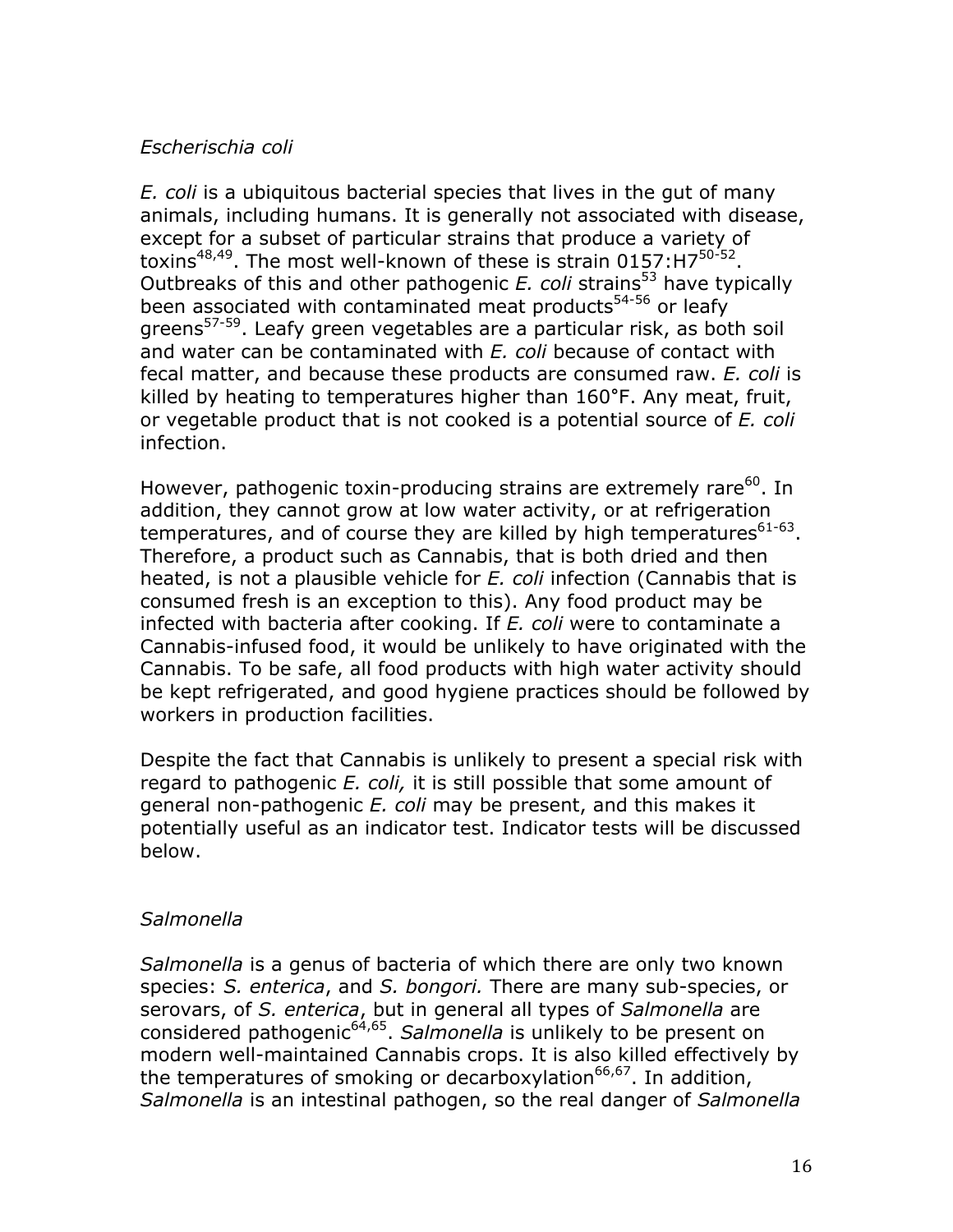infection is always associated with ingestion of food products. For these to carry *Salmonella* that was originally associated with Cannabis, the *Salmonella* would have to survive both the extraction process and the heat of decarboxylation. Cannabis is no more likely than any other ingredient to serve as a vector for the introduction of *Salmonella* into a particular food product or a kitchen. If standard food safety guidelines are followed in kitchens producing Cannabis edibles, the vast majority of *Salmonella* infections can be avoided.

All of these factors taken together indicate that *Salmonella* is unlikely to be a problem on Cannabis. Nonetheless, *Salmonella* is unique in a number of ways that make it impossible to rule out as an issue. The first is that *Salmonella* is unusual in its ability to survive at extremely low water activity levels $68-70$ . It cannot replicate under these conditions, but it can survive in a dormant state, and under the right circumstances it can be revived<sup>69</sup>. The second is that *Salmonella* is highly infectious. Unlike most bacterial pathogens it can initiate infection with doses potentially as low as a single cell<sup>71</sup>.

In addition to these biological aspects, there is some sleight historical evidence for concern. In 1981 there was a *Salmonella* outbreak in four states that was traced to contaminated marijuana<sup>72,73</sup>. More recently, metagenomic sequencing data has detected small levels of *Salmonella* associated with the Cannabis root system (Jack Gilbert, unpublished data). The *Salmonella* identified in this way was a miniscule proportion of the total microbial load, it was not in the flowers or leaves, and this data has not yet been replicated. And the 1981 outbreak was very likely a result of extremely low-quality, high-moisture material simply serving as a vector to deliver *Salmonella* into people's homes. Nonetheless, both of these reports are cause for concern, simply because of the extraordinarily high infectiousness of *Salmonella*, and the general severity of *Salmonella*-induced disease, especially in the immunocompromised or elderly.

*Salmonella* is not uncommon in the environment, and can be found as a contaminant of both soil and water $74-77$ . It is a potentially quite dangerous pathogen, it could be found on Cannabis, and it would survive the curing process. Were even small amounts to avoid a heatkill step in a systematic way, they could cause an outbreak. For instance, it is possible that *Salmonella* could be transferred to Cannabis-infused edibles after inadequate heating for decarboxylation. Most smoked Cannabis should not pose a threat, however, it is still a common practice to smoke Cannabis cigarettes. This brings unheated plant material in close proximity to the mouth, and could lead to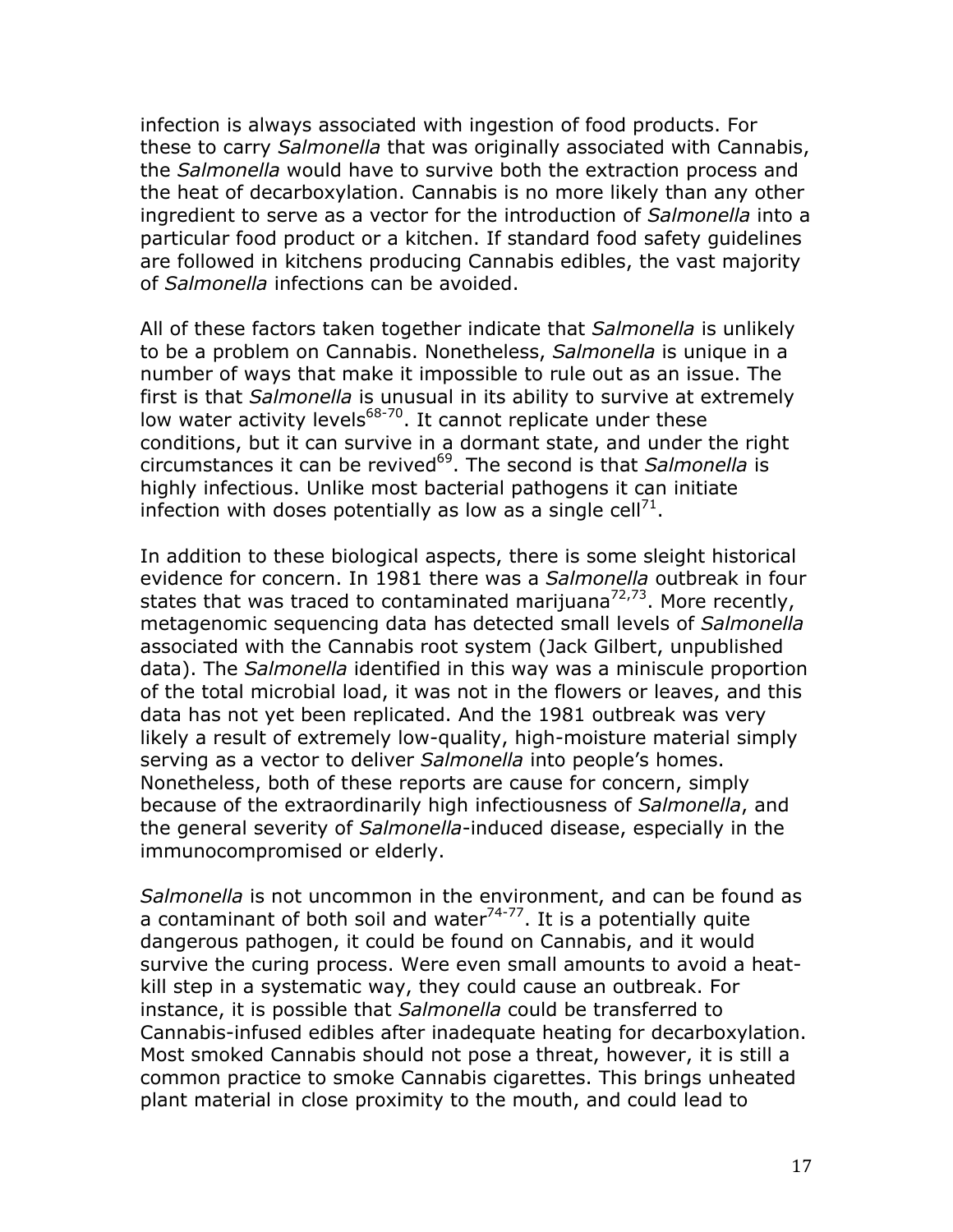#### infection.

All of these scenarios are unlikely, but they can't be dismissed. Properly handled material is very unlikely to pose a threat from *Salmonella*, and we believe state regulators should use their own judgment about whether it makes sense to incur the costs associated with *Salmonella* testing on Cannabis. Nonetheless, until further evidence argues otherwise, we recommend that Cannabis be tested for *Salmonella*.

## *Thermophilic actinomycetes*

Actinomycetes are a very large group of bacteria, containing many thousands of species. Some of these are capable of forming branching hyphal structures that can grow into biofilms resembling fungal mycelia<sup>78</sup>. Thermophilic ones are capable of growing at high temperatures and are dominant in composting plant material<sup>79,80</sup>. They were found on Cannabis in a report from  $1983^{81}$ , and although not mentioned again in this context since then, they made it onto the initial list of required tests for Cannabis in Colorado in 2013. This paper actually found three species thought to be in this category: *Thermoactinomyces vulgaris, Thermoactinomyces candidus*, and *Micropolyspora faeni. T. Candidus* was later identified as being the same species as *T. vulgaris*<sup>82</sup>. *M. faeni* was later reclassified twice, ultimately becoming known as *Saccharopolyspora rectivirgula*<sup>83</sup>*. T.vulgaris* and *S. rectivirgula* (along with *Aspergillus* species) are common causes of the allergic reaction known variously as farmer's lung, hypersensitivity pneumonitis, or extrinsic allergic alveolitis  $(EAE)^{84,85}$ .

We are not aware of any data which indicates whether these bacteria (or their antigens) can survive the temperatures of burning or vaporization and still cause allergic reactions. But there is no correlation in the literature between smoking cannabis and EAE. Neither is there any known correlation between these allergic reactions and tobacco smoking – although such reactions have been noted among workers in the tobacco processing industry who are exposed to spores directly<sup>86</sup>.

Thermophilic actinomycetes are ubiquitous in soil. They can multiply to very high levels in composting plant material, and chronic direct exposure at these levels can occasionally cause these allergic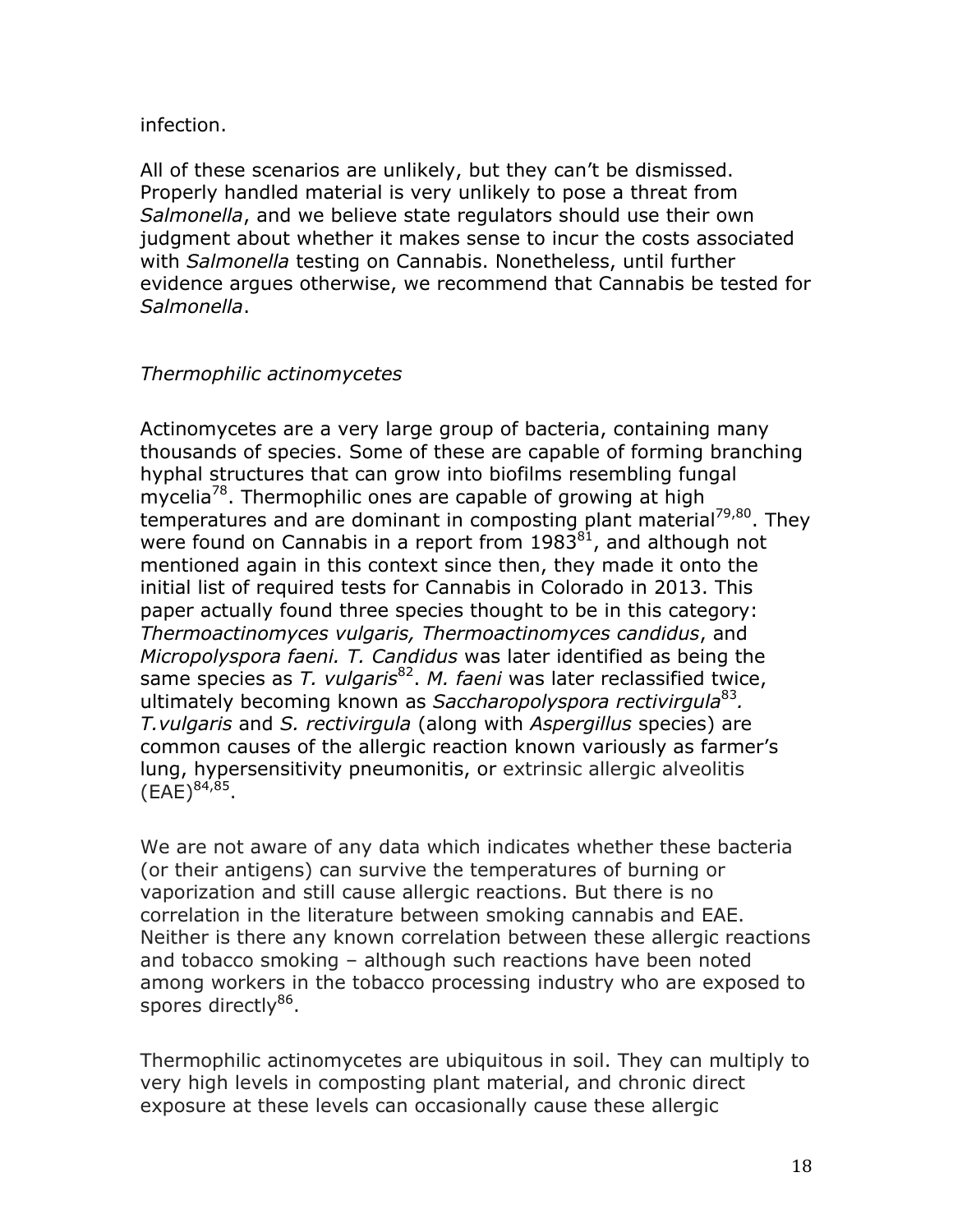hypersensitivity reactions. However, the fact that these species grew on agar plates exposed to Cannabis (as with *Penicillium* and *Mucor*) is primarily an indication of the particular nutrient characteristics of the plates that were used in this 1983 study. If anything, what is notable is that so few species grew on these plates, when today we understand that many thousands of different species are present on any plant or soil sample<sup>87-90</sup>.

Actinomycetes are ubiquitous, and yet unlikely to be numerous on properly dried Cannabis. They are not human pathogens, nor are they likely to cause allergic hypersensitivity reactions upon smoking or ingesting. There is no need to test for them on Cannabis.

#### *Pseudomonas*

*Pseudomonas* is a large genus of gram-negative bacteria with an extremely wide range of metabolic capabilities and an accordingly wide range of habitats<sup>91,92</sup>. Pseudomonas has been detected on Commercially grown medical Cannabis (Darryl Hudson, personal communication) and there has been some level of concern about this because of the potential for pathogenic *Pseudomonas* to cause infection in immunocompromised individuals $93-95$ . However, there is only one common human pathogen in the Pseudomonas genus, and it is not likely to be dangerous even if it was found on Cannabis.

Three species of *Pseuodomonas* are potentially relevant in the cultivation of Cannabis. The first is *P. syringae*, a common plant pathogen that is not pathogenic to humans. Although this species is capable of harming crops, it is is not a safety concern. The second is *P. fluorescens*, which is a "biocontrol" organism with the ability to promote plant growth through an unknown mechanism. This species is commercially available, and may be found on Cannabis plants to which it was deliberately added. Such biocontrols are generally a positive way of handling horticultural problems, especially in comparison to chemical pesticides. *P. fluorescens* is not a danger to humans.

The third relevant species is *P. aeruginosa*. This is the human pathogen in the genus, and it is one of the most common causes of hospital-acquired bacterial infection<sup>96-98</sup>. It is generally not able to infect healthy individuals, but it can cause infections in the immunocompromised or those with chronic pulmonary diseases such as cystic fibrosis<sup>93,99-103</sup>. It has an extremely broad range of potential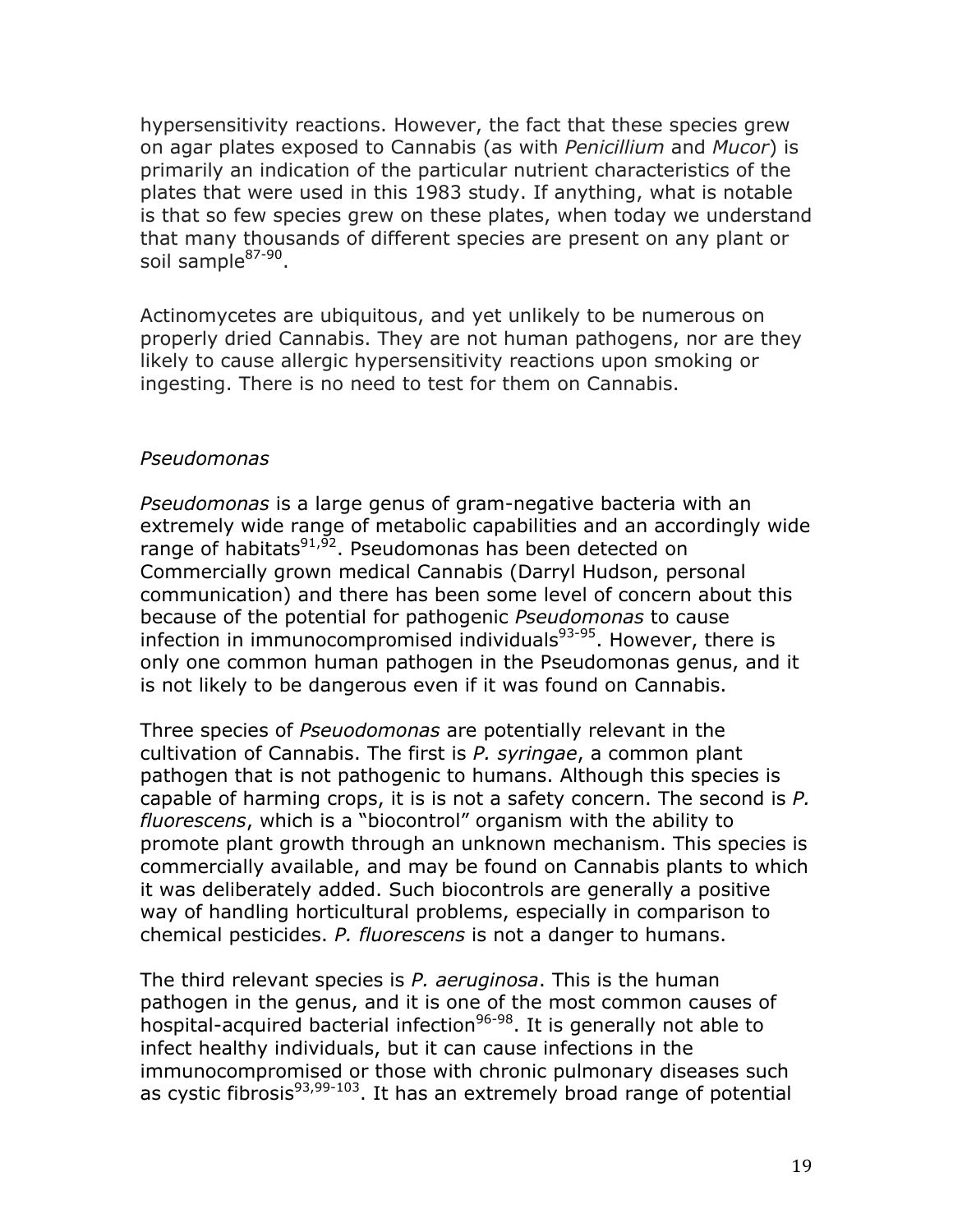habitats, and is essentially ubiquitous in the environment $104-107$ . It is found in water, soil, on many plants, and can colonize many different types of surface<sup>104,108-111</sup>. It is responsible for water-born infections of the ear<sup>112-114</sup>, eye infections related to contact lenses<sup>115-117</sup>, and many different types of internal infections subsequent to wounds or other injuries $118,119$ .

As with several other human pathogens, *P. aeruginosa* is potentially dangerous, but it is also an organism that we are generally in constant contact with. Infection only takes place when an inoculum is high, immunological protection is low, and a specific route of delivery to a susceptible site in the body is provided<sup>120-122</sup>. Cannabis does not provide a delivery method that will allow it to initiate infections. The oral dose required to initiate infection is extremely large $104,123$ . The inhalation dose is thought to be lower<sup>124</sup>., but *P. aeruginosa* is highly sensitive to both dessication and heat<sup>125-129</sup>. As with the majority of bacterial species, it will not survive the drying process that occurs when Cannabis is cured, and it will not survive the heat of smoking or decarboxylation treatment.

## **Fungal pathogens**

Mold, mildew and yeast are all types of fungi. Mold in particular is very common on agricultural products. Certain types can grow on live plants; others, termed saprophytes, generally grow on dead plant material. Cannabis is host to many mold species of both types. The molds that are common on living Cannabis, such as *Botrytis cinerea*, are plant pathogens, not human ones<sup>130</sup>. Non-pathogenic molds can be a source of allergic hypersensitivity reactions $1^{31-133}$ , but there is no evidence associating such reactions with smoking. As discussed above, a number of pathogenic mold species have been isolated from Cannabis kept under extremely poor conditions $11,81$ . Spores of these species are ubiquitous, and Cannabis presents no special risk for fungal infections caused by them. However, certain molds of the genus *Aspergillus* do present a risk.

## *Aspergillus*

*Aspergillus* is a mold that produces extremely hardy spores, and is capable of replication at much lower water activity levels than most organisms134-136. It is also ubiquitous; *Aspergillus* spores are thought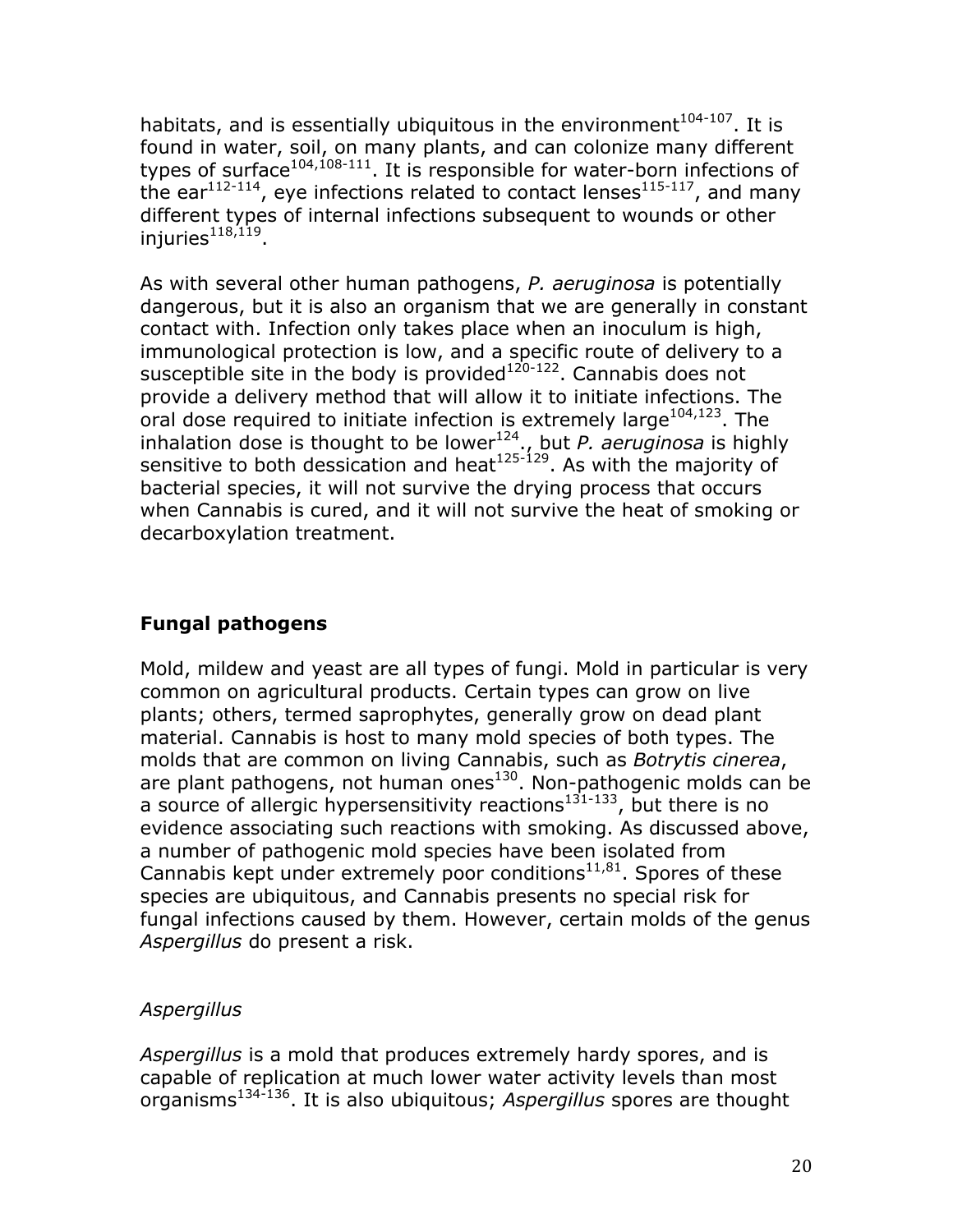to exist in soil and on plants essentially everywhere $137-139$ . Gardeners and farmers in particular are believed to breathe in thousands of spores every day<sup>140-142</sup>. Under normal conditions, the human immune system removes these from the lungs $143-146$ . In the immunocompromised, however, certain *Aspergillus* species can cause invasive lung disease $147-156$ . Invasive pulmonary aspergillosis is extremely hard to diagnose and to treat, and the mortality rate is quite high $157-162$ . In addition, there is a known clinical association between Cannabis smoking and pulmonary aspergillosis. Cannabis smoking is considered a clear risk factor for this disease, and there are many cases on record<sup>163-170</sup>. It appears likely that the spores can survive the heat of smoking and are mobilized by the smoking process and transferred to the lungs. In the absence of a healthy immune system, the spores can germinate and colonize the lungs.

This is particularly significant in the case of the modern medical marijuana industry. Pulmonary aspergillosis is the one serious documented microbiological safety threat to Cannabis smokers. It usually takes hold only in the immunocompromised, but many medical marijuana patients have diseases – such as cancer or HIV infection – that result in damaged immune systems. In addition there is thought to be a dose effect<sup>171,172</sup>. Plant material that was improperly dried or handled and has higher mold levels could potentially present a higher risk.

*Aspergillus* is ubiquitous, but the majority of *Aspergillus* species are not pathogenic. There are hundreds of species in this genus, and most of them are harmless. The species thought to be responsible for the vast majority of cases of human aspergillosis are these: *A. fumigatus, A. flavus, A. terreus*, *A. niger*, and potentially *A. nidulans*147,162,173,174. *A. fumigatus* alone is likely responsible for about 75% of *Aspergillus* infections in the  $U.S^{175}$ .

All four of these species should be tested for. Samples that test positive for any of them should be returned to the producer. Returned samples cannot easily be sterilized because of the hardiness of fungal spores, and they should not be sold. However, they can reasonably be used for concentrate production destined for edibles.

Cannabis users should know the risks involved in smoking a substance that can contain viable *Aspergillus* spores. Those who are immunocompromised should be counseled to avoid smoking in general. Edible cannabis products are now widely available and will be safer for this population, as *Aspergillus* spores generally do not cause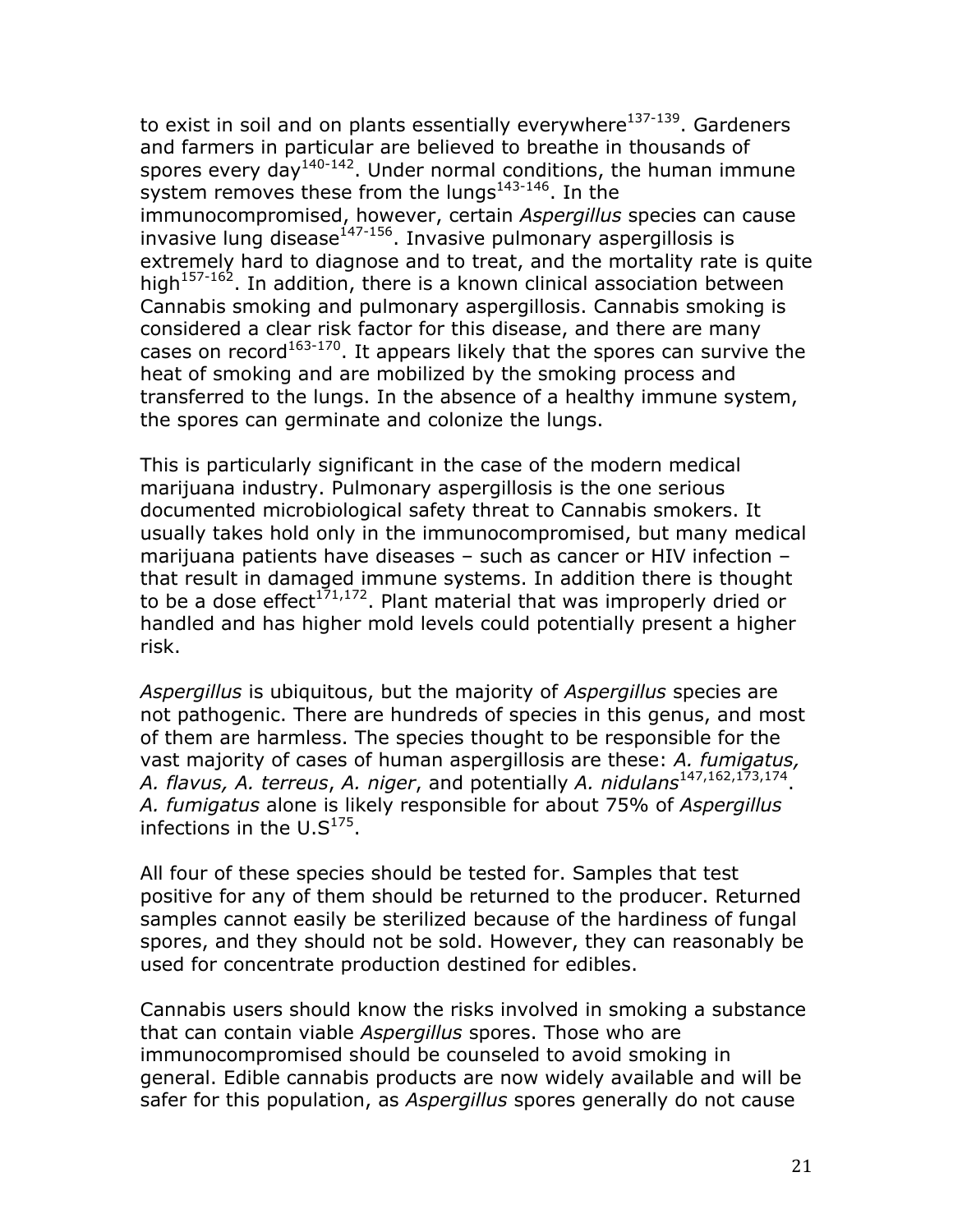disease when ingested orally.

It is important for legislators to understand that no data is available on the environmental burden of *Aspergillus* on Cannabis. When this data becomes available it may turn out that pathogenic *Aspergillus* species are quite rare on Cannabis. The opposite is more likely, however. It may be the case that *A. fumigatus*, in particular, is so common that all Cannabis samples (at least outdoor-grown varieties) contain some level of it. If this is the case, it will NOT make sense to require that all Cannabis be tested for *Aspergillus*. Healthy people have extremely high innate immunity to *Aspergillus*176, and there is no advantage in testing for ubiquitous organisms.

However, choosing not to test for this pathogen could only be done in parallel with a concerted public health education campaign to alert immunocompromised patients to the danger of Cannabis-mediated Aspergillosis. There may also be some middle ground in which it would be reasonable to identify a threshold below which some *A. fumigatus* is acceptable if samples are clearly labeled with testing results. Nonetheless, given the information that is now available, we strongly recommend that all Cannabis be tested for *A. fumigatus, A. flavus, A. terreus, and A. niger,* and failed if positive for any of these.

#### *Penicillium*

Penicillium is a genus of fungal mold species, and it has been isolated from Cannabis plants. It is ubiquitous on plants and in soil, and it is fast-growing and extremely likely to predominate on the agar culture plates used for fungal culture in the 1980s. Although one *Penicillium* variety is an opportunistic pathogen of immunocompromised HIV patients in Southeast Asia<sup>177,178</sup>, except in very rare cases<sup>179,180</sup> the genus is otherwise not a cause of human disease.

## *Mucor*

This is a large genus of fungi containing over 3000 separate species<sup>181,182</sup>. As with *Penicillium*, they are ubiquitous, fast-growing, and very easy to recover on culture plates $183,184$ . A very small number of these can cause human disease. This disease, known as mucormycosis, is extremely rare, and typically presents in nonimmunocompromised patients only in cases where the spores are introduced to the body through "traumatic inoculation"<sup>185-187</sup>.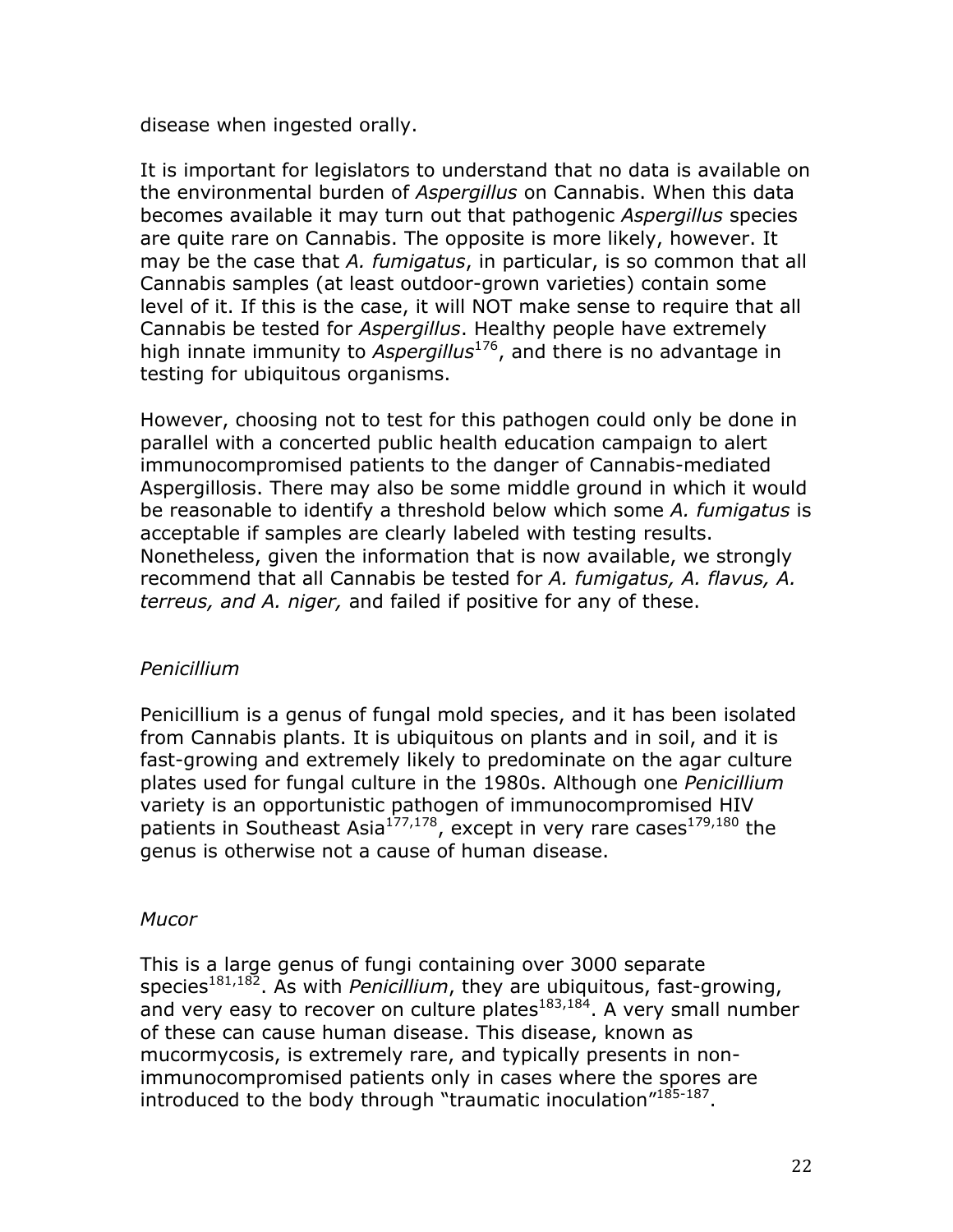Pulmonary forms of mucormycosis are know to occur, but usually only in patients with underlying hematological malignancy<sup>188-191</sup>, and these are not associated with increased inhalation exposure.

#### *Botrytis cinerea*

This is one of the most common fungal plant pathogens. It infects many different crops, but is particularly an issue with wine grapes<sup>192-</sup>  $195$  (where it is on occasion a positive influence) and Cannabis (where it is not). It does not infect humans, and although allergic hypersensitivity reactions to it have been described, they are only two reports of it in the existing scientific literature<sup>196,197</sup>.

## **Microbial toxins**

## *Aflatoxins*

Aflatoxins are a variety of mycotoxin produced mainly by two species of *Aspergillus (A. flavus,* and *A. parasiticus)*198,199. Because *Aspergillus* is ubiquitous, aflatoxins are as well, and many industries have set baseline levels for acceptable amounts of aflatoxin contamination<sup>200-</sup>  $203$ . However, the conditions necessary for the production of significant levels of aflatoxin are not present on Cannabis.

In order for aflatoxin production to occur, *Aspergillus* must initiate a successful colonization of some substrate that supports hyphae production and robust replication204. *Aspergillus* is a saprophyte, meaning it commonly grows on dead and decomposing plant matter<sup>205-</sup> <sup>207</sup>. It can also grow on living plants, but it requires high levels of oils and other nutrients for robust growth and aflatoxin production<sup>208-210</sup>. The agricultural crops capable of fulfilling these conditions are high-oilcontent seeds, and certain grains and nuts<sup>208</sup>. Aspergillus replication on Cannabis would be possible only on extremely moldy post-harvest plant material, or on the seeds themselves. Because Cannabis flowers sold in dispensaries today are produced entirely from un-fertilized female plants that do not produce seeds, this is not a concern. In addition, even with permissive nutrient sources, aflatoxin production is halted at low water activity levels $^{211-213}$ . This is the case as water activity approaches  $A_w$  0.9. Cured Cannabis is much dryer than this, typically under  $A_w$  0.6.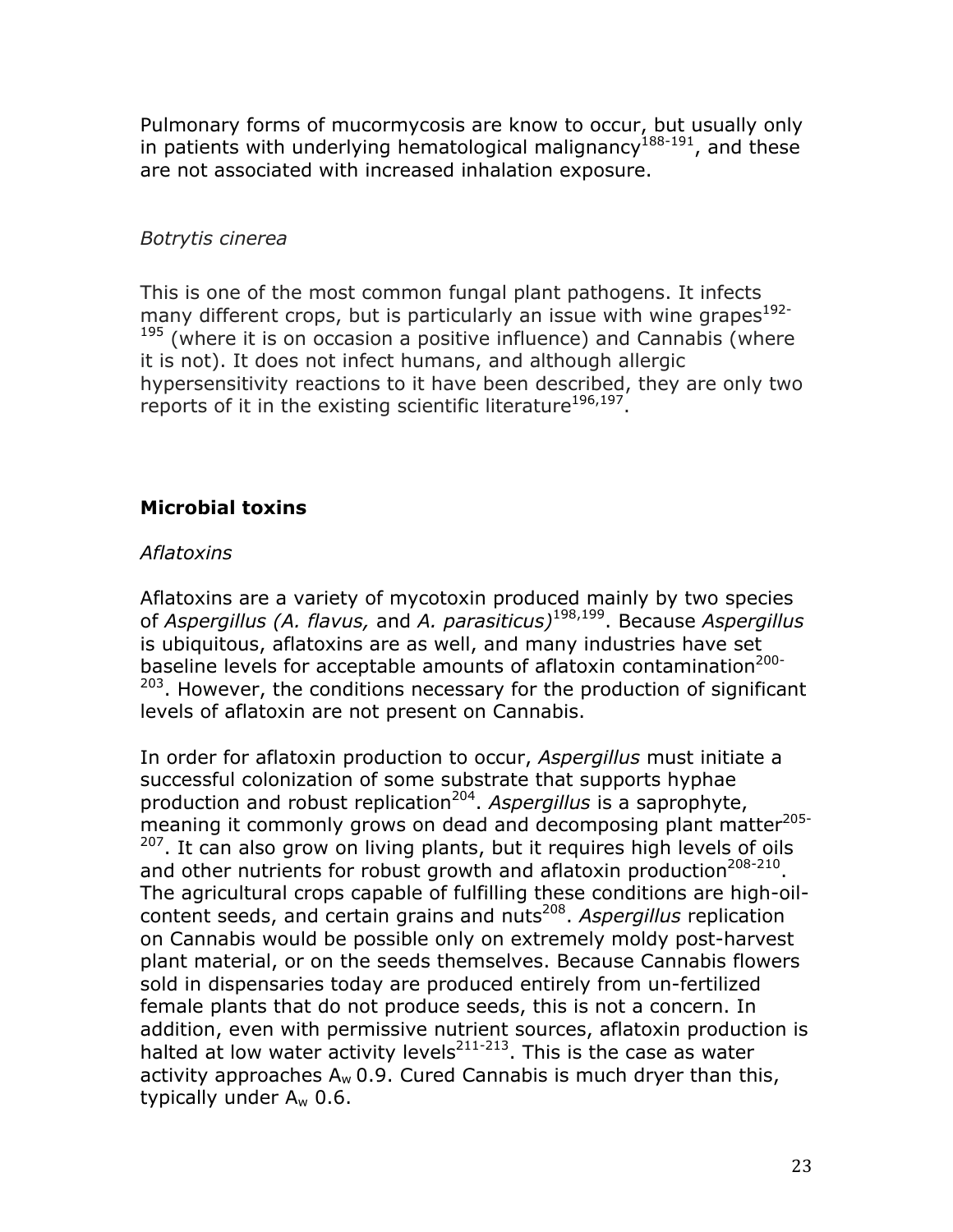Data do exist that could be interpreted to indicate a risk posed by aflatoxins on Cannabis. For instance, *Aspergillus flavus* is extremely widespread in soil, and some plants that cannot support *Aspergillus* growth are still capable of aflatoxin uptake from the environment $^{214}$ . There is no evidence that this is likely to lead to aflatoxin levels above established international exposure thresholds, and there is no evidence that it takes place in Cannabis. Another possible concern is that the heat applied to Cannabis during smoking or decarboxylation would not remove all aflatoxins. The aflatoxin molecule is somewhat heat-labile; it is degraded by exposure to heat levels above 160°C<sup>215,216</sup>. But decarboxylation and smoking temperatures are not always this high, and though they would lead to some degradation of aflatoxin, it would not be complete. Finally, Cannabis seeds have high oil content, and they would not be an unusual host for *Aspergillus*. There is a reasonable concern that Aflatoxins may be present in hemp seed products. It is also true that the hermaphroditic tendency of the Cannabis plant sometimes leads to the occasional seed in commercially sold Cannabis flowers, and these could potentially be colonized be *Aspergillus*.

Taken together, these concerns do not warrant batch testing of all commercial Cannabis for aflatoxins. The presence of detectable levels is highly unlikely, and after many decades of popular use, aflatoxin poisoning has never been linked to Cannabis use. Aflatoxins have been mentioned as a concern with respect to Cannabis, because aflatoxins do contaminate many other food products, and because *Aspergillus*  itself is clearly a concern. But in this case it is invasive fungal disease that is a threat, rather than aflatoxin poisoning. Only one paper in the existing literature describes the isolation of aflatoxin from Cannabis<sup>217</sup>. In this study, the authors themselves added large amounts of *Aspergillus* flavus and *Aspergillus* parasiticus to Cannabis confiscated by police. They mixed the Cannabis with the *Aspergillus* in large amounts of water, and assessed aflatoxin production 14 days later. They then reported levels of aflatoxin production that were extremely low compared to other growth substrates. It is worth pointing out that cannabinoids have been found to have strong antifungal properties<sup>20,218</sup>, and that the Cannabis used in this 1977 paper had a THC content of 1.5%.

#### *Botulinum toxin*

*Clostridium botulinum* is a spore-forming bacteria that produces an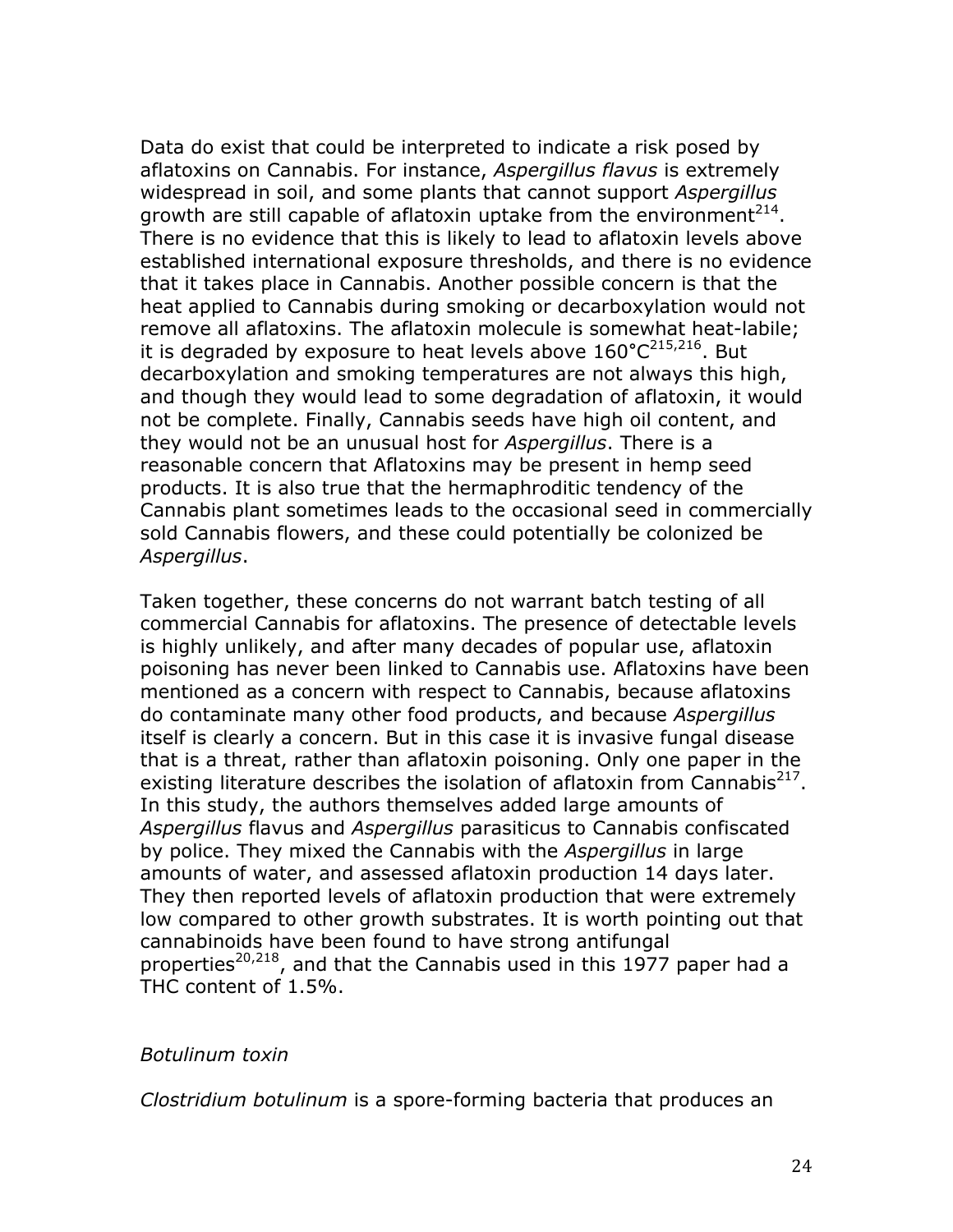extremely dangerous toxin<sup>219</sup>. The possibility of poisoning by botulinum toxin has been raised with regard to the production of Cannabis-infused edible products, and the Denver Department of Public Health has posted warnings on this subject. The reason for this concern is that several cases of botulinum poisoning in this country have been associated with oils infused with garlic, vegetables, or herbs<sup>220-223</sup>, and many Cannabis products are made by first producing Cannabis-infused oil or butter.

*C. botulinum* is an anaerobic organism, and will only survive in environments where oxygen is absent<sup>224</sup>. For this reason, most cases of botulinum poisoning have been associated with infused-oil products, or with mishandled canned products. In both cases, spores found naturally in the environment or on agricultural products are delivered to an anaerobic environment where they can germinate, grow, and produce toxin. Moreover, *C. botulinum* can tolerate an extremely wide range of temperatures. Its spores are highly heat-resistant, and it can also grow, albeit slowly, at refrigeration temperatures. Many normal cooking processes do not kill the spores, but heating to 121**°**C for three minutes will do so<sup>225-227</sup>. The toxin itself is heat-labile, and can be destroyed by heating to just 85C for 5 minutes $228,229$ .

Most importantly, *C. botulinum* requires water activity of Aw 0.94 or higher for growth<sup>230,231</sup>. It cannot multiply on dry material. The reason why infused oils have been able to support growth is because adding fresh garlic or herbs or vegetables to oil creates a local region of very high water activity, in the center of an anaerobic environment. Botulinum poisoning has not been associated with dried herbal products, or oils infused with dried herbs. *C. botulinum* spores probably exist in many places, but they only replicate to the level needed to produce toxin under very particular conditions. The key to avoiding botulinum poisoning is to avoid adding products with high water activity to anaerobic media or to sealed containers. In the cases where this happens, such as with canning, there needs to be a "botulinum cook" step of heating to 121**°**C for three minutes, and/or products need to be kept refrigerated and discarded after several weeks $^{224,232}$ .

Foods infused with Cannabis extracts made from cured Cannabis do not present a risk for botulinum poisoning. Most Cannabis foods now use use concentrates from hydrocarbon or CO2 extraction processes rather than oil or butter infusion. Those that do use infused oils are not at greater risk, assuming the plant material is properly dried. Once a food product is made, it can always be contaminated with any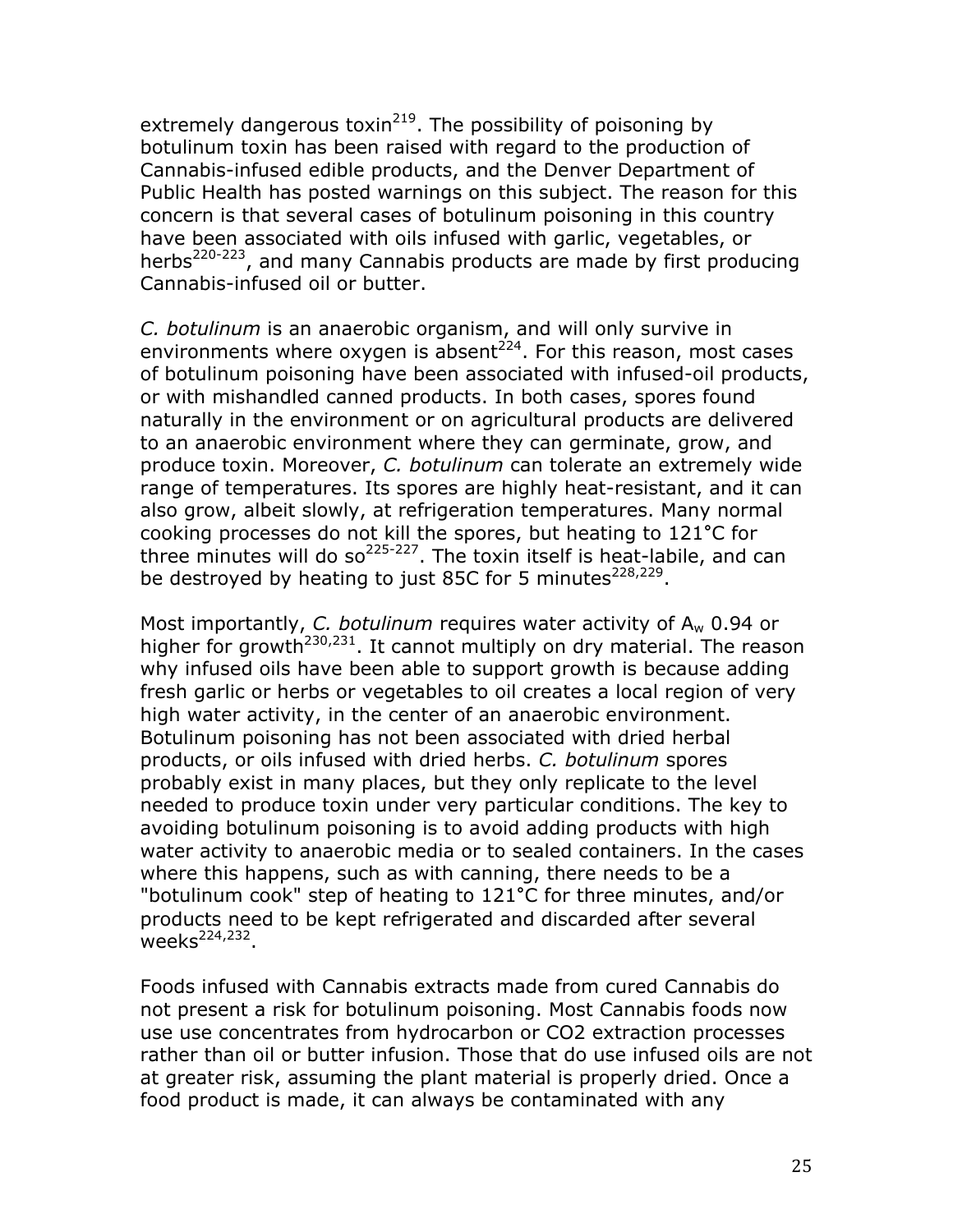organism. But *C. botulinum* will not replicate on a product with low or medium water activity. As with any and all food products, anything that has high water activity should be refrigerated, and discarded after several weeks. In the cases where oil or butter are made with raw Cannabis, these should be treated with special care. If the goal is to avoid decarboxylation, then the "botulinum cook" step is not feasible. Such products can still be safe, provided they are refrigerated and consumed soon after preparation.

#### **Indicator tests**

The discussion in the previous sections concerns identification of organisms that might act as human pathogens. However, a standard practice in microbiology safety testing in the food industry is the use of "indicator tests"<sup>3</sup>. These are tests for organisms that are not themselves pathogenic, but can still provide useful information<sup>2-4</sup>. In some cases, they can indicate a higher likelihood of the presence of pathogens, perhaps leading towards more focused testing. In other cases, indicator tests serve as "quality tests" and provide indirect information about the cleanliness of the production process.

Most testing for pathogens in the food-safety industry does not target end products. Testing programs are typically present in order to evaluate production processes and facilities. Even when limits are specified for specific organisms in an end product, this is still understood to be a way of evaluating the process itself, and is not applied to every single batch of a product. This is especially true of indicator tests; they were not designed to be applied to final batches of a product. Their value lies in the general information they can provide about production practices, rather than about the safety of any particular batch of product. Modern food safety practices rely on HACCP (Hazard Analysis and Critical Control Point) programs as a means of ensuring safe production environments. Microbial testing is used to develop data to guide HACCP programs, and in some cases to verify implementation<sup>233,234</sup>.

Nonetheless, states with legal Cannabis programs are committed to a higher level of regulatory safety controls than are applied to other products. This includes end-point testing for pathogens that may be present; it may be reasonable to include indicator tests as well, if they can provide actionable information. It is critical, however, to avoid the mistake of requiring an entire industry to perform uninformative tests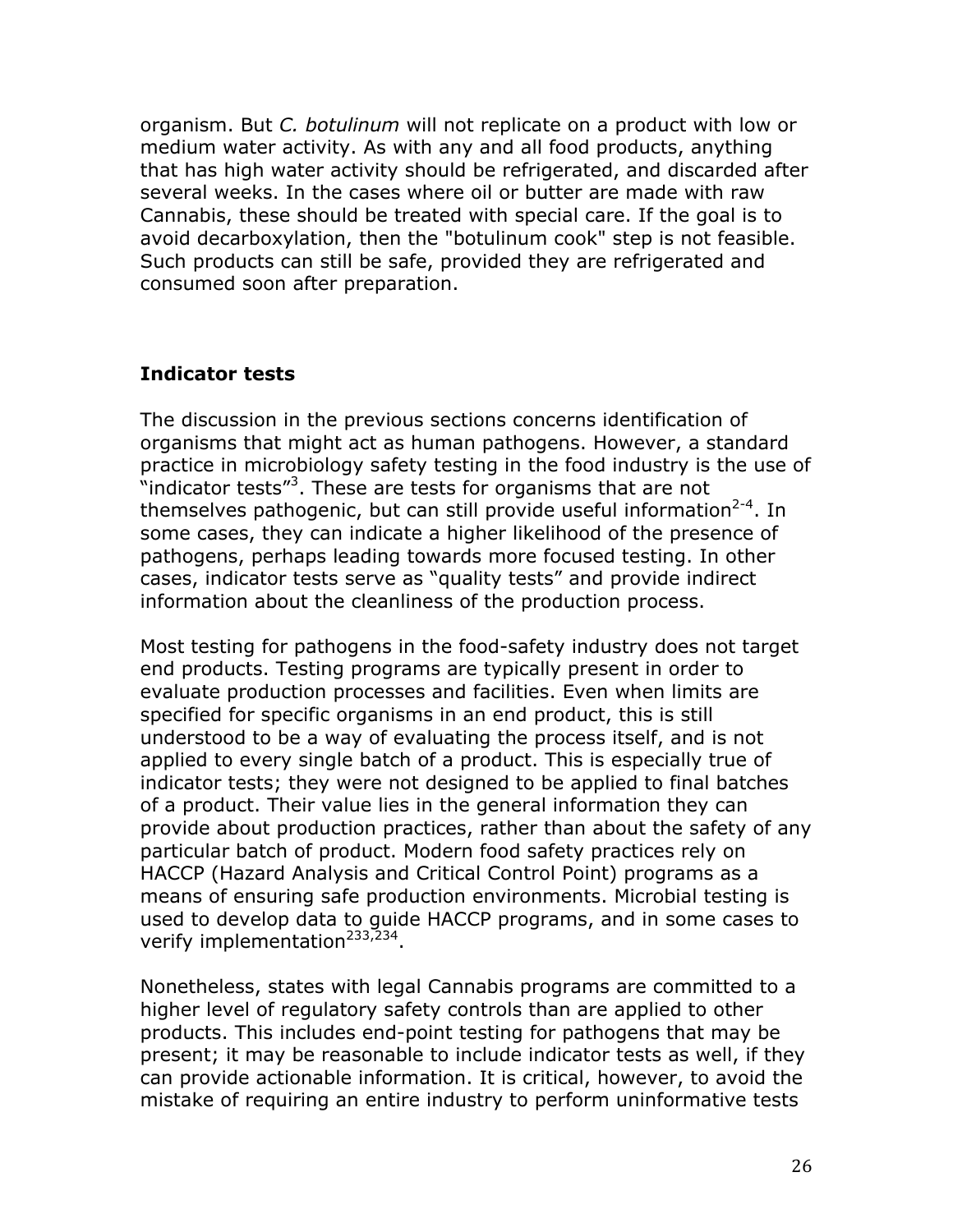on every single batch of its products.

#### *Bacterial indicator tests*

The tests required for Cannabis products in Washington State included a series of bacterial indicator tests of increasing specificity.

These were:

Total aerobic bacteria Bile-resistant gram-negative bacteria Total coliforms

Total aerobic plate counts are a very common indicator test; they are a quality test, and frequently have results that correspond to millions or tens of millions of bacterial cells on the sample. They are thought provide some general sense of the cleanliness of production or processing. Bile-resistant gram-negative bacteria is a category that was in use many decades ago and is no longer used in food-safety testing. The purpose of this category was to define a group of bacteria that would include the majority of gut-borne pathogens. Several other indicator categories have since gained favor for the purpose of showing the potential for fecal contamination. These include *Enterobacteriaceae*, total coliforms, fecal coliforms, thermotolerant coliforms, and generic *E. coli*. The majority of these tests have fallen out of favor, as they do not accurately represent the threat of fecal contamination<sup>5,6</sup>. Many of them include species that are harmless and that can arise from other sources. The test most commonly recommended now as an accurate proxy for fecal contamination is general *E. Coli*235,236. This genus of bacteria is extremely common in the mammalian digestive system, and relatively rare elsewhere. Fecal contamination during the production of Cannabis could arise with workers washing their hands incompletely, or from contaminated soil or water. None of these cases would necessarily mean that the Cannabis was dangerous to use. However, it could indicate the possible presence of enteric pathogens, and it is likely to reflect a problem in the production process.

#### *Fungal indicator tests*

Mold is the most common type of microbial growth on Cannabis. It is a constant source of practical and financial difficulty for Cannabis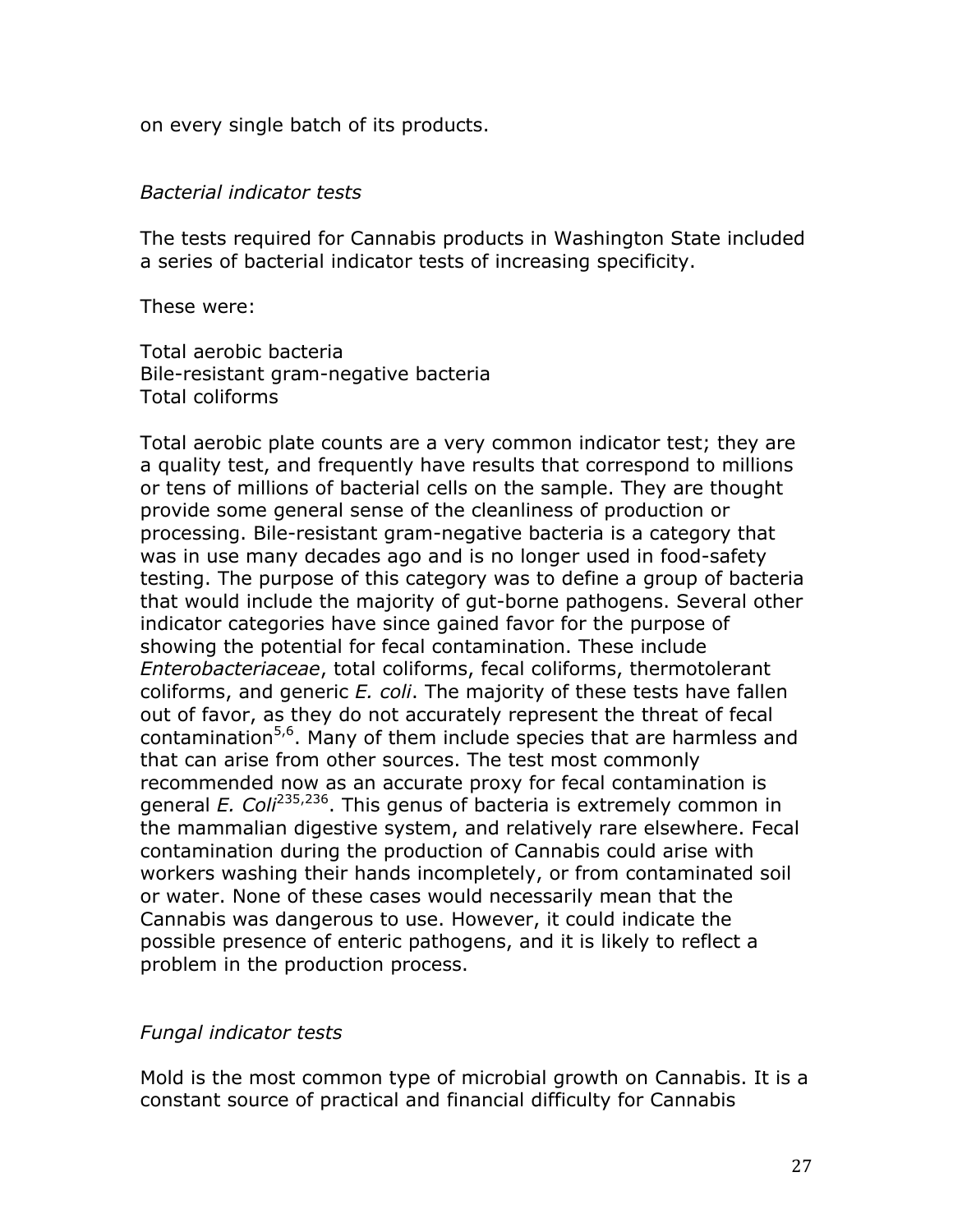growers, and most states that require Cannabis testing at this time include the classical microbiological test known as "total yeast and mold". These assays are plate or film-based culture assays that are intended as pan-fungal broad-spectrum indicator tests. The majority of the molds that grow on these plates will be common plant pathogens, and are highly unlikely to cause human disease. As with total bacterial tests, tests for "total yeast and mold" are essentially a quality test. They are unlikely to serve as a good indicator for the presence of pathogens. In fact, the typical plate assays used to assess total yeast and mold levels are able to support the growth of only a very tiny percentage of the fungal species common in the environment, and they show poor correlation with eachother $237-240$ .

There are two rationales for requiring such a test for Cannabis. The first is that since mold is so common on Cannabis, and high levels are likely as a result of many different environmental and processing factors (harvest timing, seasonal rain levels, curing processes, crosscontamination, etc), it makes sense to include a total yeast and mold test as a general quality indicator. The other rationale is that -- even though such tests do not serve as indicators for the potential presence of pathogens **–** mold is a potential cause of irritation and allergic hypersensitivity reactions.

The broad spectrum of allergic reactions to inhaled antigens are usually grouped under the terms hypersensitivity pneumonitis or extrinsic allergic alveolitis. These are IgE-mediated inflammatory reactions to an extremely wide variety of antigens including inorganic molecules, avian proteins, bacterial endotoxins, and bacterial and fungal spores. Applying the total yeast and mold test to Cannabis, however, is extremely unlikely to minimize the number of allergic hypersensitivity reactions among Cannabis smokers.

There are many reasons for this. The most common causes of allergic hypersensitivity are bacterial or non-microbial, and therefore won't be detected on fungal culture plates<sup>241,242</sup>. The most common causes that are fungal are *Aspergillus* species<sup>243-245</sup>, for which total yeast and mold tests are not good quantitative assays, and which need to be tested for on Cannabis independently in any case. Botrytis is probably the most common mold on Cannabis plants, and although there are reports of hypersensitivity reactions to it, these are rare, and usually involve extremely high exposure levels<sup>197,246</sup>. In addition, among tobacco smokers there is no evidence of increased allergic reactions to microbial antigens $81,247-249$ , which argues that such antigens are either degraded by smoking, or not mobilized by it. Combined with the fact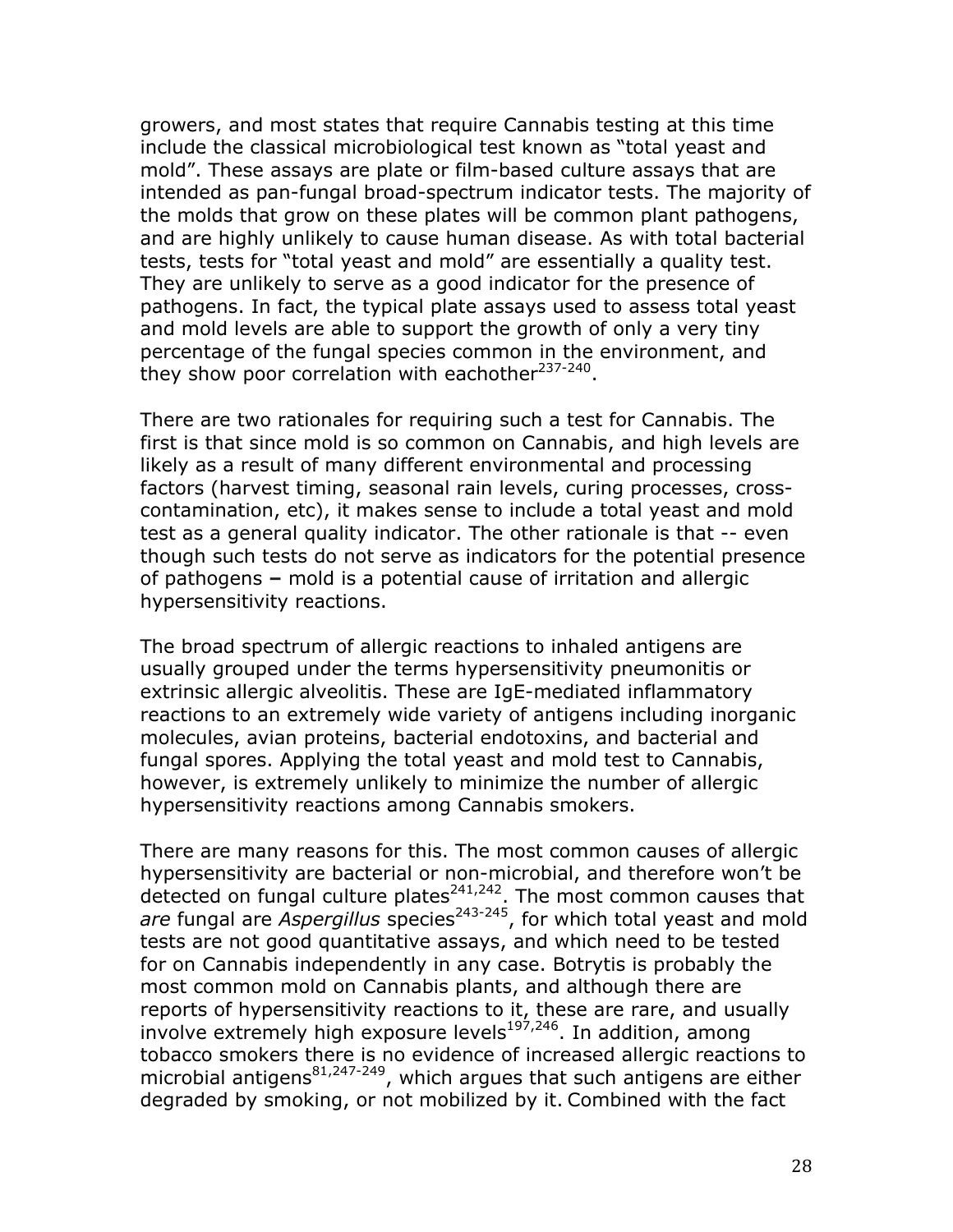that "total yeast and mold" tests can culture only a small percentage of fungal species, all the above evidence argues against using such a test to prevent hypersensitivity reactions.

This test could still be used as a general quality indicator. Extremely high levels of mold on Cannabis flowers are generally considered an indication of poor curing or handling practices. However, relatively high levels are present on most Cannabis. Some states have chosen  $10<sup>4</sup>$  CFU/gram as the total yeast and mold cutoff for Cannabis. This is a value that causes many apparently acceptable samples to fail.  $10^5$ CFU/gram may be a more reasonable cutoff, though this is a level at which mold is typically visible by eye (and certainly by microscopy). To our thinking, it is difficult to justify the resource and pricing impacts imposed by a test of this nature, when the benefits are unclear, the appropriate cutoff is unknown, and visual inspection is a viable alternative.

## **Recommendations**

In comparison to most agricultural products, Cannabis is exceptionally safe. Nonetheless, the authors of this white paper are in agreement that Cannabis can pose a microbiological safety hazard if the proper regulatory controls are not in place. Primarily this is because it is a very large industry, and also because of the particular risk for aspergillosis associated with inhalation.

Several safeguards are inherently present in the processing and use stages for most Cannabis products, and these can be monitored using straightforward methods. Other safety measures can be implemented by proper testing procedures. These include statistical sampling techniques, tests for relevant microorganisms, and proper assay design and validation. Recommendations for each of these safety measures are outlined below. If they are followed, Cannabis will be a much safer product (at least from a microbiological perspective) than any of the produce we buy in the grocery store.

**1. Water activity can be used as a marker for overall microbial levels.** Plant material with high water activity will support microbial growth. Because the drying step is one piece of insurance against microbial dangers associated with Cannabis, it makes sense to require that this step be complete. The majority of commercially sold Cannabis is dried to water activity levels that are below the minimum threshold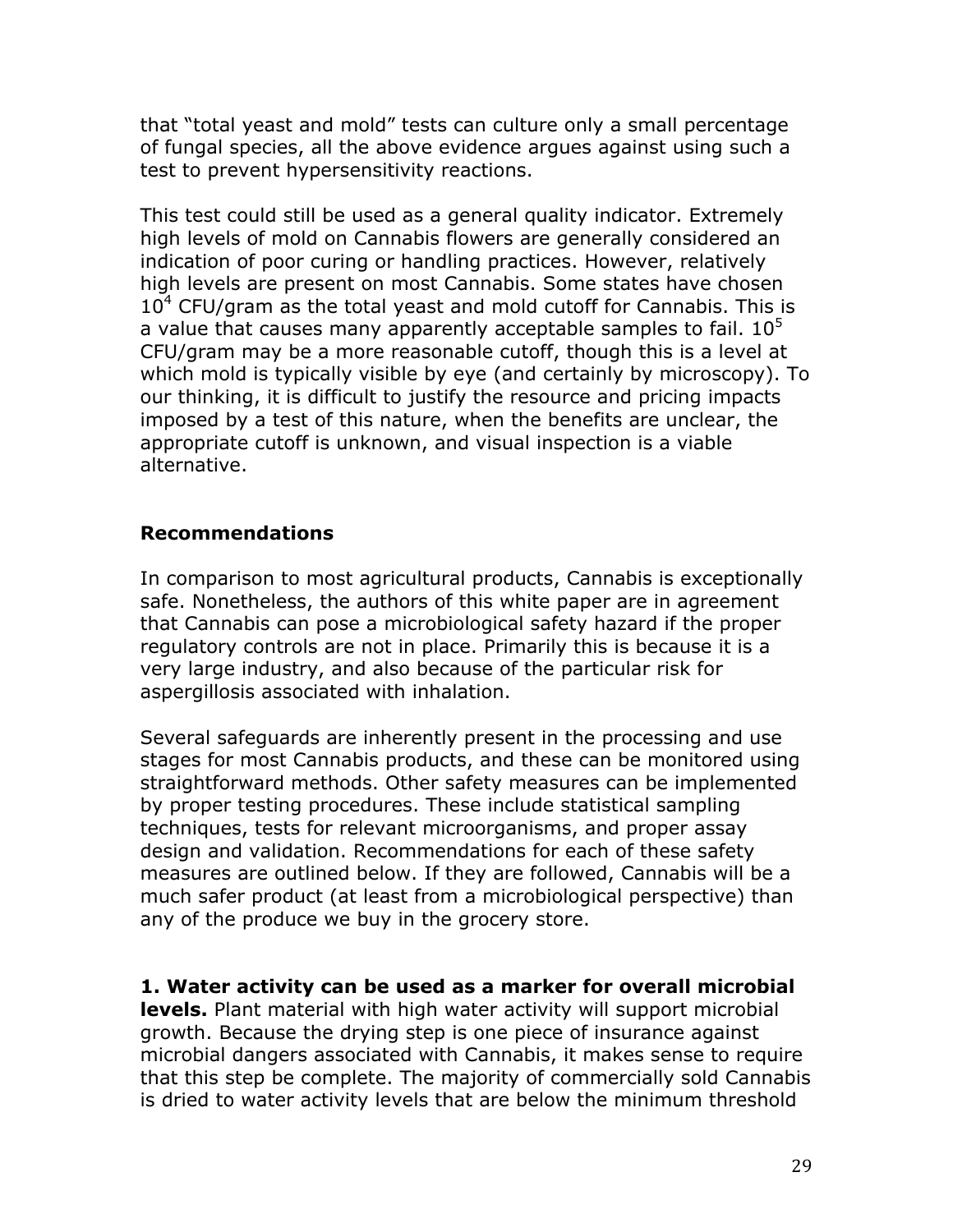for any type of microbial replication. Samples that are above this minimum level (0.6 A<sub>W</sub>) are at slightly higher risk. However, very few bacterial or fungal species can replicate between  $A_W$  0.6  $A_W$  0.7. Above  $A_W$  0.7, microbial growth begins to be more possible. We recommend that all curing processes aim to produce flower material that is under Aw 0.6, and that flower material above  $A_W$  0.65 be returned to producers for further curing.

**3. Fresh Cannabis will require a different set of microbiological guidelines.** There has been a rise in the popularity of preparations of Cannabis that are either not dried or not heated, or both. Ingesting raw Cannabis is analogous to ingesting lettuce - it is high water activity and consumed without heating. It's not accurate to say that eating raw plants is dangerous. If Americans did so more often, we'd be much healthier. Nonetheless, it increases the small chance of certain types of microbial infection. In the context of large distribution pipelines for commercial agricultural products, there is an elevated risk for certain bacterial infections that is not present with dried or cooked foods. Products made from Cannabis that is cured but not heated will occupy a middle ground. If they are also subjected to hydrocarbon or  $CO<sub>2</sub>$  extraction, they will be quite safe. However, products made from fresh raw Cannabis for commercial purposes should be subject to increased microbiological surveillance for Pseudomonas aeruginosa, Clostridium botulinum, and toxigenic E. coli.

**3. Edible Cannabis products should be regulated by local health departments.** Cannabis food products should not be subject to endproduct testing for microbiological contamination. The commercial facilities making these products should follow modern HAACP guidelines and be inspected and regulated by local and state health departments just as all other commercial food production facilities are.

There are many reasons for this recommendation. Food products always pose some risk for the spread of food-born illness, and the knowledge about how to mitigate these risks is now quite advanced in this country. It therefore makes sense to follow the best-practices guidelines that already exist for the food industry. These are extensive, and they are based on continuous monitoring of production processes and environments themselves, rather than end products.

Cannabis food products are as likely to become contaminated as any other processed or prepared commercial food product. But because of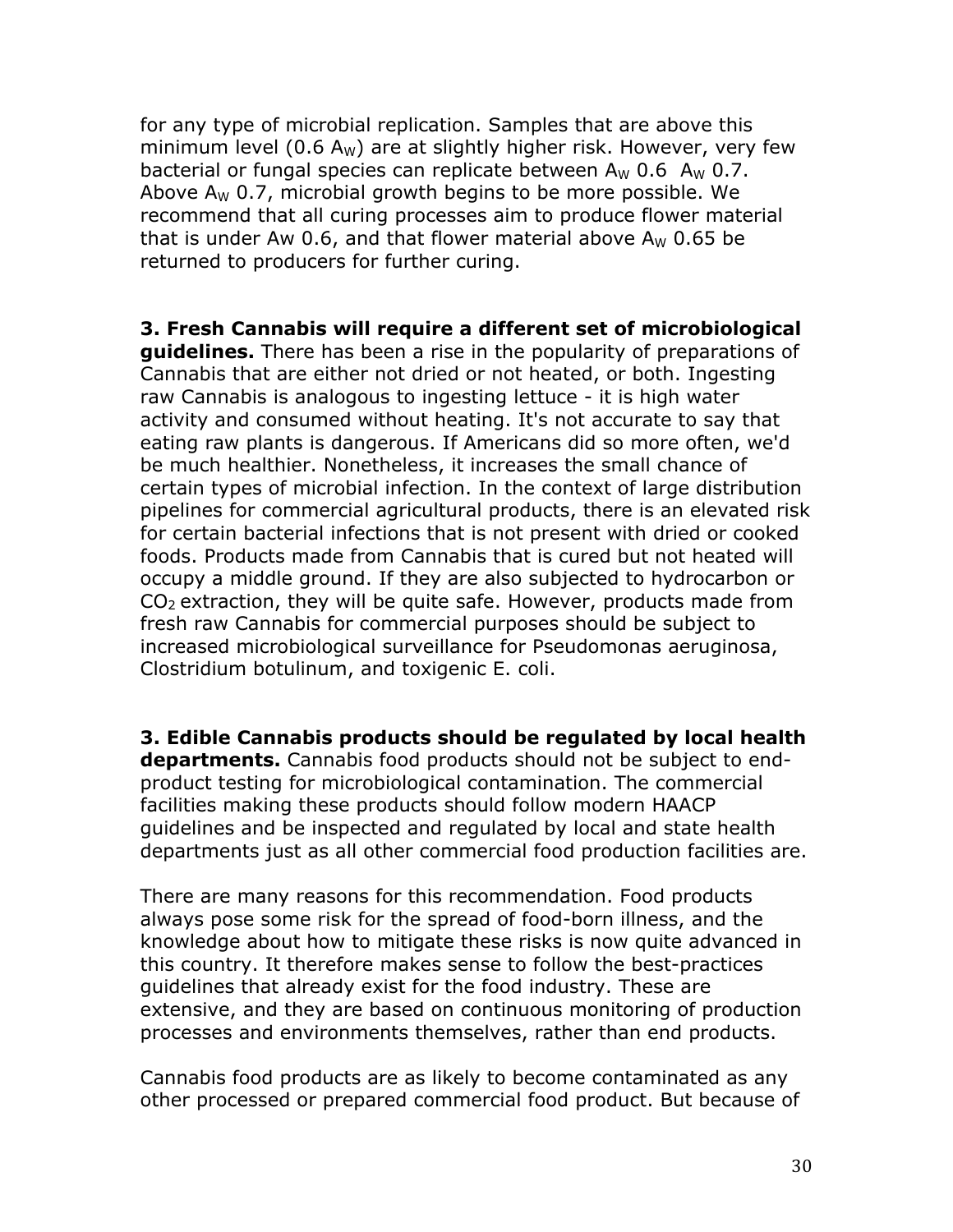its unique attributes, *Cannabis is the least likely component to be the source of contamination in any food product*. Cannabis is present in foods as an extract of the plant material. This plant material is dried to a safe level before extraction. And then either during or after extraction it is usually subject to a decarboxylation process that serves as a heat-kill step. The vast majority of the extraction processes are themselves sterilizing. Once these extracts are added to food, the food can always be mishandled or subject to "temperature abuse", which raises the chances of contamination. But these are factors facing all foods, and the only pathogen of real concern on Cannabis (*Aspergillus*) is not infectious by the oral route. Cannabis food products should be regulated as all food products are, which means that the facility must prepare and follow an adequate HAACP safety plan, and the local or state health department must be vigilant about inspections and standards.

The Denver Department of Public Health (DDPH) serves as an excellent model for how to carry out this approach. The regulators from the DDPH have been rigorous about monitoring the supply chain of Cannabis-infused edibles in Denver. They have treated the legalization of these products there as simply an increase in the number of small and medium-sized commercial kitchens within its jurisdiction, and they have held all of them to strict standards. In the cases where food products were prepared in jurisdictions not subject to adequate public health oversight, the DDPH did not allow these products to be sold within Denver city limits.

**4. Cannabis should be tested for four species of** *Aspergillus***:** *A. flavus, A. fumigatus, A. niger,* **and** *A. terreus.* Together these species are responsible for the vast majority of cases of invasive pulmonary aspergillosis, and they are the only pathogens that represent a clear and certain danger on Cannabis.

**5. Cannabis should be tested for total generic** *E. Coli***. Samples with levels above 100 CFU/gram should be rejected.** This is the one indicator test that we recommend. Detection of significant levels of E.Coli are strong evidence of problems during growing or processing, including contaminated soil or wate, or improper handling. E. Coli is now accepted to be the optimal indicator organism for the identification of possible fecal contamination. Were pathogenic bacteria such as E.Coli or *Salmonella* to be present, they would likely have arrive through this type of pathway, therefore samples positive for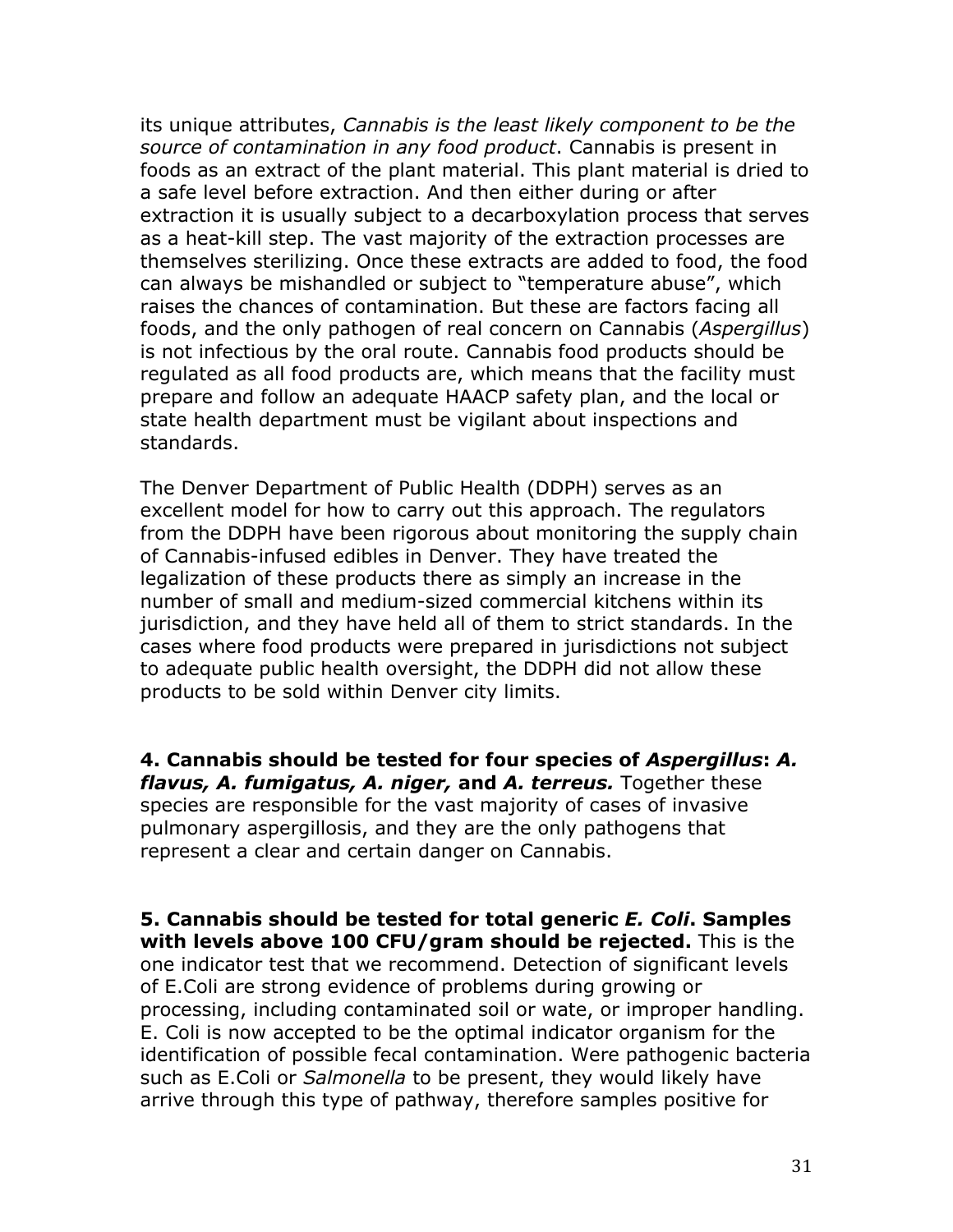E.Coli are both higher risk and indicative of general production problems that need to be addressed.

E. Coli is usually not pathogenic, and many food-safety protocols do not require it to be entirely absent. A general guideline for E. Coli testing, and one which fits well with existing Cannabis testing data, is that no product should have over 100 CFU/gram (or equivalent) of generic E. Coli.

**6. Cannabis should be tested for** *Salmonella***. Samples with detectable Salmonella should be rejected.** The odds of *Salmonella* infection from Cannabis are very low. Nonetheless, it is the one bacterial pathogen that poses a potential threat to Cannabis smokers. There is precedent for *Salmonella* association with Cannabis in both this early epidemic, and in very recent microbial sequencing data. It is highly infectious and can cause disease with as low a dose as one single cell. It is hardy and highly resistant to dessication. And it has a mortality rate that is significant, and significantly higher in older or immunocompromised patients that are likely to be exposed through the use of medical Cannabis.

All Cannabis flower material should be tested for *Salmonella*, with close attention paid to the statistical sampling methods discussed below. Batches with any detectable *Salmonella* should be failed.

**7. There is no need to test** *Cannabis for Pseudomonas aeruginosa, Listeria,* **toxigenic** *E. Coli* **(e.g., H7:0157), or other bacterial pathogens besides** *Salmonella***.** Cannabis is not a potential delivery vehicle for these organisms, or for most bacterial pathogens. Because it is both dried and heated before use, it has undergone two highly effective sterilization steps, and none of these pathogens can survive both of these. All of them will die if exposed to the heat of smoking or decarboxylation, and all of them will generally be rendered noninfectious by the curing process.

This does not mean that mis-handled or improperly cured Cannabis could not be a vehicle for these organisms. As with any agricultural or food product, it can be a source of increased hazard if it is maintained at high water activity levels, if typical decontamination steps are not performed, or if it is consumed fresh.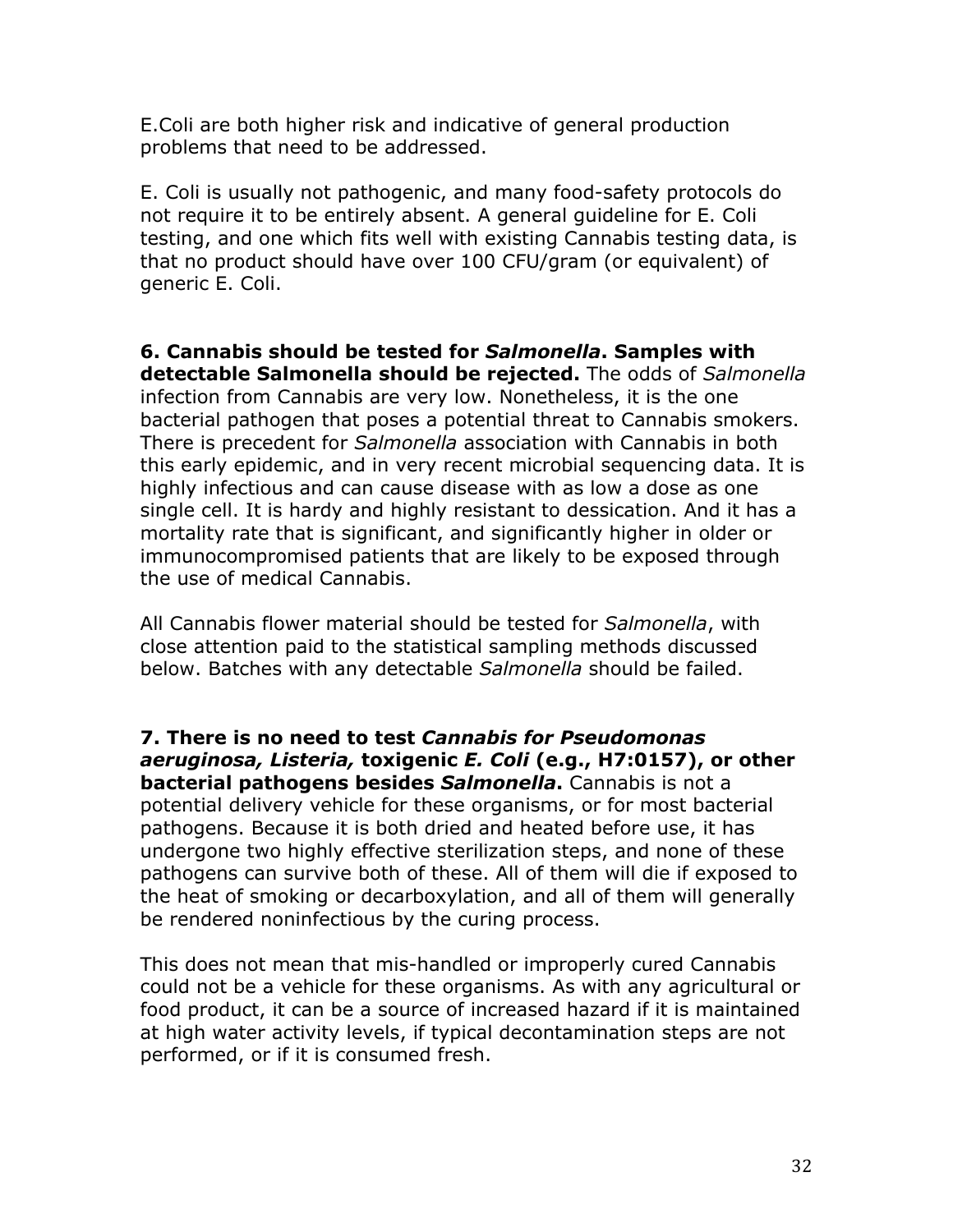**8. There is no need to test Cannabis for "total yeast and mold".** Total yeast and mold tests detect only a small fraction of the fungal species in the environment, and do not correlate with the presence of pathogenic species. The only pathogenic mold species on Cannabis are types of *Aspergillus* that must be tested for separately in any case. Molds can potentially be a cause of allergic hypersensitivity reactions, but there is no evidence that these are mediated by smoking. Molds can also be a source of plant spoilage, but these processes can be monitored appropriately by testing for water activity levels, and by visual or microscopic inspection.

**9. There is no need to test Cannabis for aflatoxins.** These would be at least partly degraded by the heat of smoking or decarboxylation, if they were present. But seedless Cannabis plants are not capable of supporting aflatoxin production, because they lack the high oil content necessary for *A. flavus* replication.

**10. Statistical sampling procedures must be used for microbial testing.** It is common practice in many Cannabis testing labs to accept individual 1g flower samples from growers or dispensaries. This is a practice guaranteed to make test results highly misleading. Pathogens are not spread evenly on surfaces, but instead cluster in local colonies. THC testing faces a similar issue: levels can vary by as much as two-fold across different regions of an individual plant. Statistical sampling techniques performed by trained lab personnel will largely solve both of these problems.

The entire batch to be tested must be present, and multiple sample increments should be collected using a statistically random sampling procedure. These must be collected by laboratory personnel, not by employees of the grower or retailer. Batch sizes are defined differently from state to state, and even within a single state there are many situations that can lead to a variety of batch sizes. Microbiological testing is not meaningful if the fraction of the total volume sampled is not identical between tests. Therefore it is essential that testing procedures require a set quantity of Cannabis to be sampled *per pound*, regardless of the total batch size.

We recommend that 5g per pound be sampled from every batch of Cannabis, in 5 individual, randomly chosen one-gram increments. All of these sub-samples should be combined together for the entire batch (for instance, a 5lb batch would require 25g of total sample material).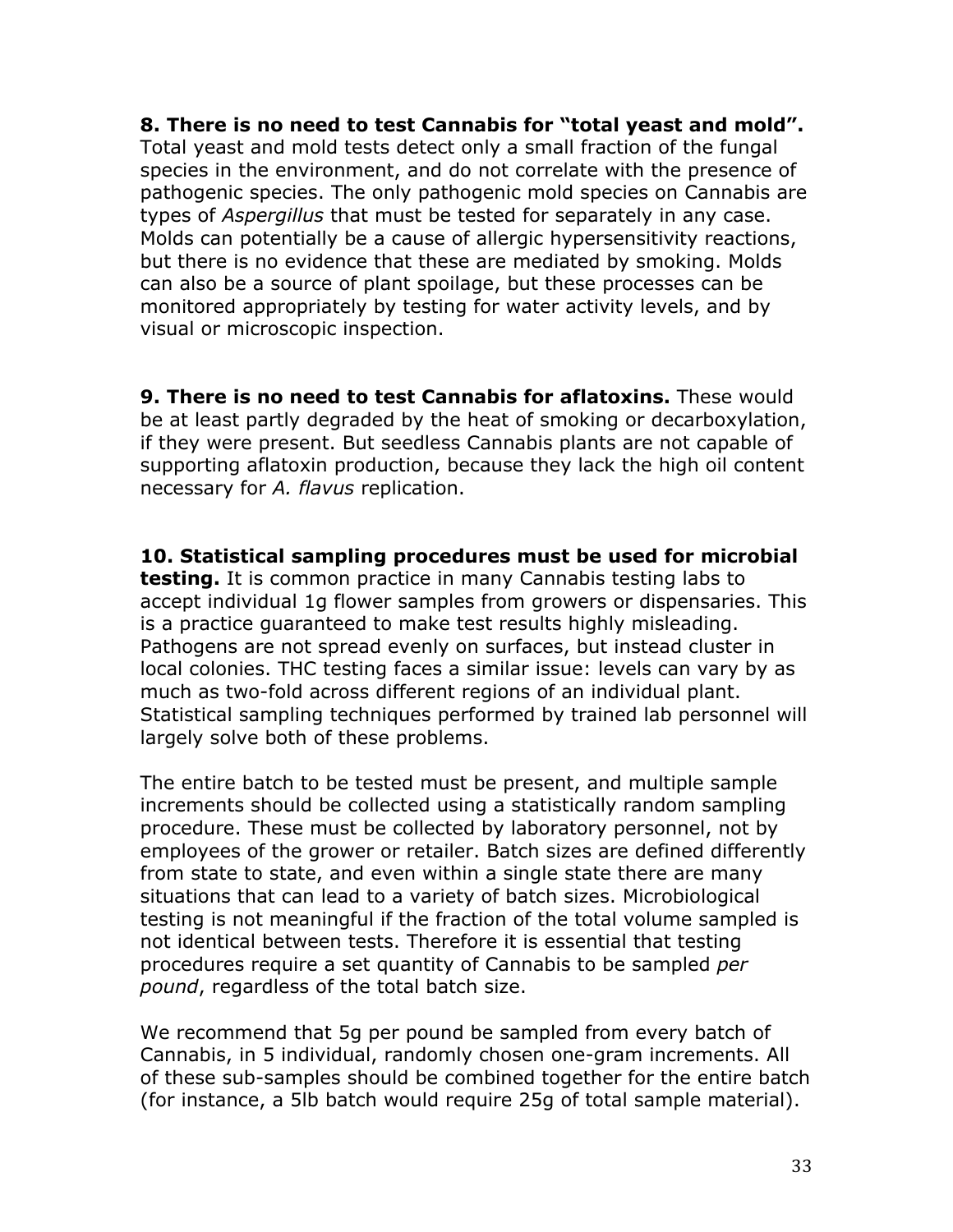The combined sample must be thoroughly homogenized, and the appropriate volume removed for the performance of each assay.

Statistical sampling procedures are detailed in the protocols found in ISO 7002:1986 and ISO 4874:2000, and all laboratories should have published Standard Operating Procedures modeled after these. We further recommend that batch sizes be constrained to 5 or 6 pounds. Smaller batch sizes lead to testing prices that are overly burdensome to producers, whereas larger batch sizes lower the detection thresholds of certain assays.

**11. Cannabis extracts and concentrates require different types of microbial screening.** The process of extracting cannabinoids with hydrocarbon solvents (butane, hexane, etc.) is likely to be sterilizing. The same is true for both supercritical and subcritical  $CO<sub>2</sub>$ . More data is needed to prove that this is the case, but the temperatures and pressures involved make it likely. Alcohol extracts are sterilizing as well, if they are made with high-proof alcohol. This is not because of temperature or pressure, but because most microorganisms cannot survive in alcohol. The only real possible danger in all of these cases is that spores may survive the extraction process, in which case *Aspergillus* testing would be needed on such extracts if they were destined for smoking or vaporization, but not if they were intended for infusion into edible products.

Many concentration processes do not use solvents, but use water or mechanical force to remove and concentrate the cannabinoid-rich external trichomes on Cannabis flowers and leaves. These products are all essentially varieties of hashish, and in general they are low water activity. In some cases, however, they can have enough moisture content to be support fungal or bacterial growth. More data is needed on these products as well; until then they should be screened exactly as dry Cannabis flowers are screened.

#### **Summary of Recommendations**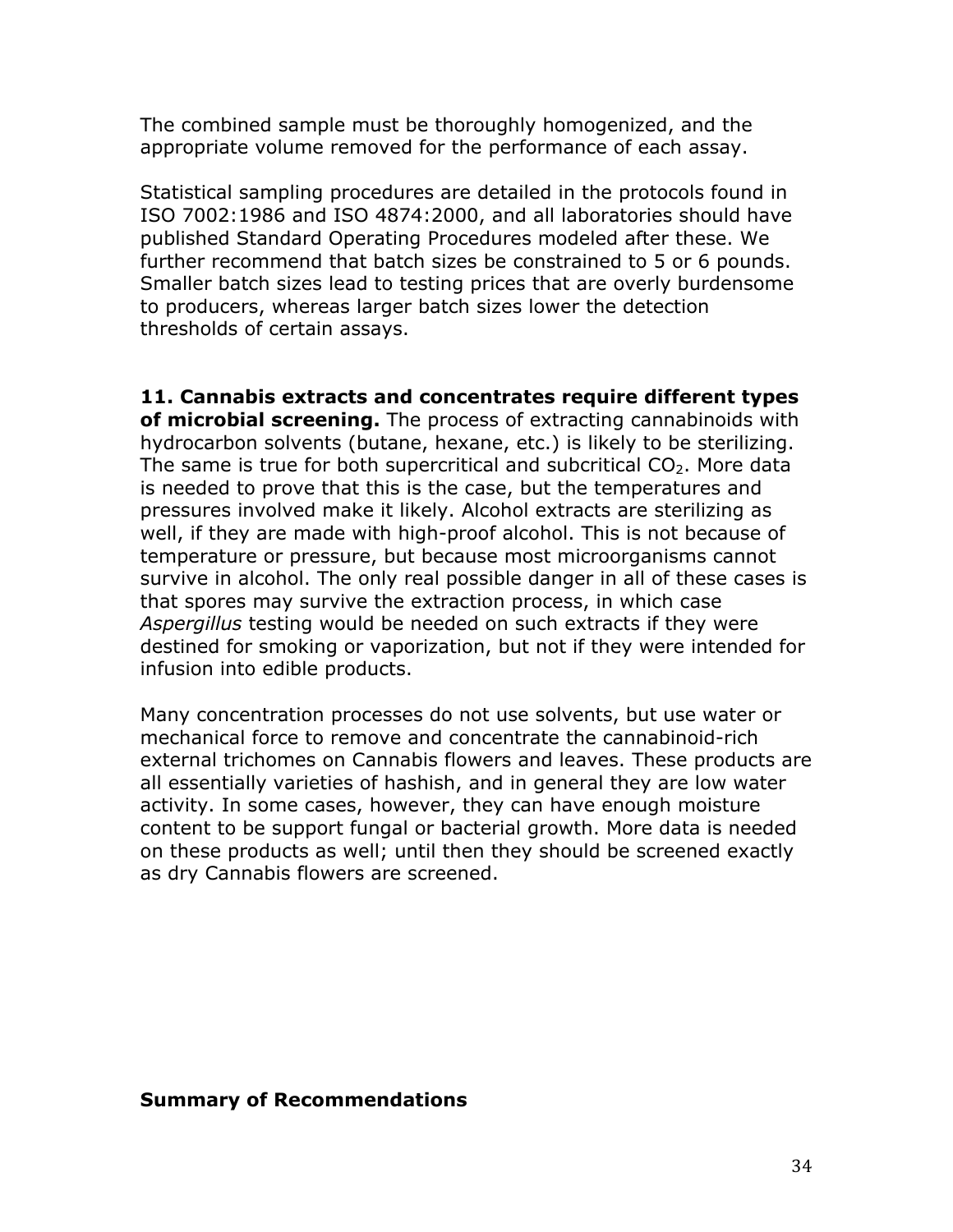*1. Water activity can be used as a marker for overall microbial levels: Cannabis with water activity levels above* Aw *0.65 should be returned to producers.*

*2. Fresh Cannabis requires additional testing, which should include*  Pseudomonas aeruginosa, Clostridium botulinum*, and toxigenic* E*.* coli*.*

*3. Edible Cannabis products should be regulated by local health departments. They carry the same microbiological risks as any food product, and heated Cannabis extracts do not increase this risk..*

*4. Cannabis should be tested for four species of* Aspergillus: Aspergillus flavus, Aspergillus fumigatus, Aspergillus Niger*, and*  Aspergillus terreus.

*5. Cannabis should be tested for total generic* E.Coli*. Samples with levels above 100 CFU/gram should be rejected.*

*6. Cannabis should be tested for* Salmonella*: Samples with detectable* Salmonella *should be rejected.*

*7. There is no need to test cured Cannabis for* Pseudomonas aeruginosa, Listeria*, toxigenic* E. Coli *(e.g., H7:0157), or other bacterial pathogens besides* Salmonella*.*

*8. There is no need to test Cannabis for "total yeast and mold".*

*9. There is no need to test Cannabis for aflatoxins.* 

*10. Statistical sampling procedures must be used for microbial testing. A total of at least 5 grams randomly distributed throughout each pound of flower material must be collected. These subsamples for the entire batch should then be combined, thoroughly homogenized, and the appropriate volume of this mixture utilized for each assay. Batch sizes should be 5-6 lbs.*

*11. Cannabis extracts made with hydrocarbon solvents, CO2, or alcohol should be tested for Aspergillus if they are intended for direct inhalation. They do not need microbial screening prior to use in edible products. Extracts made with water or without solvents should be screened for the same microbes as cured Cannabis flowers: four Aspergillus species, generic E. coli, and generic Salmonella.*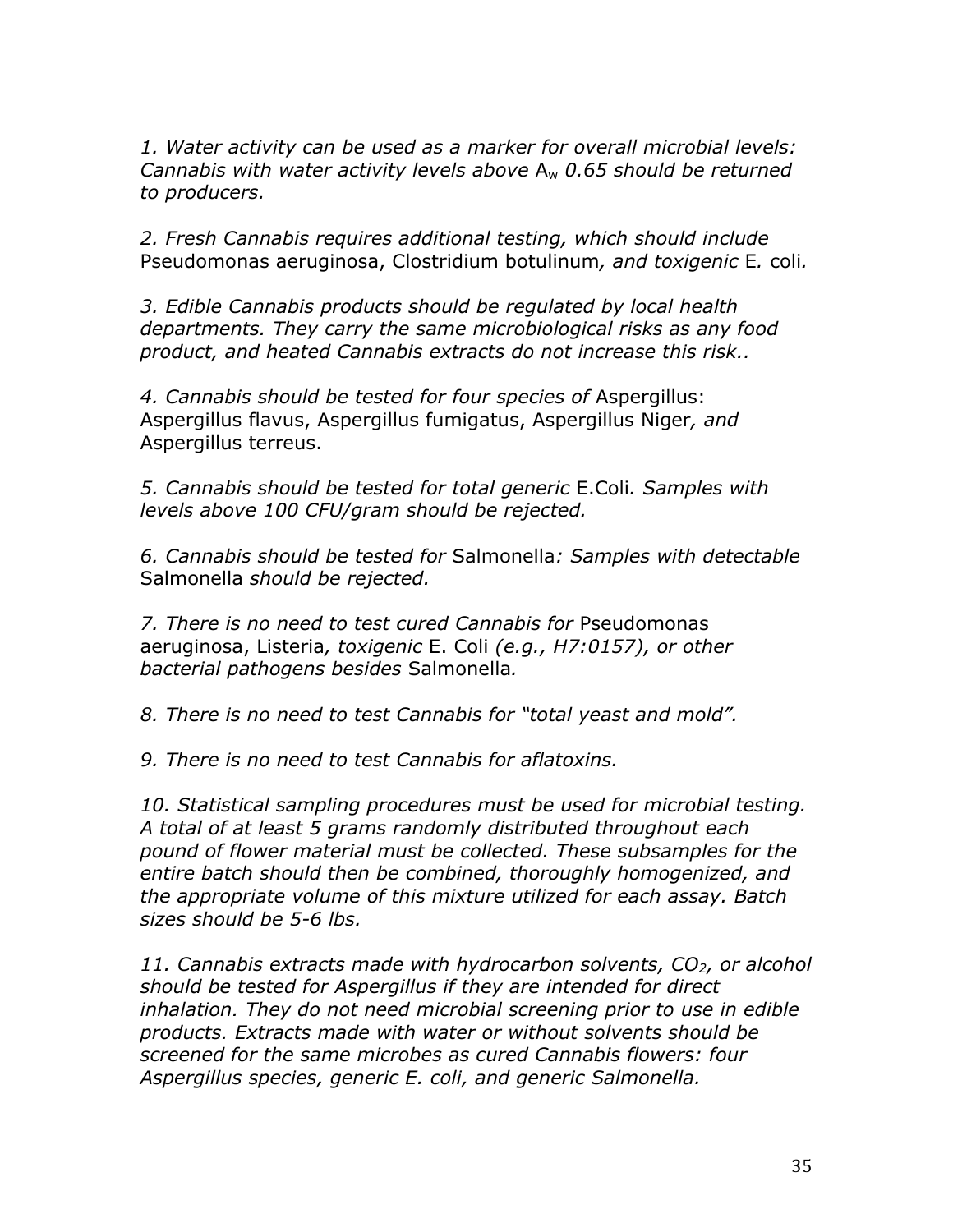## **References**

- 1. Upton, R., ElSohly, M. & Pharmacopoeia, A. H. Cannabis Inflorescence: Cannabis Spp. ; Standards of Identity, Analysis, and Quality Control. 61 (2013).
- 2. Broeke, ten, R. T. Proceedings: Hygiene indicator organisms. *Antonie Van Leeuwenhoek* **41,** 371–372 (1975).
- 3. Tortorello, M. L. Indicator organisms for safety and quality- uses and methods for detection: minireview. *J AOAC Int* **86,** 1208–1217 (2003).
- 4. Mossel, D. A. & Van Netten, P. Microbiological reference values for foods: a European perspective. *J Assoc Off Anal Chem* **74,** 420–432 (1991).
- 5. Noble, R. T., Moore, D. F., Leecaster, M. K., McGee, C. D. & Weisberg, S. B. Comparison of total coliform, fecal coliform, and enterococcus bacterial indicator response for ocean recreational water quality testing. *Water Res.* **37,** 1637–1643 (2003).
- 6. Odonkor, S. T. & Ampofo, J. K. Escherichia coli as an indicator of bacteriological quality of water: an overview. *Microbiology Research* **4,** e2 (2013).
- 7. McPartland, J. M. & Pruitt, P. L. Medical marijuana and its use by the immunocompromised. *Altern Ther Health Med* **3,** 39–45 (1997).
- 8. McPartland, J. M. Cannabis pathogens XII: lumper's row. *Mycotaxon* **54,** 273–280 (1995).
- 9. McPartland, J. M. A review of Cannabis diseases. *Journal of the International Hemp Association* (1996).
- 10. McPartland, J. M., Grotenhermen, F. & Russo, E. Contaminants and adulterants in herbal cannabis. (2001).
- 11. Kagen, S. L., Kurup, V. P., Sohnle, P. G. & Fink, J. N. Marijuana smoking and fungal sensitization. *J. Allergy Clin. Immunol.* **71,** 389–393 (1983).
- 12. Ledward, D. A. Water activity: Theory and applications to food (IFT Basic Symposium Series). Edited by Louis B. Rockland and Larry R. Beuchat. 1987. 424 pp., bound, illustrated. Price: \$59·75 (US and Canada); \$71·50 (All other countries). (Prices subject to change without notice). *Meat Sci.* **21,** 157–158 (1987).
- 13. Troller, J. A. Trends in research related to the influence of 'water activity' on microorganisms in food. *Adv. Exp. Med. Biol.* **302,** 305–313 (1991).
- 14. Grant, W. D. Life at low water activity. *Philos. Trans. R. Soc.*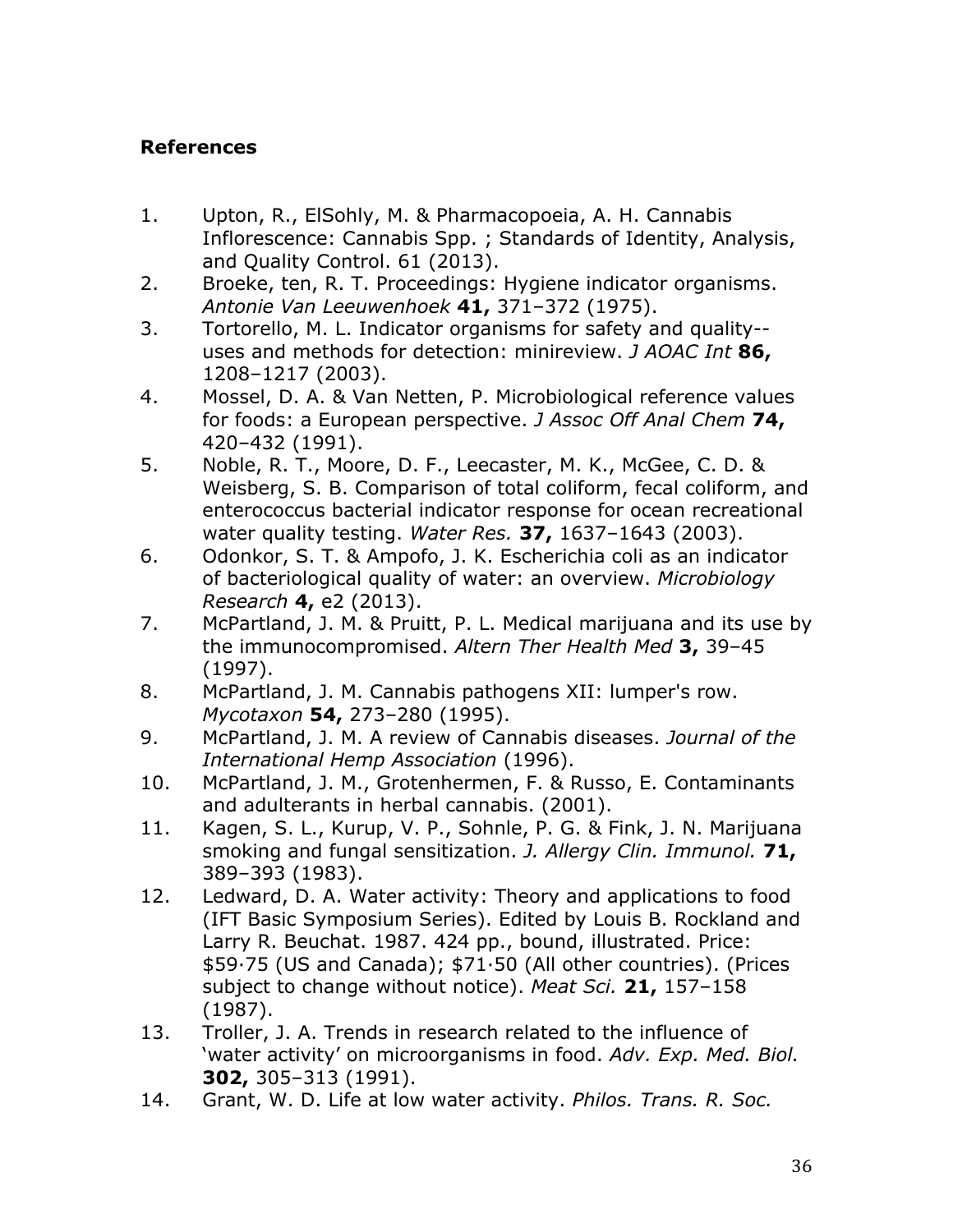*Lond., B, Biol. Sci.* **359,** 1249–66– discussion 1266–7 (2004).

- 15. Appendino, G. *et al.* Antibacterial cannabinoids from Cannabis sativa: a structure-activity study. *J. Nat. Prod.* **71,** 1427–1430 (2008).
- 16. Van Klingeren, B. & Ham, Ten, M. Antibacterial activity of delta9-tetrahydrocannabinol and cannabidiol. *Antonie Van Leeuwenhoek* **42,** 9–12 (1976).
- 17. RADOSEVIC, A., KUPINIC, M. & GRLIC, L. Antibiotic activity of various types of cannabis resin. *Nature* **195,** 1007–1009 (1962).
- 18. RABINOVICH, A. S., AIZENMAN, B. I. & ZELEPUKHA, S. I. [Isolation and investigation of antibacterial properties of preparations from wild hemp (Cannabis ruderalis) growing in the Ukraine]. *Mikrobiol Zh* **21(2),** 40–48 (1959).
- 19. KREJCI, Z. [Antibacterial action of Canabis indica]. *Lek List* **7,** 500–503 (1952).
- 20. Radwan, M. M. *et al.* Biologically active cannabinoids from highpotency Cannabis sativa. *J. Nat. Prod.* **72,** 906–911 (2009).
- 21. McPartland, J. M. Cannabis as repellent and pesticide. *J Int Hemp Assoc* (1997).
- 22. Dussy, F. E., Hamberg, C., Luginbühl, M., Schwerzmann, T. & Briellmann, T. A. Isolation of Delta9-THCA-A from hemp and analytical aspects concerning the determination of Delta9-THC in cannabis products. *Forensic Sci. Int.* **149,** 3–10 (2005).
- 23. Yamauchi, T., Shoyama, Y., Aramaki, H., Azuma, T. & Nishioka, I. Tetrahydrocannabinolic acid, a genuine substance of tetrahydrocannabinol. *Chem. Pharm. Bull.* **15,** 1075–1076 (1967).
- 24. Kimura, M. & Okamoto, K. Distribution of tetrahydrocannabinolic acid in fresh wild cannabis. *Experientia* **26,** 819–820 (1970).
- 25. Verhoeckx, K. C. M. *et al.* Unheated Cannabis sativa extracts and its major compound THC-acid have potential immunomodulating properties not mediated by CB1 and CB2 receptor coupled pathways. *Int. Immunopharmacol.* **6,** 656–665 (2006).
- 26. Siegman-Igra, Y. *et al.* Listeria monocytogenes infection in Israel and review of cases worldwide. *Emerging Infect. Dis.* **8,** 305–310 (2002).
- 27. Ramaswamy, V. *et al.* Listeria--review of epidemiology and pathogenesis. *J Microbiol Immunol Infect* **40,** 4–13 (2007).
- 28. Sant'Ana, A. S., Barbosa, M. S., Destro, M. T., Landgraf, M. & Franco, B. D. G. M. Growth potential of Salmonella spp. and Listeria monocytogenes in nine types of ready-to-eat vegetables stored at variable temperature conditions during shelf-life. *Int. J. Food Microbiol.* **157,** 52–58 (2012).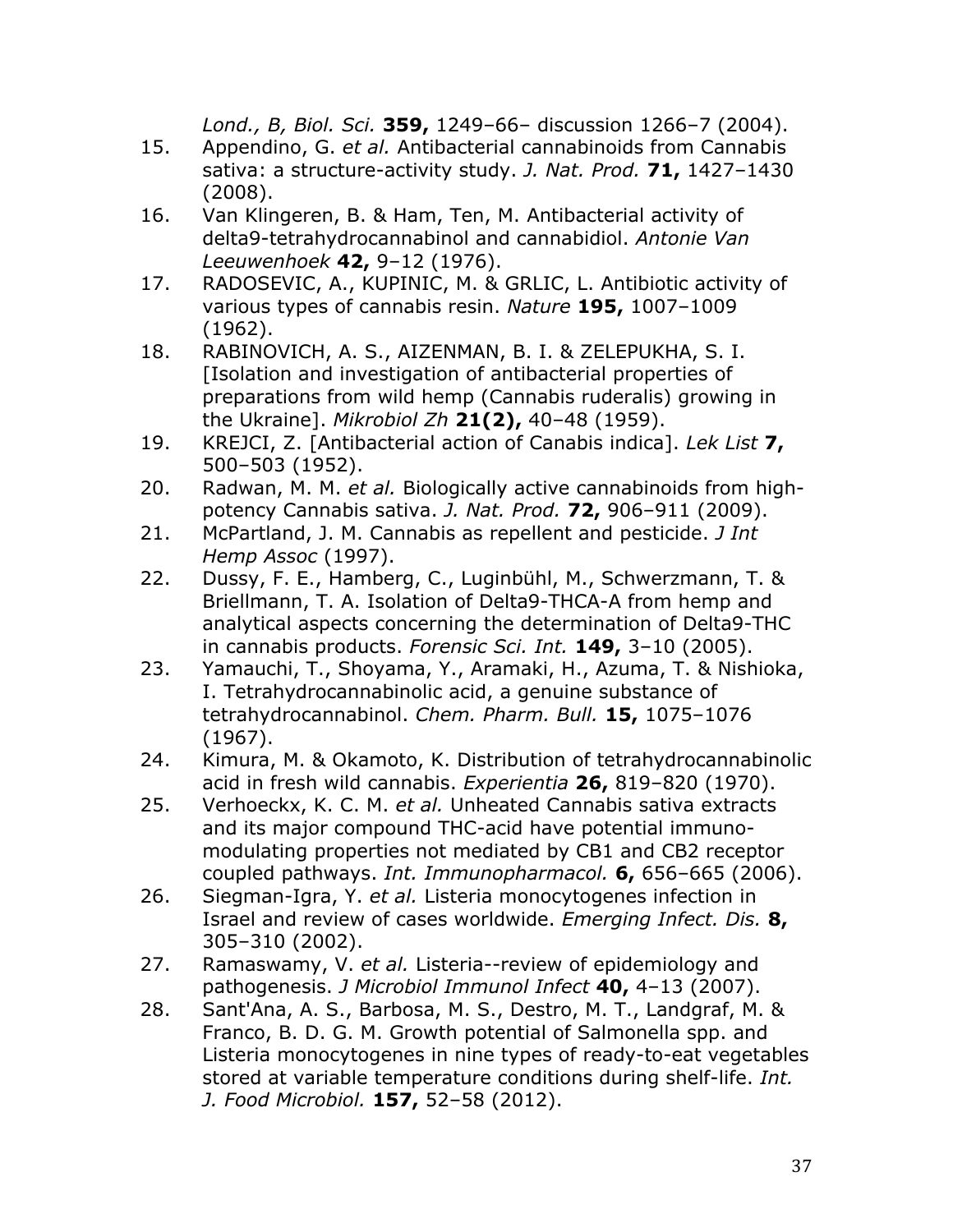- 29. Liu, S., Graham, J. E., Bigelow, L., Morse, P. D. & Wilkinson, B. J. Identification of Listeria monocytogenes genes expressed in response to growth at low temperature. *Appl. Environ. Microbiol.* **68,** 1697–1705 (2002).
- 30. Sergelidis, D. *et al.* Temperature distribution and prevalence of Listeria spp. in domestic, retail and industrial refrigerators in Greece. *Int. J. Food Microbiol.* **34,** 171–177 (1997).
- 31. Buchanan, R. L. & Klawitter, L. A. Effect of temperature history on the growth of Listeria monocytogenes Scott A at refrigeration temperatures. *Int. J. Food Microbiol.* **12,** 235–245 (1991).
- 32. Conner, D. E., Brackett, R. E. & Beuchat, L. R. Effect of temperature, sodium chloride, and pH on growth of Listeria monocytogenes in cabbage juice. *Appl. Environ. Microbiol.* **52,** 59–63 (1986).
- 33. Valderrama, W. B. & Cutter, C. N. An ecological perspective of Listeria monocytogenes biofilms in food processing facilities. *Crit Rev Food Sci Nutr* **53,** 801–817 (2013).
- 34. Arizcun, C., Vasseur, C. & Labadie, J. C. Effect of several decontamination procedures on Listeria monocytogenes growing in biofilms. *J. Food Prot.* **61,** 731–734 (1998).
- 35. Notermans, S., Dufrenne, J., Teunis, P. & Chackraborty, T. Studies on the risk assessment of Listeria monocytogenes. *J. Food Prot.* **61,** 244–248 (1998).
- 36. Liu, D. Listeria monocytogenes: comparative interpretation of mouse virulence assay. *FEMS Microbiol. Lett.* **233,** 159–164 (2004).
- 37. Roche, S. M. *et al.* Experimental validation of low virulence in field strains of Listeria monocytogenes. *Infect. Immun.* **71,** 3429–3436 (2003).
- 38. Hitchins, A. D. & Whiting, R. C. Food-borne Listeria monocytogenes risk assessment. *Food Addit Contam* **18,** 1108– 1117 (2001).
- 39. Elliot, E. L. & Kvenberg, J. E. Risk assessment used to evaluate the US position on Listeria monocytogenes in seafood. *Int. J. Food Microbiol.* **62,** 253–260 (2000).
- 40. Farber, J. M. & Losos, J. Z. Listeria monocytogenes: a foodborne pathogen. *CMAJ* **138,** 413–418 (1988).
- 41. Vázquez-Boland, J. A. *et al.* Listeria pathogenesis and molecular virulence determinants. *Clin. Microbiol. Rev.* **14,** 584–640 (2001).
- 42. Cava-Roda, R. M., Taboada, A., Palop, A., López-Gómez, A. & Marin-Iniesta, F. Heat resistance of Listeria monocytogenes in semi-skim milk supplemented with vanillin. *Int. J. Food Microbiol.* **157,** 314–318 (2012).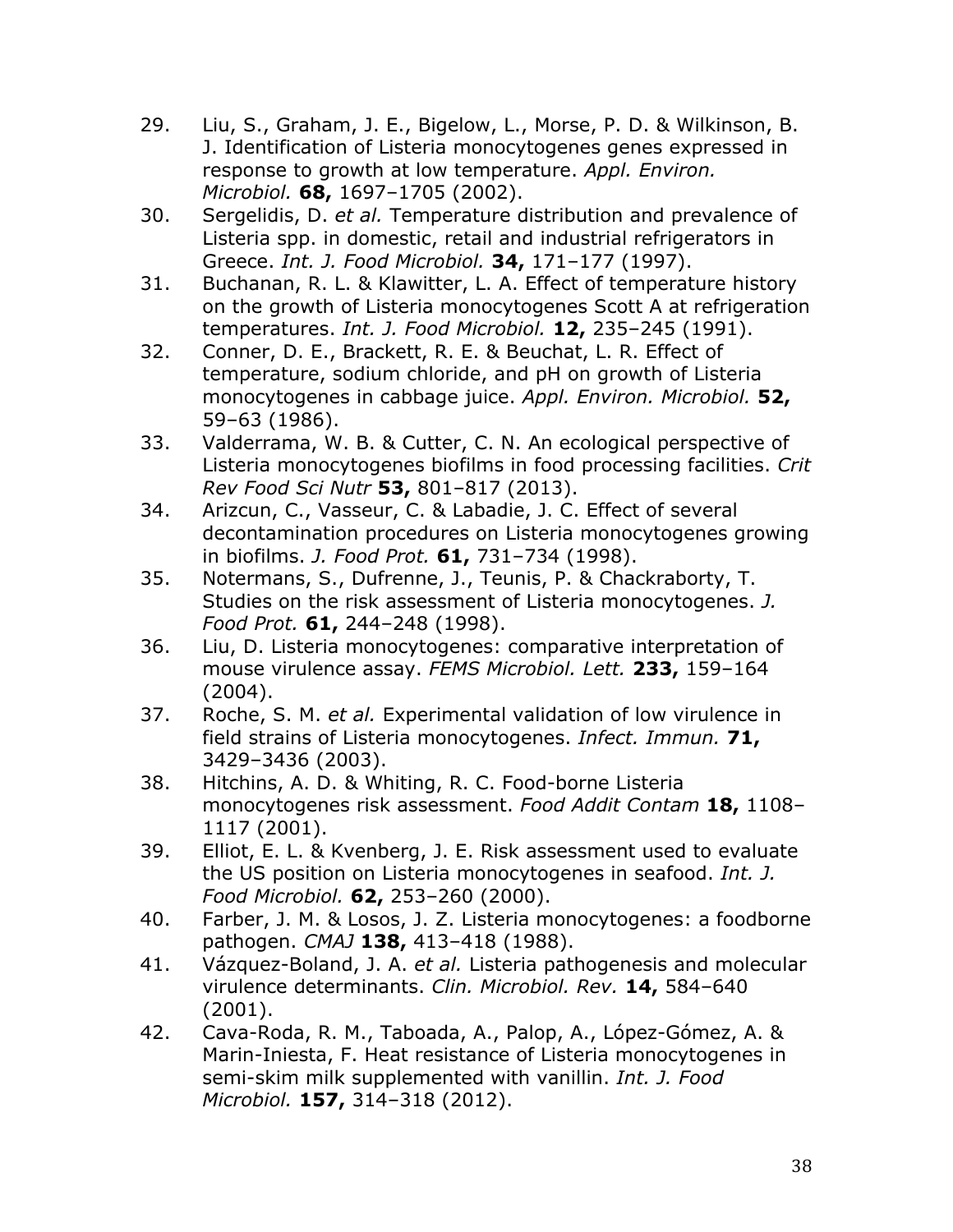- 43. Li, M. *et al.* A predictive model for the inactivation of Listeria innocua in cooked poultry products during postpackage pasteurization. *J. Food Prot.* **74,** 1261–1267 (2011).
- 44. Huang, L. Numerical analysis of survival of Listeria monocytogenes during in-package pasteurization of frankfurters by hot water immersion. *J. Food Sci.* **72,** E285–92 (2007).
- 45. Hassani, M., Mañas, P., Pagán, R. & Condón, S. Effect of a previous heat shock on the thermal resistance of Listeria monocytogenes and Pseudomonas aeruginosa at different pHs. *Int. J. Food Microbiol.* **116,** 228–238 (2007).
- 46. Augustin, J.-C. & Czarnecka-Kwasiborski, A. Single-Cell Growth Probability of Listeria monocytogenes at Suboptimal Temperature, pH, and Water Activity. *Front Microbiol* **3,** 157 (2012).
- 47. Schvartzman, M. S., Belessi, C., Butler, F., Skandamis, P. N. & Jordan, K. N. Effect of pH and water activity on the growth limits of Listeria monocytogenes in a cheese matrix at two contamination levels. *J. Food Prot.* **74,** 1805–1813 (2011).
- 48. Leimbach, A., Hacker, J. & Dobrindt, U. E. coli as an all-rounder: the thin line between commensalism and pathogenicity. *Curr. Top. Microbiol. Immunol.* **358,** 3–32 (2013).
- 49. Kaper, J. B., Nataro, J. P. & Mobley, H. L. Pathogenic Escherichia coli. *Nat. Rev. Microbiol.* **2,** 123–140 (2004).
- 50. Raji, M. A., Jiwa, S. F. H., Minga, M. U. & Gwakisa, P. S. Escherichia coli 0157: H7 reservoir, transmission, diagnosis and the African situation: a review. *East Afr Med J* **80,** 271–276 (2003).
- 51. Mathias, R. G. Outbreak of e. Coli 0157:h7 hemorrhagic colitis in british columbia: results of two studies. *Can Fam Physician* **33,** 1269–1274 (1987).
- 52. Johnson, W. M. & Lior, H. Cytotoxic and cytotonic factors produced by Campylobacter jejuni, Campylobacter coli, and Campylobacter laridis. *J. Clin. Microbiol.* **24,** 275–281 (1986).
- 53. González Garcia, E. A. Animal health and foodborne pathogens: enterohaemorrhagic O157:H7 strains and other pathogenic Escherichia coli virotypes (EPEC, ETEC, EIEC, EHEC). *Pol J Vet Sci* **5,** 103–115 (2002).
- 54. Etcheverría, A. I. *et al.* Occurrence of Shiga toxin-producing E. coli (STEC) on carcasses and retail beef cuts in the marketing chain of beef in Argentina. *Meat Sci.* **86,** 418–421 (2010).
- 55. Sekse, C. *et al.* An outbreak of Escherichia coli O103:H25 bacteriological investigations and genotyping of isolates from food. *Int. J. Food Microbiol.* **133,** 259–264 (2009).
- 56. Belongia, E. A. *et al.* An outbreak of Escherichia coli O157:H7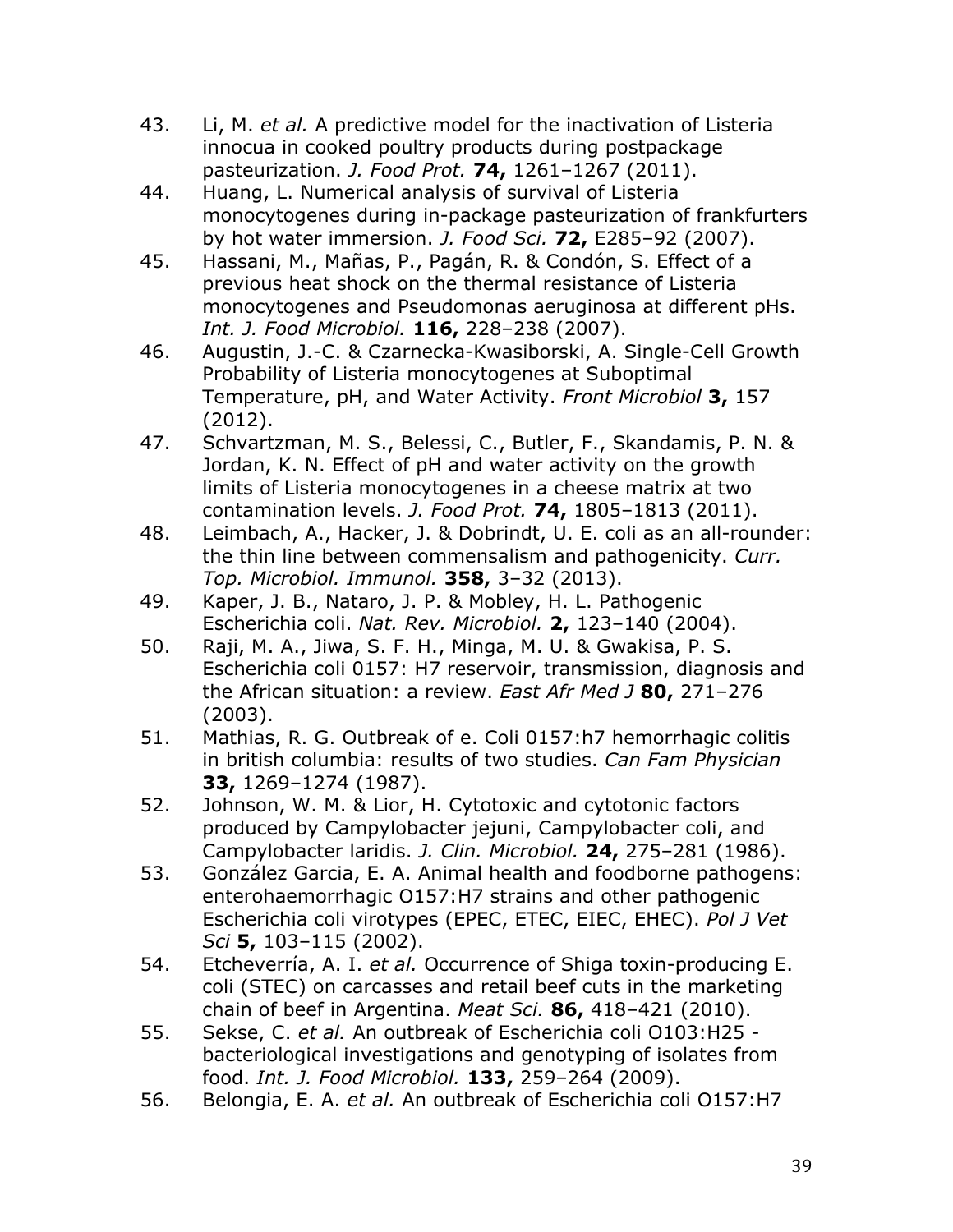colitis associated with consumption of precooked meat patties. *J. Infect. Dis.* **164,** 338–343 (1991).

- 57. Söderström, A. *et al.* A large Escherichia coli O157 outbreak in Sweden associated with locally produced lettuce. *Foodborne Pathog. Dis.* **5,** 339–349 (2008).
- 58. Hilborn, E. D. *et al.* A multistate outbreak of Escherichia coli O157:H7 infections associated with consumption of mesclun lettuce. *Arch. Intern. Med.* **159,** 1758–1764 (1999).
- 59. Ackers, M. L. *et al.* An outbreak of Escherichia coli O157:H7 infections associated with leaf lettuce consumption. *J. Infect. Dis.* **177,** 1588–1593 (1998).
- 60. Feng, P. C. H. & Reddy, S. P. Prevalence and diversity of enterotoxigenic Escherichia coli strains in fresh produce. *J. Food Prot.* **77,** 820–823 (2014).
- 61. Ross, T., Ratkowsky, D. A., Mellefont, L. A. & McMeekin, T. A. Modelling the effects of temperature, water activity, pH and lactic acid concentration on the growth rate of Escherichia coli. *Int. J. Food Microbiol.* **82,** 33–43 (2003).
- 62. Park, C. M. & Beuchat, L. R. Survival of Escherichia coli O157:H7 in potato starch as affected by water activity, pH and temperature. *Lett. Appl. Microbiol.* **31,** 364–367 (2000).
- 63. Kaur, J., Ledward, D. A., Park, R. W. & Robson, R. L. Factors affecting the heat resistance of Escherichia coli O157:H7. *Lett. Appl. Microbiol.* **26,** 325–330 (1998).
- 64. Fookes, M. *et al.* Salmonella bongori provides insights into the evolution of the Salmonellae. *PLoS Pathog.* **7,** e1002191 (2011).
- 65. Lan, R., Reeves, P. R. & Octavia, S. Population structure, origins and evolution of major Salmonella enterica clones. *Infect. Genet. Evol.* **9,** 996–1005 (2009).
- 66. Humpheson, L., Adams, M. R., Anderson, W. A. & Cole, M. B. Biphasic thermal inactivation kinetics in Salmonella enteritidis PT4. *Appl. Environ. Microbiol.* **64,** 459–464 (1998).
- 67. Dhir, V. K. & Dodd, C. E. Susceptibility of suspended and surface-attached Salmonella enteritidis to biocides and elevated temperatures. *Appl. Environ. Microbiol.* **61,** 1731–1738 (1995).
- 68. Santillana Farakos, S. M., Schaffner, D. W. & Frank, J. F. Predicting survival of salmonella in low-water activity foods: an analysis of literature data. *J. Food Prot.* **77,** 1448–1461 (2014).
- 69. Eriksson de Rezende, C. L., Mallinson, E. T., Gupte, A. & Joseph, S. W. Salmonella spp. are affected by different levels of water activity in closed microcosms. *J. Ind. Microbiol. Biotechnol.* **26,** 222–225 (2001).
- 70. Opara, O. O. *et al.* Correlation of water activity and other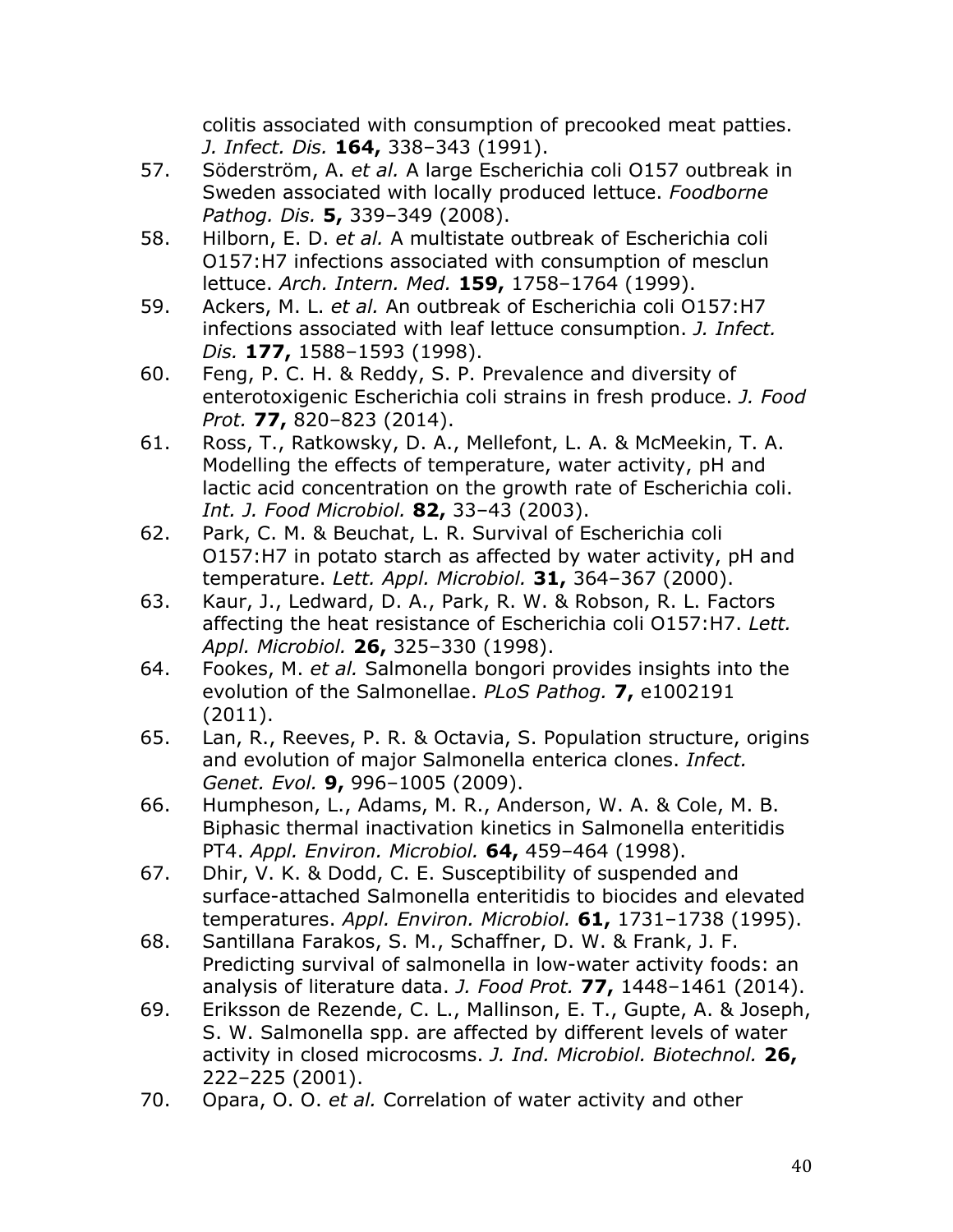environmental conditions with repeated detection of Salmonella contamination on poultry farms. *Avian Dis.* **36,** 664–671 (1992).

- 71. Teunis, P. F. M. *et al.* Dose-response modeling of Salmonella using outbreak data. *Int. J. Food Microbiol.* **144,** 243–249 (2010).
- 72. Taylor, D. N. *et al.* Salmonellosis associated with marijuana: a multistate outbreak traced by plasmid fingerprinting. *N. Engl. J. Med.* **306,** 1249–1253 (1982).
- 73. Centers for Disease Control (CDC). Salmonellosis traced to marijuana--Ohio, Michigan. *MMWR Morb. Mortal. Wkly. Rep.* **30,** 77–79 (1981).
- 74. Li, B. *et al.* Diversity and antimicrobial resistance of Salmonella enterica isolates from surface water in Southeastern United States. *Appl. Environ. Microbiol.* **80,** 6355–6365 (2014).
- 75. Hamidi, A., Irsigler, H., Jaeger, D., Muschaller, A. & Fries, R. Quantification of water as a potential risk factor for crosscontamination with Salmonella, Campylobacter and Listeria in a poultry abattoir. *Br. Poult. Sci.* **55,** 585–591 (2014).
- 76. Sallach, J. B. *et al.* Concomitant uptake of antimicrobials and Salmonella in soil and into lettuce following wastewater irrigation. *Environ. Pollut.* (2014). doi:10.1016/j.envpol.2014.11.018
- 77. Holley, R. *et al.* Examination of Salmonella and Escherichia coli translocation from hog manure to forage, soil, and cattle grazed on the hog manure-treated pasture. *J. Environ. Qual.* **37,** 2083– 2092 (2008).
- 78. Locci, R. Response of developing branched bacteria to adverse environments. II. Micromorphological effects of lysozyme on some aerobic actinomycetes. *Zentralbl Bakteriol A* **247,** 374– 382 (1980).
- 79. Van den Bogart, H. G., Van den Ende, G., Van Loon, P. C. & Van Griensven, L. J. Mushroom worker's lung: serologic reactions to thermophilic actinomycetes present in the air of compost tunnels. *Mycopathologia* **122,** 21–28 (1993).
- 80. Makawi, A. A. The effect of thermophilic actinomycetes isolated from compost and animal manure on some strains of Salmonella and Shigella. *Zentralbl Bakteriol Naturwiss* **135,** 12–21 (1980).
- 81. Kurup, V. P., Resnick, A., Kagen, S. L., Cohen, S. H. & Fink, J. N. Allergenic fungi and actinomycetes in smoking materials and their health implications. *Mycopathologia* **82,** 61–64 (1983).
- 82. Yoon, J. H., Shin, Y. K. & Park, Y. H. DNA-DNA relatedness among Thermoactinomyces species: Thermoactinomyces candidus as a synonym of Thermoactinomyces vulgaris and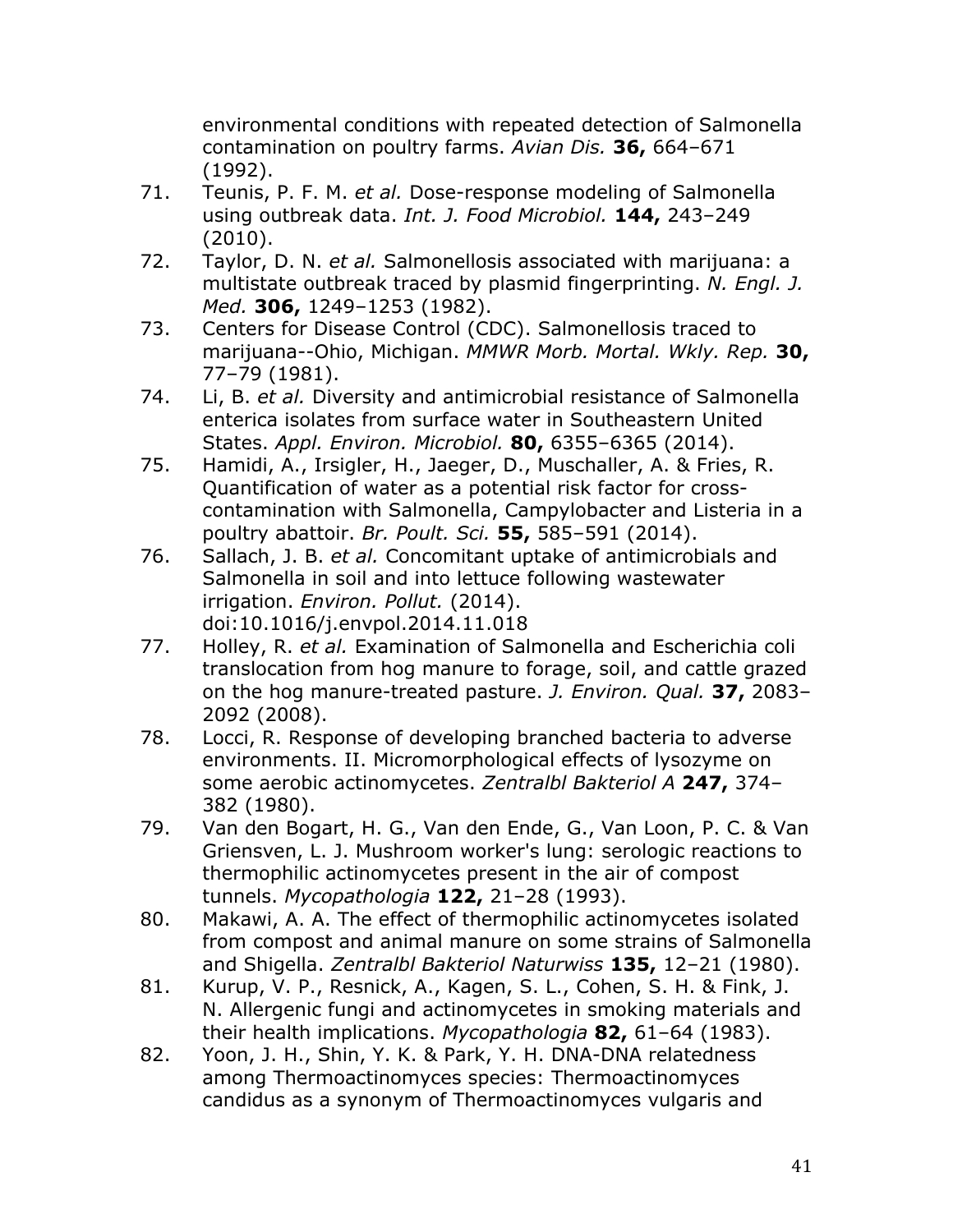Thermoactinomyces thalpophilus as a synonym of Thermoactinomyces sacchari. *Int. J. Syst. Evol. Microbiol.* **50 Pt 5,** 1905–1908 (2000).

- 83. Duchaine, C., Mériaux, A., Brochu, G., Bernard, K. & Cormier, Y. Saccharopolyspora rectivirgula from Quebec dairy barns: application of simplified criteria for the identification of an agent responsible for farmer's lung disease. *J. Med. Microbiol.* **48,** 173–180 (1999).
- 84. Reijula, K. E. Two bacteria causing farmer's lung: fine structure of Thermoactinomyces vulgaris and Saccharopolyspora rectivirgula. *Mycopathologia* **121,** 143–147 (1993).
- 85. Mäntyjärvi, R. M. & Kurup, V. P. Dot-immunobinding assay in the detection of IgG antibodies against farmer's lung antigens. *Mycopathologia* **103,** 49–54 (1988).
- 86. Huuskonen, M. S. *et al.* Extrinsic allergic alveolitis in the tobacco industry. *Br J Ind Med* **41,** 77–83 (1984).
- 87. Delmont, T. O. *et al.* Accessing the soil metagenome for studies of microbial diversity. *Appl. Environ. Microbiol.* **77,** 1315–1324 (2011).
- 88. Tamames, J., Abellán, J. J., Pignatelli, M., Camacho, A. & Moya, A. Environmental distribution of prokaryotic taxa. *BMC Microbiol.* **10,** 85 (2010).
- 89. Valenzuela-Encinas, C. *et al.* Phylogenetic analysis of the archaeal community in an alkaline-saline soil of the former lake Texcoco (Mexico). *Extremophiles* **12,** 247–254 (2008).
- 90. Podar, M. *et al.* Targeted access to the genomes of lowabundance organisms in complex microbial communities. *Appl. Environ. Microbiol.* **73,** 3205–3214 (2007).
- 91. Palleroni, N. J. Prokaryote taxonomy of the 20th century and the impact of studies on the genus Pseudomonas: a personal view. *Microbiology (Reading, Engl.)* **149,** 1–7 (2003).
- 92. Silby, M. W., Winstanley, C., Godfrey, S. A. C., Levy, S. B. & Jackson, R. W. Pseudomonas genomes: diverse and adaptable. *FEMS Microbiol. Rev.* **35,** 652–680 (2011).
- 93. Lang, A. B., Horn, M. P., Imboden, M. A. & Zuercher, A. W. Prophylaxis and therapy of Pseudomonas aeruginosa infection in cystic fibrosis and immunocompromised patients. *Vaccine* **22 Suppl 1,** S44–8 (2004).
- 94. Fergie, J. E., Patrick, C. C. & Lott, L. Pseudomonas aeruginosa cellulitis and ecthyma gangrenosum in immunocompromised children. *Pediatr. Infect. Dis. J.* **10,** 496–500 (1991).
- 95. Stephenson, J. R., Heard, S. R., Richards, M. A. & Tabaqchali, S. Gastrointestinal colonization and septicaemia with Pseudomonas aeruginosa due to contaminated thymol mouthwash in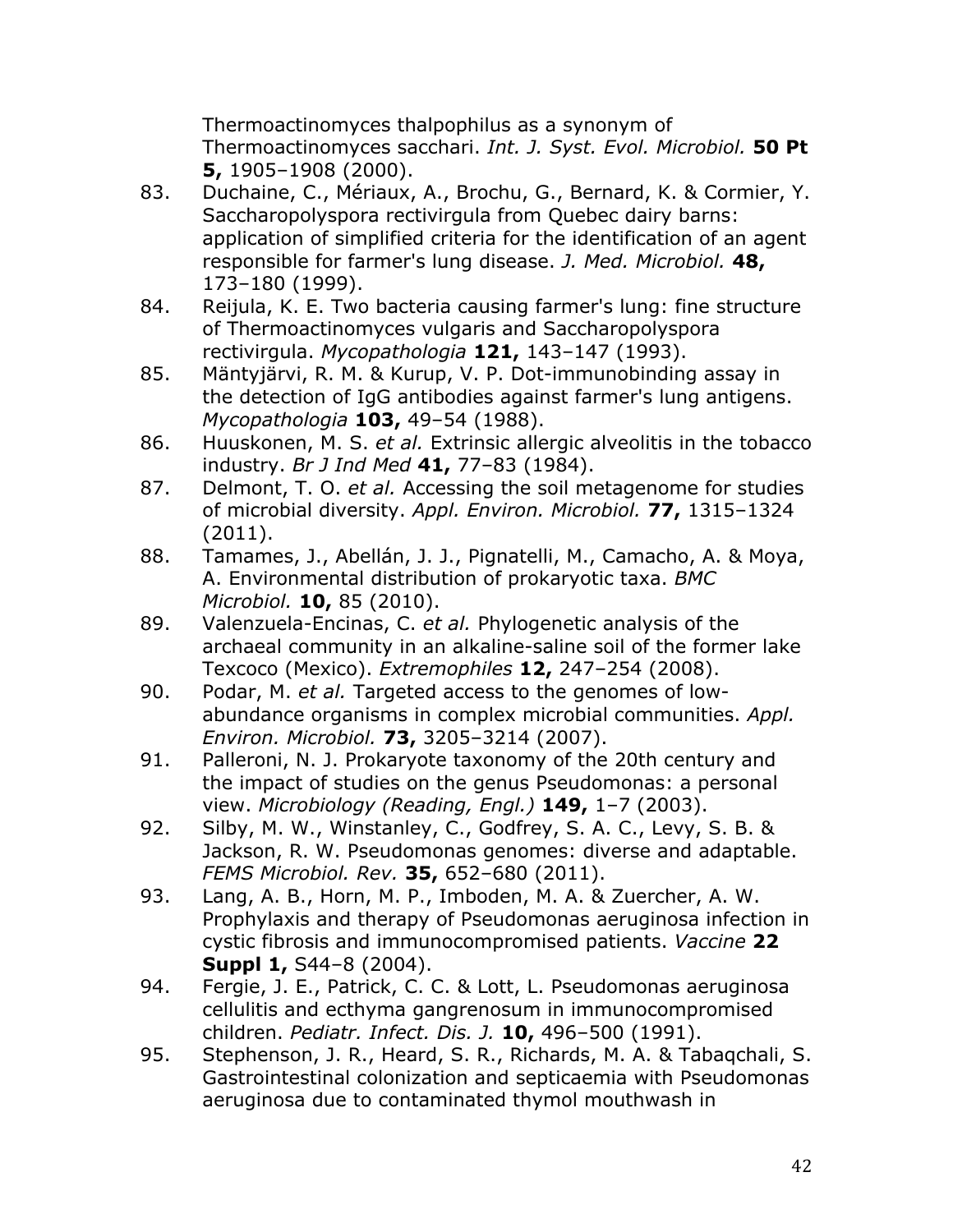immunocompromised patients. *J. Hosp. Infect.* **6,** 369–378 (1985).

- 96. Nathwani, D., Raman, G., Sulham, K., Gavaghan, M. & Menon, V. Clinical and economic consequences of hospital-acquired resistant and multidrug-resistant Pseudomonas aeruginosa infections: a systematic review and meta-analysis. *Antimicrob Resist Infect Control* **3,** 32 (2014).
- 97. Akhtar, N. Hospital acquired infections in a medical intensive care unit. *J Coll Physicians Surg Pak* **20,** 386–390 (2010).
- 98. Zaidi, A. K. M. *et al.* Hospital-acquired neonatal infections in developing countries. *Lancet* **365,** 1175–1188 (2005).
- 99. Driscoll, J. A., Brody, S. L. & Kollef, M. H. The epidemiology, pathogenesis and treatment of Pseudomonas aeruginosa infections. *Drugs* **67,** 351–368 (2007).
- 100. Kipnis, E., Sawa, T. & Wiener-Kronish, J. Targeting mechanisms of Pseudomonas aeruginosa pathogenesis. *Med Mal Infect* **36,** 78–91 (2006).
- 101. Young, L. S. The clinical challenge of infections due to Pseudomonas aeruginosa. *Rev. Infect. Dis.* **6 Suppl 3,** S603–7 (1984).
- 102. Sadikot, R. T., Blackwell, T. S., Christman, J. W. & Prince, A. S. Pathogen-host interactions in Pseudomonas aeruginosa pneumonia. *Am. J. Respir. Crit. Care Med.* **171,** 1209–1223 (2005).
- 103. Schuster, M. G. & Norris, A. H. Community-acquired Pseudomonas aeruginosa pneumonia in patients with HIV infection. *AIDS* **8,** 1437–1441 (1994).
- 104. Mena, K. D. & Gerba, C. P. Risk assessment of Pseudomonas aeruginosa in water. *Rev Environ Contam Toxicol* **201,** 71–115 (2009).
- 105. Pirnay, J.-P. *et al.* Global Pseudomonas aeruginosa biodiversity as reflected in a Belgian river. *Environ. Microbiol.* **7,** 969–980 (2005).
- 106. Wolfgang, M. C. *et al.* Conservation of genome content and virulence determinants among clinical and environmental isolates of Pseudomonas aeruginosa. *Proc. Natl. Acad. Sci. U.S.A.* **100,** 8484–8489 (2003).
- 107. Hardalo, C. & Edberg, S. C. Pseudomonas aeruginosa: assessment of risk from drinking water. *Crit. Rev. Microbiol.* **23,** 47–75 (1997).
- 108. Du, H. *et al.* High density waves of the bacterium Pseudomonas aeruginosa in propagating swarms result in efficient colonization of surfaces. *Biophys. J.* **103,** 601–609 (2012).
- 109. Bernier, S. P., Ha, D.-G., Khan, W., Merritt, J. H. & O'Toole, G.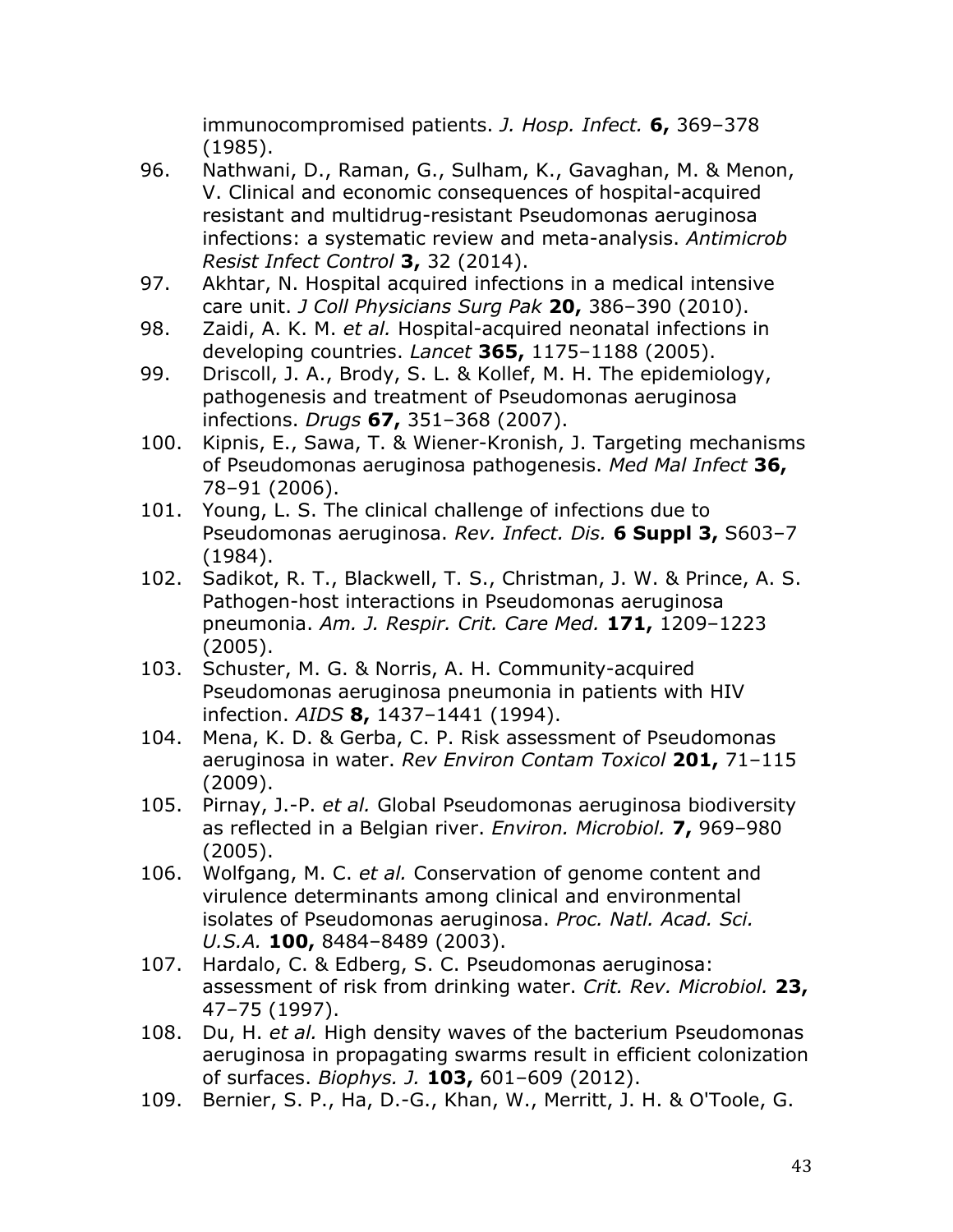A. Modulation of Pseudomonas aeruginosa surface-associated group behaviors by individual amino acids through c-di-GMP signaling. *Res. Microbiol.* **162,** 680–688 (2011).

- 110. Römling, U., Kader, A., Sriramulu, D. D., Simm, R. & Kronvall, G. Worldwide distribution of Pseudomonas aeruginosa clone C strains in the aquatic environment and cystic fibrosis patients. *Environ. Microbiol.* **7,** 1029–1038 (2005).
- 111. Banning, N., Toze, S. & Mee, B. J. Persistence of biofilmassociated Escherichia coli and Pseudomonas aeruginosa in groundwater and treated effluent in a laboratory model system. *Microbiology (Reading, Engl.)* **149,** 47–55 (2003).
- 112. Hajjartabar, M. Poor-quality water in swimming pools associated with a substantial risk of otitis externa due to Pseudomonas aeruginosa. *Water Sci. Technol.* **50,** 63–67 (2004).
- 113. Sundström, J., Jacobson, K., Munck-Wikland, E. & Ringertz, S. Pseudomonas aeruginosa in otitis externa. A particular variety of the bacteria? *Arch. Otolaryngol. Head Neck Surg.* **122,** 833– 836 (1996).
- 114. Reid, T. M. & Porter, I. A. An outbreak of otitis externa in competitive swimmers due to Pseudomonas aeruginosa. *J Hyg (Lond)* **86,** 357–362 (1981).
- 115. Willcox, M. D. P. Pseudomonas aeruginosa infection and inflammation during contact lens wear: a review. *Optom Vis Sci* **84,** 273–278 (2007).
- 116. Fleiszig, S. M., Efron, N. & Pier, G. B. Extended contact lens wear enhances Pseudomonas aeruginosa adherence to human corneal epithelium. *Invest. Ophthalmol. Vis. Sci.* **33,** 2908–2916 (1992).
- 117. Milauskas, A. T. Pseudomonas aeruginosa contamination of hydrophilic contact lenses and solutions. *Trans Am Acad Ophthalmol Otolaryngol* **76,** 511–516 (1972).
- 118. Møller-Kristensen, M. *et al.* Deficiency of mannose-binding lectin greatly increases susceptibility to postburn infection with Pseudomonas aeruginosa. *J. Immunol.* **176,** 1769–1775 (2006).
- 119. Thuong, M. *et al.* Epidemiology of Pseudomonas aeruginosa and risk factors for carriage acquisition in an intensive care unit. *J. Hosp. Infect.* **53,** 274–282 (2003).
- 120. Bayes, H. K., Bicknell, S., MacGregor, G. & Evans, T. J. T helper cell subsets specific for Pseudomonas aeruginosa in healthy individuals and patients with cystic fibrosis. *PLoS ONE* **9,** e90263 (2014).
- 121. Agger, W. A. & Mardan, A. Pseudomonas aeruginosa infections of intact skin. *Clin. Infect. Dis.* **20,** 302–308 (1995).
- 122. Cross, A. S. Evolving epidemiology of Pseudomonas aeruginosa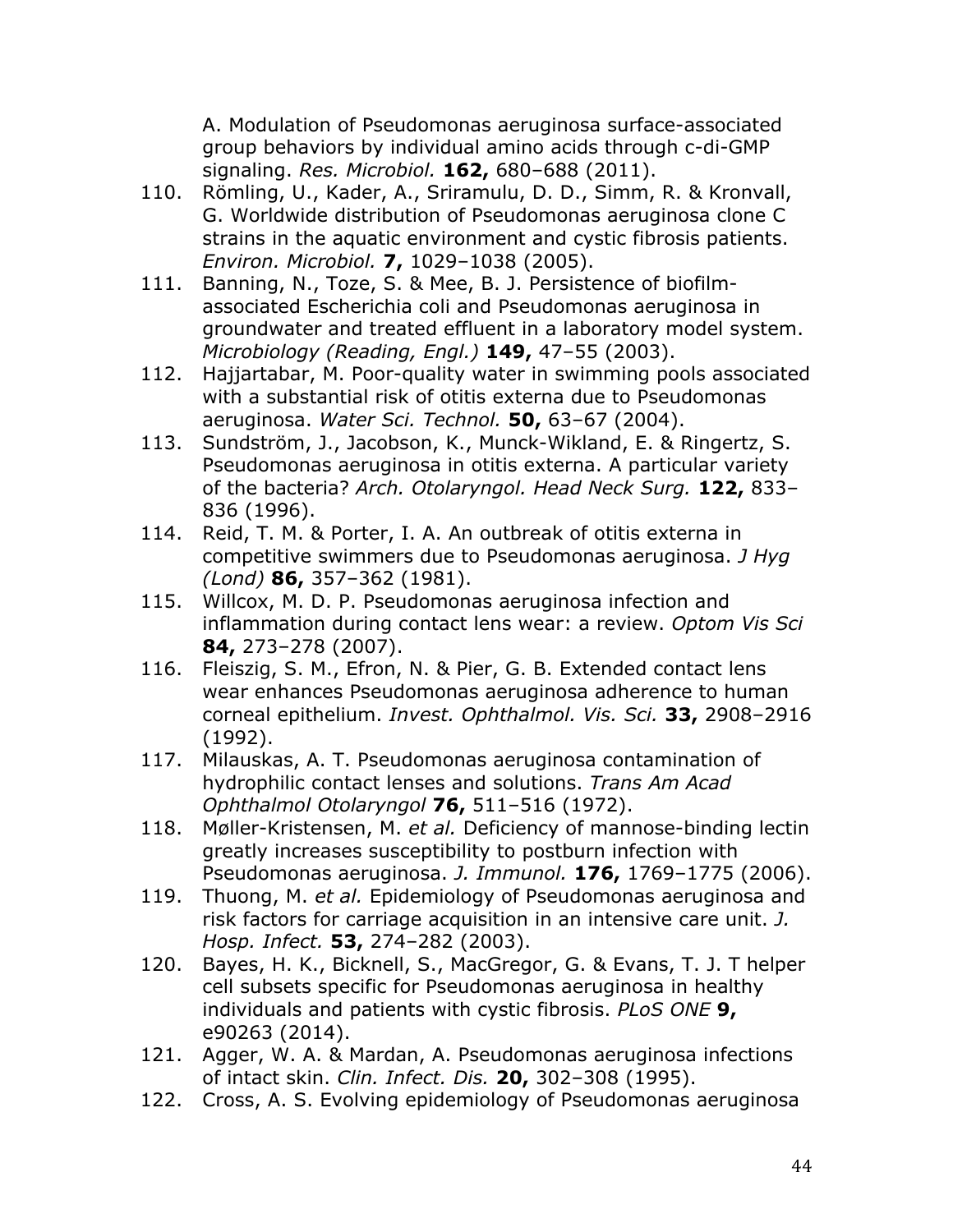infections. *Eur. J. Clin. Microbiol.* **4,** 156–159 (1985).

- 123. George, S. E., Walsh, D. B., Stead, A. G. & Claxton, L. D. Effect of ampicillin-induced alterations in murine intestinal microbiota on the survival and competition of environmentally released pseudomonads. *Fundam Appl Toxicol* **13,** 670–680 (1989).
- 124. George, S. E. *et al.* Distribution, clearance, and mortality of environmental pseudomonads in mice upon intranasal exposure. *Appl. Environ. Microbiol.* **57,** 2420–2425 (1991).
- 125. Oie, S. & Kamiya, A. Contamination and survival of Pseudomonas aeruginosa in hospital used sponges. *Microbios* **105,** 175–181 (2001).
- 126. Zechman, J. M. & Casida, L. E. Death of Pseudomonas aeruginosa in soil. *Can. J. Microbiol.* **28,** 788–794 (1982).
- 127. Brown, M. R. & Wood, S. M. Effects of drying on polymyxin sensitivity of pseudomonas aeruginosa. *J. Pharm. Pharmacol.* **23,** 235S–236S (1971).
- 128. Hassani, M., Alvarez, I., Raso, J., Condón, S. & Pagán, R. Comparing predicting models for heat inactivation of Listeria monocytogenes and Pseudomonas aeruginosa at different pH. *Int. J. Food Microbiol.* **100,** 213–222 (2005).
- 129. Magnusson, V., Jonsdottir, T., Gudmundsdottir, H., Erlendsdottir, H. & Gudmundsson, S. The in-vitro effect of temperature on MICs, bactericidal rates and postantibiotic effects in Staphylococcus aureus, Klebsiella pneumoniae and Pseudomonas aeruginosa. *J. Antimicrob. Chemother.* **35,** 339– 343 (1995).
- 130. Choquer, M. *et al.* Botrytis cinereavirulence factors: new insights into a necrotrophic and polyphageous pathogen. *FEMS Microbiol. Lett.* **277,** 1–10 (2007).
- 131. Hardin, B. D., Kelman, B. J. & Saxon, A. Adverse human health effects associated with molds in the indoor environment. *Journal of occupational and …* (2003).
- 132. Mazur, L. J. & Kim, J. Spectrum of noninfectious health effects from molds. *Pediatrics* (2006).
- 133. JILLSON, O. F. & ADAMI, M. Allergic dermatitis produced by inhalant molds. *AMA archives of dermatology* (1955).
- 134. Holmquist, G. U., Walker, H. W. & Stahr, H. M. Influence of temperature, pH, water activity and antifungal agents on growth of Aspergillus flavus and A. parasiticus. *J. Food Sci.* (1983).
- 135. Parra, R. & Magan, N. Modelling the effect of temperature and water activity on growth of Aspergillus niger strains and applications for food spoilage moulds. *J. Appl. Microbiol.* (2004).
- 136. Pitt, J. I. & Miscamble, B. F. Water relations of Aspergillus flavus and closely related species. *J. Food Prot.* (1995).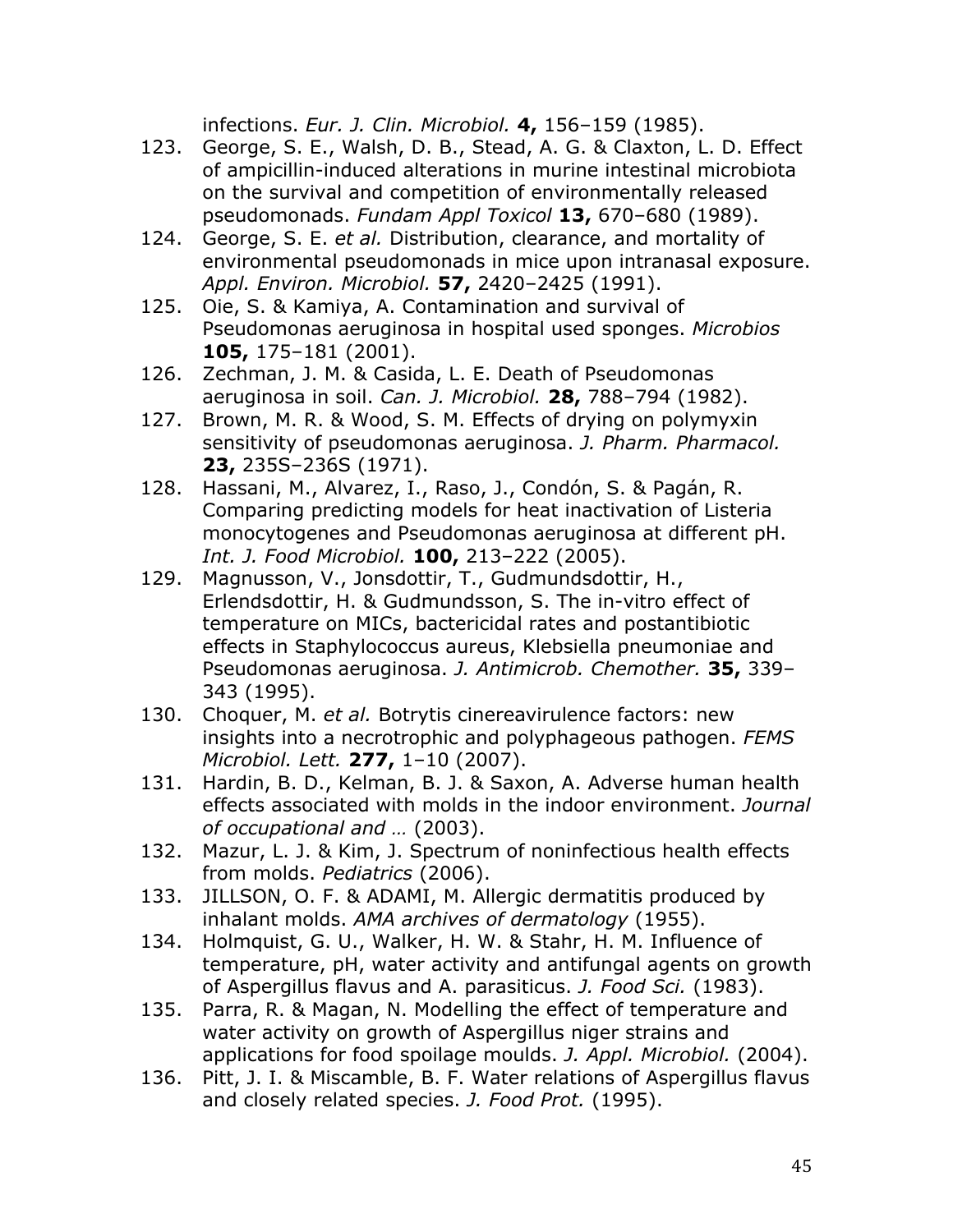- 137. Warris, A. & Verweij, P. E. Clinical implications of environmental sources for Aspergillus. *Med. Mycol.* (2005).
- 138. Guinea, J., Peláez, T., Alcalá, L. & Bouza, E. Outdoor environmental levels of Aspergillusspp. conidia over a wide geographical area. *Med. Mycol.* **44,** 349–356 (2006).
- 139. Nolard, N., Detandt, M. & Beguin, H. in *Aspergillus and Aspergillosis* 35–41 (Springer US, 1988). doi:10.1007/978-1- 4899-3505-2\_4
- 140. Hořejší, M., Šach, J., Tomšíková, A., Mecl, A. & Blahníková, D. A syndrome resembling farmer's lung in workers inhaling spores of aspergillus and penicillia moulds. *Thorax* (1960).
- 141. Sandhu, D. K. & Sandhu, R. S. Survey of Aspergillus species associated with the human respiratory tract. *Mycopathologia et mycologia applicata* (1973).
- 142. Latgé, J.-P. Aspergillus fumigatus and Aspergillosis. *Clin. Microbiol. Rev.* (1999).
- 143. Park, S. J. & Mehrad, B. Innate immunity to Aspergillus species. *Clin. Microbiol. Rev.* (2009).
- 144. Bellocchio, S., Bozza, S. & Montagnoli, C. Immunity to Aspergillus fumigatus: the basis for immunotherapy and vaccination. *Medical …* (2005).
- 145. Chaudhary, N., Staab, J. F. & Marr, K. A. Healthy human T-cell responses to Aspergillus fumigatus antigens. *PLoS ONE* (2010).
- 146. Schaffner, A., Douglas, H. & Braude, A. Selective protection against conidia by mononuclear and against mycelia by polymorphonuclear phagocytes in resistance to Aspergillus: observations on these two …. *Journal of Clinical Investigation* (1982).
- 147. Rüping, M. J. G. T. *et al.* Environmental and clinical epidemiology of Aspergillus terreus: data from a prospective surveillance study. *J. Hosp. Infect.* **78,** 226–230 (2011).
- 148. Pasqualotto, A. C. & Denning, D. W. An aspergilloma caused by Aspergillus flavus. *Med. Mycol.* **46,** 275–278 (2008).
- 149. Schuster, E., Dunn-Coleman, N., Frisvad, J. C. & Van Dijck, P. W. M. On the safety of Aspergillus niger--a review. *Appl. Microbiol. Biotechnol.* **59,** 426–435 (2002).
- 150. Tritz, D. M. & Woods, G. L. Fatal disseminated infection with Aspergillus terreus in immunocompromised hosts. *Clin. Infect. Dis.* **16,** 118–122 (1993).
- 151. Yamaguchi, M., Nishiya, H., Mano, K., Kunii, O. & Miyashita, H. Chronic necrotising pulmonary aspergillosis caused by Aspergillus niger in a mildly immunocompromised host. *Thorax* **47,** 570–571 (1992).
- 152. Tracy, S. L., McGinnis, M. R., Peacock, J. E., Cohen, M. S. &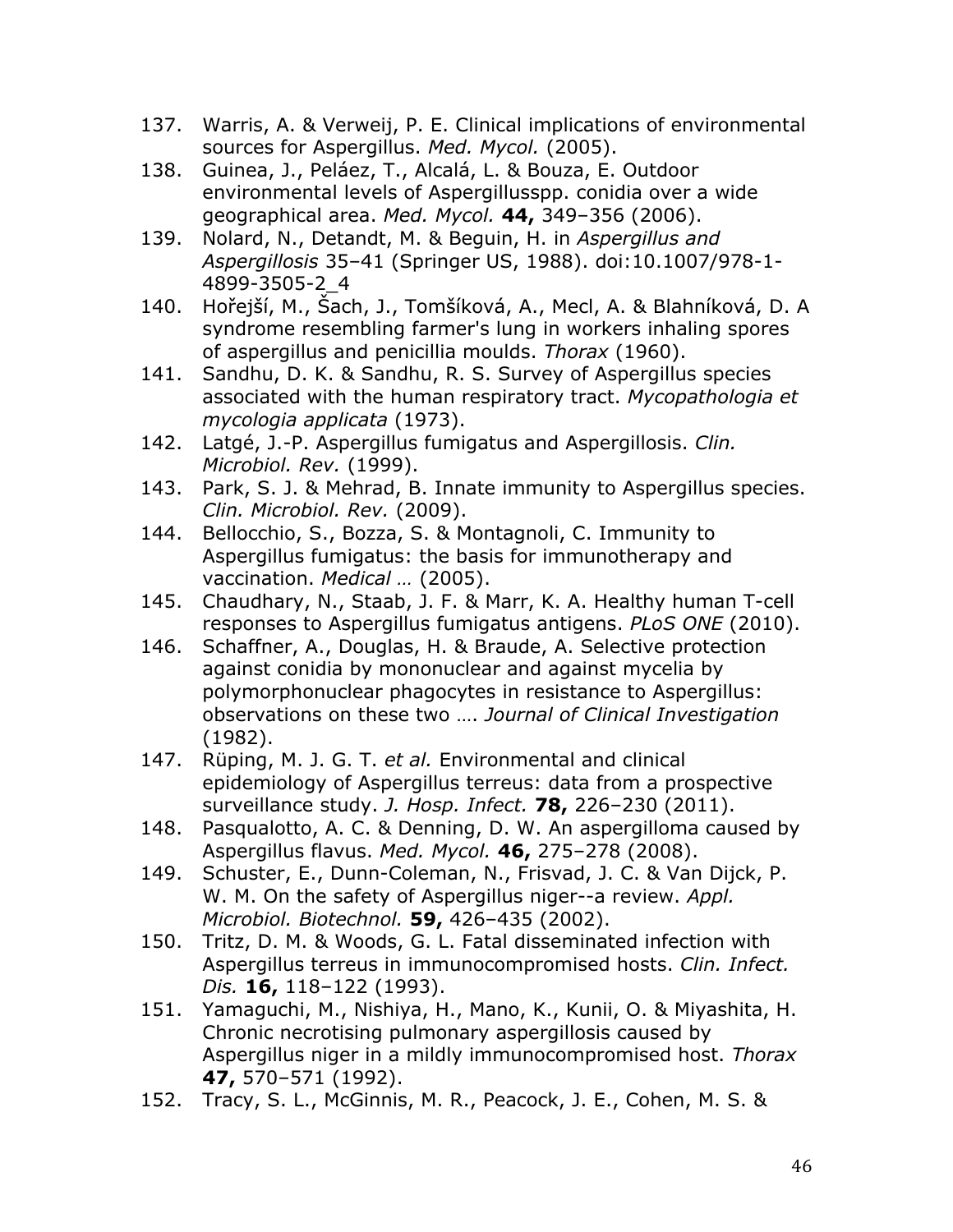Walker, D. H. Disseminated infection by Aspergillus terreus. *Am. J. Clin. Pathol.* **80,** 728–733 (1983).

- 153. Mahgoub, E. S. & el-Hassan, A. M. Pulmonary aspergillosis caused by Aspergillus flavus. *Thorax* **27,** 33–37 (1972).
- 154. CLAYTON, Y. M. The occurrence of Aspergillus fumigatus in respiratory infections. *Proc. R. Soc. Med.* **51,** 501–502 (1958).
- 155. HOCHBERG, L. A., GRIFFIN, E. H. & BICUNAS, A. D. Segmental resection of the lung for aspergillosis. *Am. J. Surg.* **80,** 364–367 (1950).
- 156. COON, E. H., SMITH, H. B. & WALSH, J. C. Report of a case of Aspergillus fumigatus infection of the tracheobronchial tree. *Med Times* **74,** 225 (1946).
- 157. Thornton, C. R. Breaking the mould novel diagnostic and therapeutic strategies for invasive pulmonary aspergillosis in the immune deficient patient. *Expert Rev Clin Immunol* **10,** 771– 780 (2014).
- 158. Desoubeaux, G., Bailly, É. & Chandenier, J. Diagnosis of invasive pulmonary aspergillosis: updates and recommendations. *Med Mal Infect* **44,** 89–101 (2014).
- 159. Chen, J., Yang, Q., Huang, J. & Li, L. Clinical findings in 19 cases of invasive pulmonary aspergillosis with liver cirrhosis. *Multidiscip Respir Med* **9,** 1 (2014).
- 160. Georgiadou, S. P. & Kontoyiannis, D. P. Concurrent lung infections in patients with hematological malignancies and invasive pulmonary aspergillosis: how firm is the Aspergillus diagnosis? *J. Infect.* **65,** 262–268 (2012).
- 161. Hardak, E. *et al.* Impact of PCR-based diagnosis of invasive pulmonary aspergillosis on clinical outcome. *Bone Marrow Transplant.* **44,** 595–599 (2009).
- 162. Saugier-Veber, P. *et al.* Epidemiology and diagnosis of invasive pulmonary aspergillosis in bone marrow transplant patients: results of a 5 year retrospective study. *Bone Marrow Transplant.* **12,** 121–124 (1993).
- 163. Gargani, Y., Bishop, P. & Denning, D. W. Too many mouldy joints - marijuana and chronic pulmonary aspergillosis. *Mediterr J Hematol Infect Dis* **3,** e2011005 (2011).
- 164. Cescon, D. W. *et al.* Invasive pulmonary aspergillosis associated with marijuana use in a man with colorectal cancer. *J. Clin. Oncol.* **26,** 2214–2215 (2008).
- 165. Szyper-Kravitz, M., Lang, R., Manor, Y. & Lahav, M. Early invasive pulmonary aspergillosis in a leukemia patient linked to aspergillus contaminated marijuana smoking. *Leuk. Lymphoma* **42,** 1433–1437 (2001).
- 166. Levitz, S. M. & Diamond, R. D. Aspergillosis and marijuana.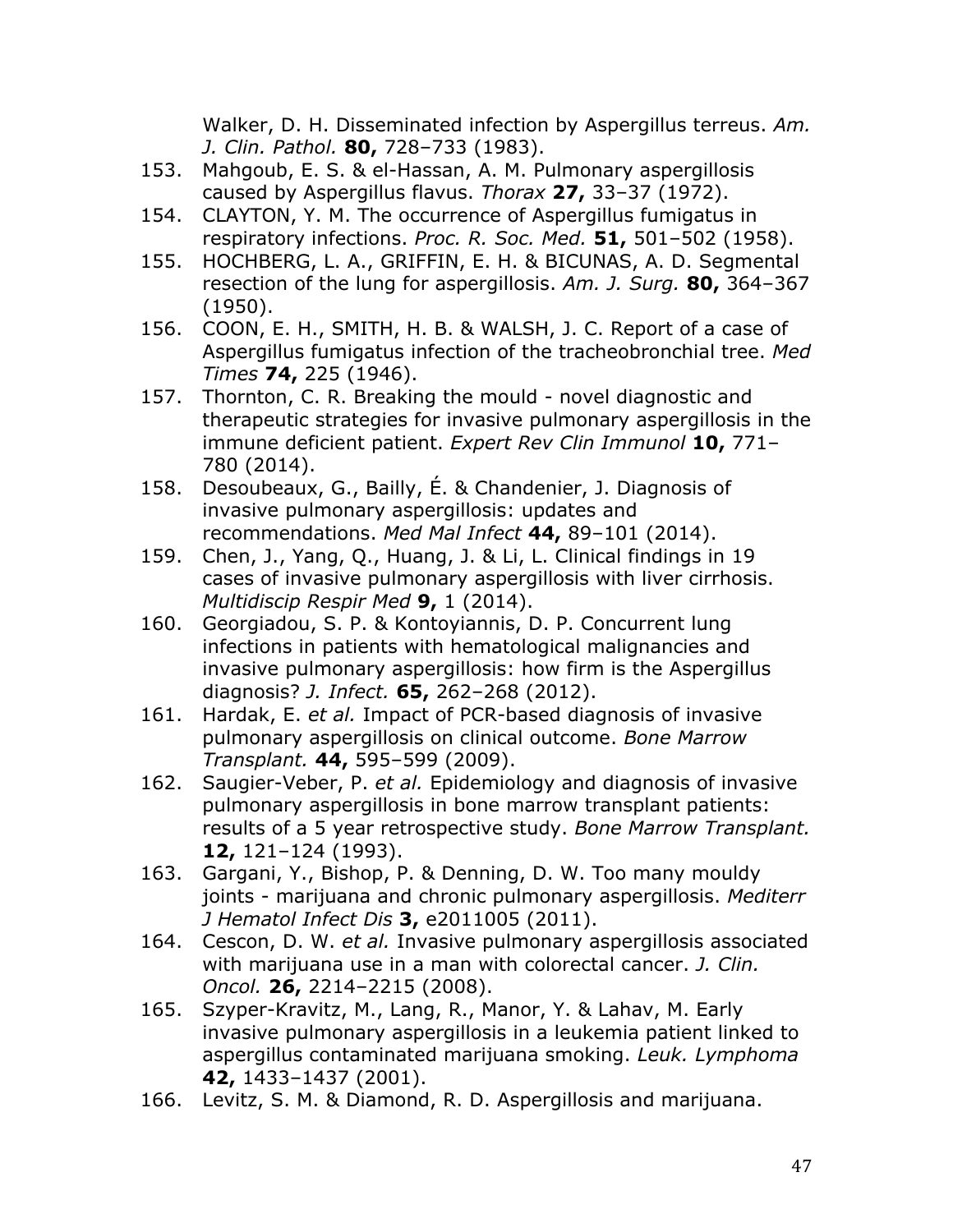*Ann. Intern. Med.* **115,** 578–579 (1991).

- 167. Hamadeh, R., Ardehali, A., Locksley, R. M. & York, M. K. Fatal aspergillosis associated with smoking contaminated marijuana, in a marrow transplant recipient. *Chest* **94,** 432–433 (1988).
- 168. Sutton, S., Lum, B. L. & Torti, F. M. Possible risk of invasive pulmonary aspergillosis with marijuana use during chemotherapy for small cell lung cancer. *Drug Intell Clin Pharm* **20,** 289–291 (1986).
- 169. Llamas, R., Hart, D. R. & Schneider, N. S. Allergic bronchopulmonary aspergillosis associated with smoking moldy marihuana. *Chest* **73,** 871–872 (1978).
- 170. Chusid, M. J., Gelfand, J. A., Nutter, C. & Fauci, A. S. Letter: Pulmonary aspergillosis, inhalation of contaminated marijuana smoke, chronic granulomatous disease. *Ann. Intern. Med.* **82,** 682–683 (1975).
- 171. Lass-Flörl, C. Aspergillus terreus: how inoculum size and host characteristics affect its virulence. *J. Infect. Dis.* **205,** 1192– 1194 (2012).
- 172. Dixon, D. M., Polak, A. & Walsh, T. J. Fungus dose-dependent primary pulmonary aspergillosis in immunosuppressed mice. *Infect. Immun.* **57,** 1452–1456 (1989).
- 173. Krishnan, S., Manavathu, E. K. & Chandrasekar, P. H. Aspergillus flavus: an emerging non-fumigatus Aspergillus species of significance. *Mycoses* **52,** 206–222 (2009).
- 174. Wald, A., Leisenring, W., van Burik, J. A. & Bowden, R. A. Epidemiology of Aspergillus infections in a large cohort of patients undergoing bone marrow transplantation. *J. Infect. Dis.* **175,** 1459–1466 (1997).
- 175. Steinbach, W. J. *et al.* Clinical epidemiology of 960 patients with invasive aspergillosis from the PATH Alliance registry. *J. Infect.* **65,** 453–464 (2012).
- 176. Balloy, V. & Chignard, M. The innate immune response to Aspergillus fumigatus. *Microbes Infect.* **11,** 919–927 (2009).
- 177. Cooper, C. R. & Haycocks, N. G. Penicillium marneffei: an insurgent species among the penicillia. *J. Eukaryot. Microbiol.* **47,** 24–28 (2000).
- 178. Cooper, C. R. & Vanittanakom, N. Insights into the pathogenicity of Penicillium marneffei. *Future Microbiol* **3,** 43–55 (2008).
- 179. Geltner, C., Lass-Flörl, C., Bonatti, H., Müller, L. & Stelzmüller, I. Invasive pulmonary mycosis due to Penicillium chrysogenum: a new invasive pathogen. *Transplantation* **95,** e21–3 (2013).
- 180. Oshikata, C. *et al.* Fatal pneumonia caused by Penicillium digitatum: a case report. *BMC Pulm Med* **13,** 16 (2013).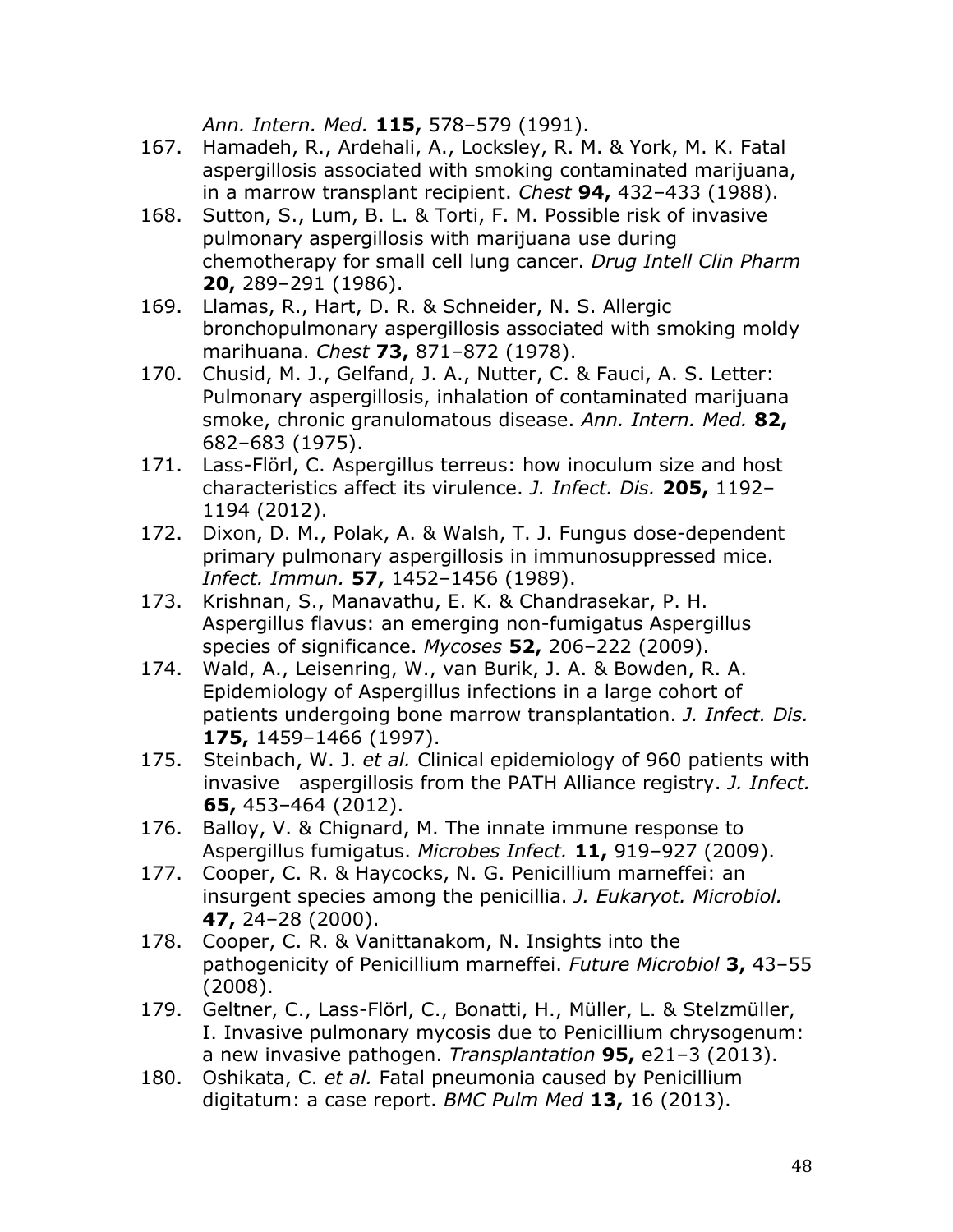- 181. Karimi, K. & Zamani, A. Mucor indicus: biology and industrial application perspectives: a review. *Biotechnol. Adv.* **31,** 466– 481 (2013).
- 182. Hermet, A., Méheust, D., Mounier, J., Barbier, G. & Jany, J.-L. Molecular systematics in the genus Mucor with special regards to species encountered in cheese. *Fungal Biol* **116,** 692–705 (2012).
- 183. Richardson, M. The ecology of the Zygomycetes and its impact on environmental exposure. *Clin. Microbiol. Infect.* **15 Suppl 5,** 2–9 (2009).
- 184. Lackner, A. *et al.* Fungi: a normal content of human nasal mucus. *Am J Rhinol* **19,** 125–129 (2005).
- 185. Austin, C. L., Finley, P. J., Mikkelson, D. R. & Tibbs, B. Mucormycosis: a rare fungal infection in tornado victims. *J Burn Care Res* **35,** e164–71 (2014).
- 186. Lewis, R. E. & Kontoyiannis, D. P. Epidemiology and treatment of mucormycosis. *Future Microbiol* **8,** 1163–1175 (2013).
- 187. Hay, R. J. Mucormycosis: an infectious complication of traumatic injury. *Lancet* **365,** 830–831 (2005).
- 188. Skiada, A. *et al.* Diagnosis and treatment of mucormycosis in patients with hematological malignancies: guidelines from the 3rd European Conference on Infections in Leukemia (ECIL 3). *Haematologica* **98,** 492–504 (2013).
- 189. Petrikkos, G. *et al.* Epidemiology and clinical manifestations of mucormycosis. *Clin. Infect. Dis.* **54 Suppl 1,** S23–34 (2012).
- 190. Pak, J., Tucci, V. T., Vincent, A. L., Sandin, R. L. & Greene, J. N. Mucormycosis in immunochallenged patients. *J Emerg Trauma Shock* **1,** 106–113 (2008).
- 191. Ortín, X. *et al.* Cunninghamella bertholletiae infection (mucormycosis) in a patient with acute T-cell lymphoblastic leukemia. *Leuk. Lymphoma* **45,** 617–620 (2004).
- 192. Van Sluyter, S. C. *et al.* Aspartic acid protease from Botrytis cinerea removes haze-forming proteins during white winemaking. *J. Agric. Food Chem.* **61,** 9705–9711 (2013).
- 193. Lorenzini, M., Azzolini, M., Tosi, E. & Zapparoli, G. Postharvest grape infection of Botrytis cinerea and its interactions with other moulds under withering conditions to produce noble-rotten grapes. *J. Appl. Microbiol.* **114,** 762–770 (2013).
- 194. Hong, Y.-S. *et al.* Metabolic influence of Botrytis cinerea infection in champagne base wine. *J. Agric. Food Chem.* **59,** 7237–7245 (2011).
- 195. Kretschmer, M. *et al.* Fungicide-driven evolution and molecular basis of multidrug resistance in field populations of the grey mould fungus Botrytis cinerea. *PLoS Pathog.* **5,** e1000696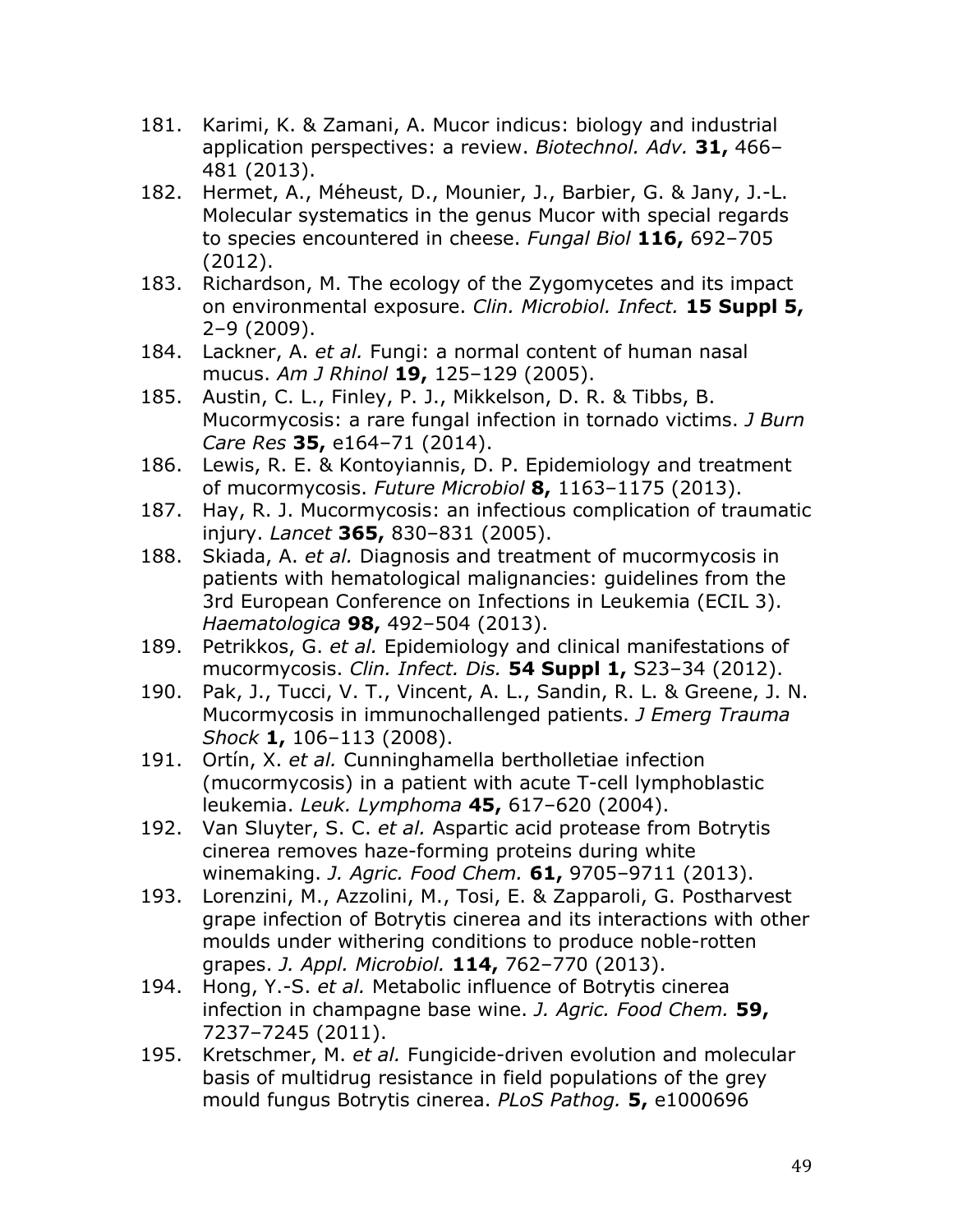(2009).

- 196. Schwarz, H., Wettengel, R. & Kramer, B. Extrinsic allergic alveolitis in domestic environments (Domestic allergic alveolitis) caused by mouldy tapestry. *Eur. J. Med. Res.* **5,** 125 (2000).
- 197. Popp, W., Ritschka, L., Zwick, H. & Rauscher, H. ["Berry sorter"s lung" or wine grower"s lung--an exogenous allergic alveolitis caused by Botrytis cinerea spores]. *Prax Klin Pneumol* **41,** 165–169 (1987).
- 198. Dorner, J. W., Cole, R. J. & Diener, U. L. The relationship of Aspergillus flavus and Aspergillus parasiticus with reference to production of aflatoxins and cyclopiazonic acid. *Mycopathologia* **87,** 13–15 (1984).
- 199. Koehler, P. E., Hanlin, R. T. & Beraha, L. Production of aflatoxins B1 and G1 by Aspergillus flavus and Aspergillus parasiticus isolated from market pecans. *Appl Microbiol* **30,** 581–583 (1975).
- 200. van Egmond, H. P., Schothorst, R. C. & Jonker, M. A. Regulations relating to mycotoxins in food: perspectives in a global and European context. *Anal Bioanal Chem* **389,** 147–157 (2007).
- 201. Choe-Ngern, W. & Wanganurakkul, S. Determination of aflatoxins in dairy cattle feed and raw milk collected from milk collection centers in eastern Thailand during 2006-2009. *Journal of Mahanakorn …* (2010).
- 202. Alfort, F. M. AFLATOXINS: IMPACT OF DIFFERENT HYPOTHETICAL LIMITS FOR ALMONDS, BRAZIL NUTS, HAZELNUTS, PISTACHIOS AND DRIED FIGS. *Safety evaluation of certain food …* (2008).
- 203. Unnevehr, L. & Grace, D. Aflatoxins: Finding solutions for improved food safety. (2013).
- 204. Garcia, D., Ramos, A. J., Sanchis, V. & Marín, S. Modeling kinetics of aflatoxin production by Aspergillus flavus in maizebased medium and maize grain. *Int. J. Food Microbiol.* **162,** 182–189 (2013).
- 205. Amaike, S. & Keller, N. P. Aspergillus flavus. *Annu Rev Phytopathol* **49,** 107–133 (2011).
- 206. Tekaia, F. & Latgé, J.-P. Aspergillus fumigatus: saprophyte or pathogen? *Curr. Opin. Microbiol.* **8,** 385–392 (2005).
- 207. Dean, R. A. & Timberlake, W. E. Production of cell walldegrading enzymes by Aspergillus nidulans: a model system for fungal pathogenesis of plants. *Plant Cell* **1,** 265–273 (1989).
- 208. Klich, M. A. Aspergillus flavus: the major producer of aflatoxin. *Mol. Plant Pathol.* **8,** 713–722 (2007).
- 209. Mellon, J. E., Cotty, P. J. & Dowd, M. K. Influence of lipids with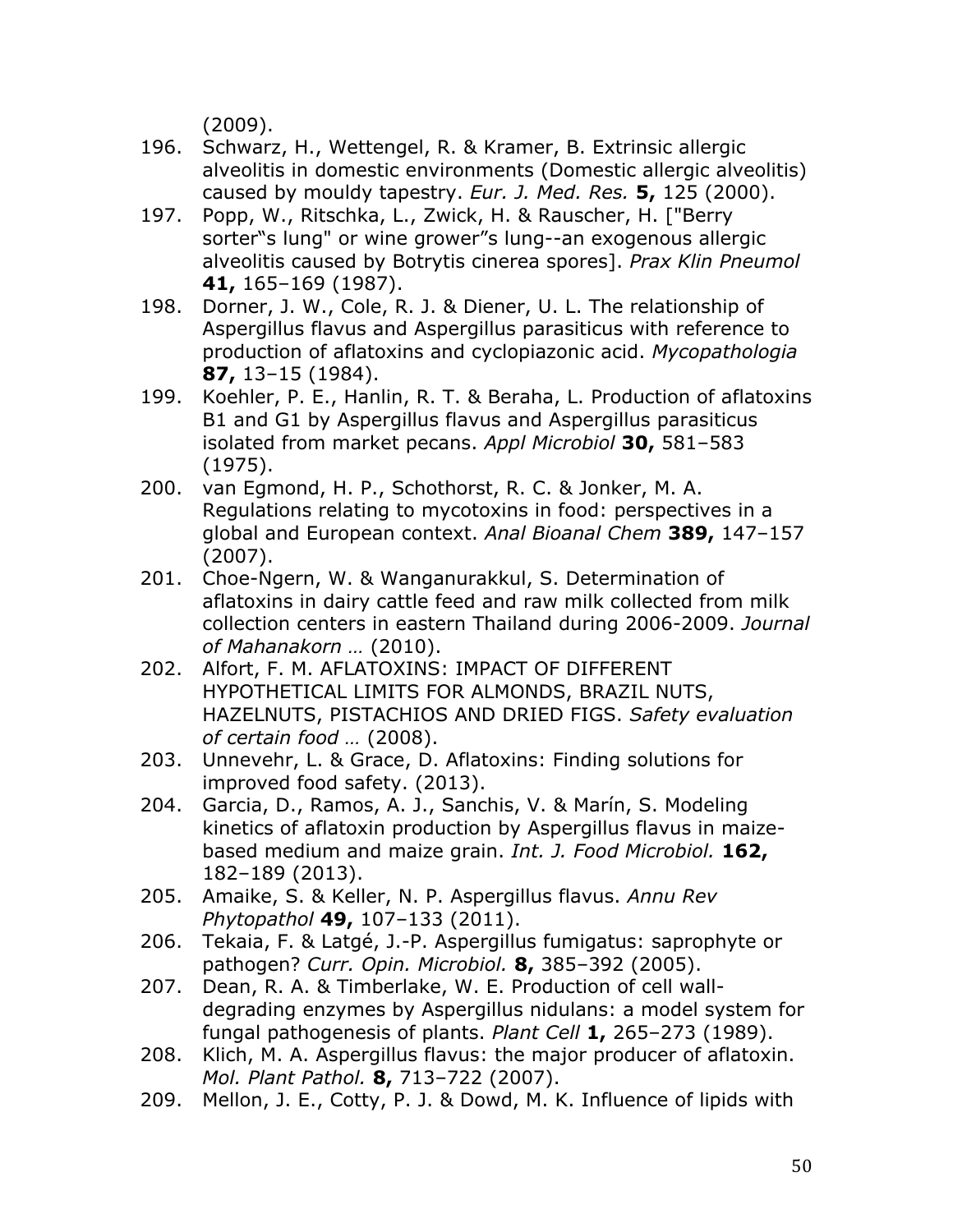and without other cottonseed reserve materials on aflatoxin B(1) production by Aspergillus flavus. *J. Agric. Food Chem.* **48,** 3611–3615 (2000).

- 210. Hensarling, T. P., Jacks, T. J., Lee, L. S. & Ciegler, A. Production of aflatoxins on soybean and cottonseed meals. *Mycopathologia* **83,** 125–127 (1983).
- 211. Zhang, F. *et al.* RNA-Seq-Based Transcriptome Analysis of Aflatoxigenic Aspergillus flavus in Response to Water Activity. *Toxins (Basel)* **6,** 3187–3207 (2014).
- 212. Abdel-Hadi, A., Schmidt-Heydt, M., Parra, R., Geisen, R. & Magan, N. A systems approach to model the relationship between aflatoxin gene cluster expression, environmental factors, growth and toxin production by Aspergillus flavus. *J R Soc Interface* **9,** 757–767 (2012).
- 213. Faraj, M. K., Smith, J. E. & Harran, G. Interaction of water activity and temperature on aflatoxin production by Aspergillus flavus and A. parasiticus in irradiated maize seeds. *Food Addit Contam* **8,** 731–736 (1991).
- 214. Hariprasad, P., Durivadivel, P., Snigdha, M. & Venkateswaran, G. Natural occurrence of aflatoxin in green leafy vegetables. *Food Chem* **138,** 1908–1913 (2013).
- 215. Kabak, B. The fate of mycotoxins during thermal food processing. *J. Sci. Food Agric.* **89,** 549–554 (2009).
- 216. Zhang, C., Ma, Y., Zhao, X., Zeng, Y. & Wang, F. Kinetic modelling of aflatoxins B1 conversion and validation in corn, rice, and peanut during thermal treatments. *Food Chem* (2011).
- 217. Llewellyn, G. C. & O'Rear, C. E. Examination of fungal growth and aflatoxin production on marihuana. *Mycopathologia* **62,** 109–112 (1977).
- 218. Turner, C. E. & ElSohly, M. A. Biological activity of cannabichromene, its homologs and isomers. *J Clin Pharmacol* **21,** 283S–291S (1981).
- 219. Peck, M. W., Stringer, S. C. & Carter, A. T. Clostridium botulinum in the post-genomic era. *Food Microbiol.* **28,** 183–191 (2011).
- 220. Viray, M. A. *et al.* Outbreak of type A foodborne botulism at a boarding school, Uganda, 2008. *Epidemiol. Infect.* **142,** 2297– 2301 (2014).
- 221. Centers for Disease Control and Prevention (CDC). Type B botulism associated with roasted eggplant in oil--Italy, 1993. *MMWR Morb. Mortal. Wkly. Rep.* **44,** 33–36 (1995).
- 222. Morse, D. L., Pickard, L. K., Guzewich, J. J., Devine, B. D. & Shayegani, M. Garlic-in-oil associated botulism: episode leads to product modification. *Am J Public Health* **80,** 1372–1373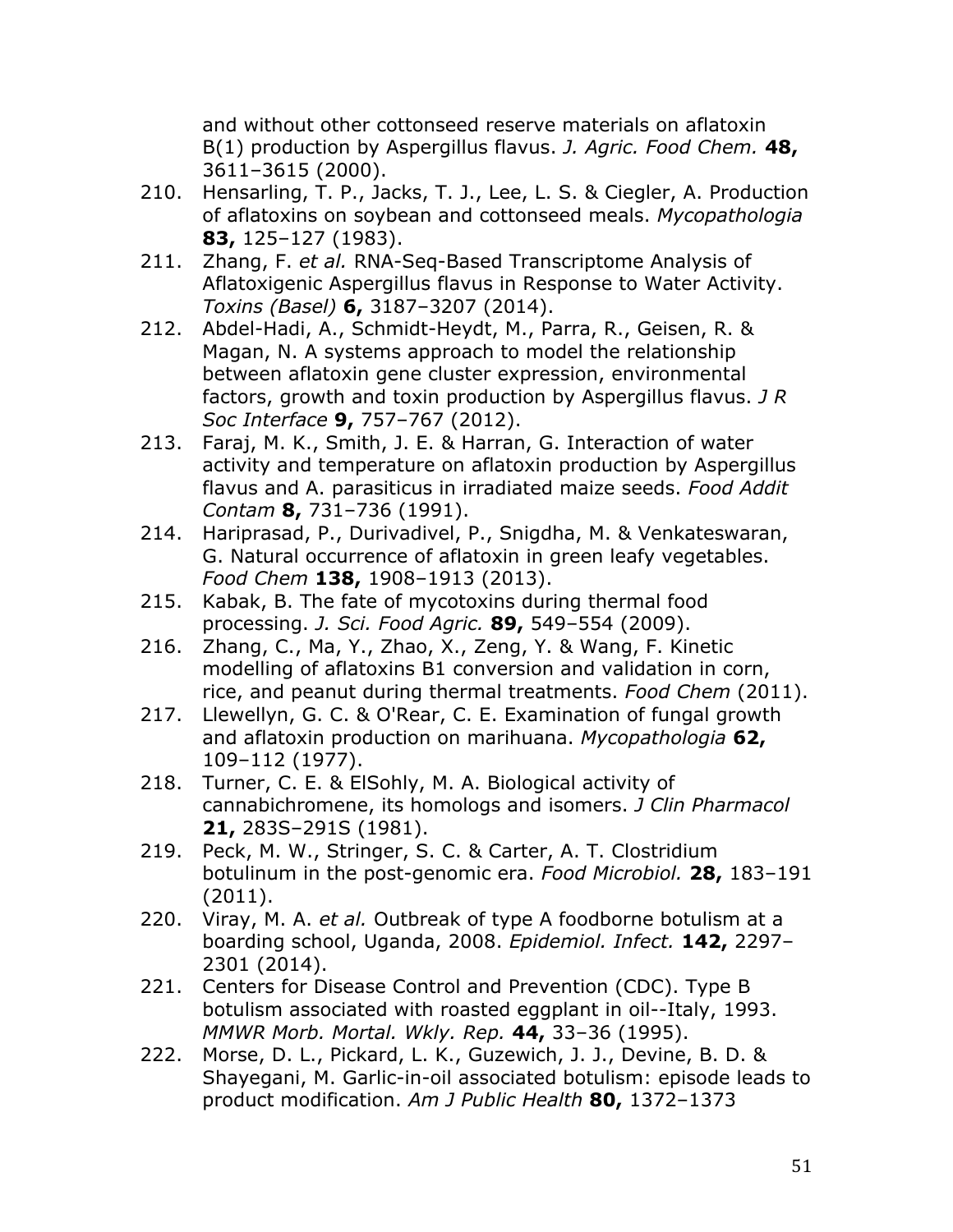(1990).

- 223. St Louis, M. E. *et al.* Botulism from chopped garlic: delayed recognition of a major outbreak. *Ann. Intern. Med.* **108,** 363– 368 (1988).
- 224. Lindström, M., Kiviniemi, K. & Korkeala, H. Hazard and control of group II (non-proteolytic) Clostridium botulinum in modern food processing. *Int. J. Food Microbiol.* **108,** 92–104 (2006).
- 225. Peleg, M. & Cole, M. B. Estimating the survival of Clostridium botulinum spores during heat treatments. *J. Food Prot.* **63,** 190–195 (2000).
- 226. Fernández, P. S. & Peck, M. W. A predictive model that describes the effect of prolonged heating at 70 to 90 degrees C and subsequent incubation at refrigeration temperatures on growth from spores and toxigenesis by nonproteolytic Clostridium botulinum in the presence of lysozyme. *Appl. Environ. Microbiol.* **65,** 3449–3457 (1999).
- 227. Anderson, W. A., McClure, P. J., Baird-Parker, A. C. & Cole, M. B. The application of a log-logistic model to describe the thermal inactivation of Clostridium botulinum 213B at temperatures below 121.1 degrees C. *J. Appl. Bacteriol.* **80,** 283–290 (1996).
- 228. Hubálek, Z. & Halouzka, J. Thermal sensitivity of Clostridium botulinum type C toxin. *Epidemiol. Infect.* **101,** 321–325 (1988).
- 229. Losikoff, M. E. Establishment of a heat inactivation curve for Clostridium botulinum 62A toxin in beef broth. *Appl. Environ. Microbiol.* **36,** 386–388 (1978).
- 230. Dodds, K. L. Combined effect of water activity and pH on inhibition of toxin production by Clostridium botulinum in cooked, vacuum-packed potatoes. *Appl. Environ. Microbiol.* **55,** 656–660 (1989).
- 231. Briozzo, J., de Lagarde, E. A., Chirife, J. & Parada, J. L. Effect of water activity and pH on growth and toxin production by Clostridium botulinum type G. *Appl. Environ. Microbiol.* **51,** 844–848 (1986).
- 232. Dahlsten, E., Lindström, M. & Korkeala, H. Mechanisms of food processing and storage-related stress tolerance in Clostridium botulinum. *Res. Microbiol.* (2014).
- 233. Swanson, K. M. & Anderson, J. E. Industry perspectives on the use of microbial data for hazard analysis and critical control point validation and verification. *J. Food Prot.* **63,** 815–818 (2000).
- 234. Kvenberg, J. E. & Schwalm, D. J. Use of microbial data for hazard analysis and critical control point verification--Food and Drug Administration perspective. *J. Food Prot.* **63,** 810–814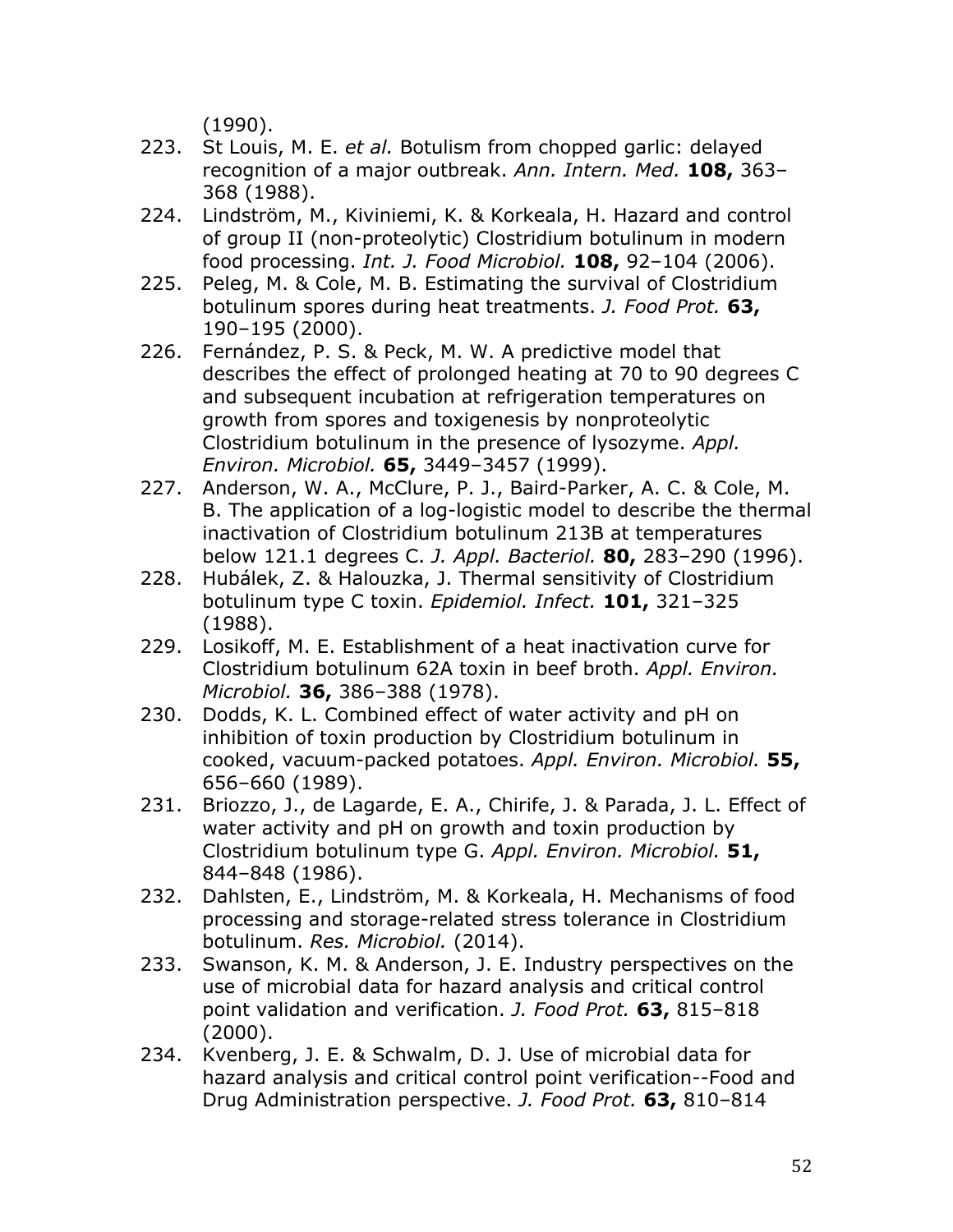(2000).

- 235. Gruber, J. S., Ercumen, A. & Colford, J. M. Coliform bacteria as indicators of diarrheal risk in household drinking water: systematic review and meta-analysis. *PLoS ONE* **9,** e107429 (2014).
- 236. Park, S. *et al.* Generic Escherichia coli contamination of spinach at the preharvest stage: effects of farm management and environmental factors. *Appl. Environ. Microbiol.* **79,** 4347–4358 (2013).
- 237. Rao, S., Hyde, K. D. & Pointing, S. B. Comparison of DNA and RNA, and cultivation approaches for the recovery of terrestrial and aquatic fungi from environmental samples. *Curr. Microbiol.* **66,** 185–191 (2013).
- 238. Pringle, A. Asthma and the diversity of fungal spores in air. *PLoS Pathog.* **9,** e1003371 (2013).
- 239. Fröhlich-Nowoisky, J., Pickersgill, D. A., Després, V. R. & Pöschl, U. High diversity of fungi in air particulate matter. *Proc. Natl. Acad. Sci. U.S.A.* **106,** 12814–12819 (2009).
- 240. Taniwaki, M. H., Silva, N., Banhe, A. A. & Iamanaka, B. T. Comparison of culture media, simplate, and petrifilm for enumeration of yeasts and molds in food. *J. Food Prot.* **64,** 1592–1596 (2001).
- 241. Ohshimo, S., Bonella, F., Guzman, J. & Costabel, U. Hypersensitivity pneumonitis. *Immunol Allergy Clin North Am* **32,** 537–556 (2012).
- 242. Selman, M., Lacasse, Y., Pardo, A. & Cormier, Y. Hypersensitivity pneumonitis caused by fungi. *Proc Am Thorac Soc* **7,** 229–236 (2010).
- 243. Singh, B., Singh, S., Asif, A. R., Oellerich, M. & Sharma, G. L. Allergic aspergillosis and the antigens of Aspergillus fumigatus. *Curr. Protein Pept. Sci.* **15,** 403–423 (2014).
- 244. Panjabi, C. & Shah, A. Allergic Aspergillus sinusitis and its association with allergic bronchopulmonary aspergillosis. *Asia Pac Allergy* **1,** 130–137 (2011).
- 245. Chaudhary, N. & Marr, K. A. Impact of Aspergillus fumigatus in allergic airway diseases. *Clin Transl Allergy* **1,** 4 (2011).
- 246. Spieksma, F. T., Nolard, N., Beaumont, F. & Vooren, P. H. Concentrations of airborne Botrytis conidia, and frequency of allergic sensitization to Botrytis extract. *Experientia Suppl.* **51,** 165–167 (1987).
- 247. Eriksson, J. *et al.* Cigarette smoking is associated with high prevalence of chronic rhinitis and low prevalence of allergic rhinitis in men. *Allergy* **68,** 347–354 (2013).
- 248. Polosa, R. *et al.* Cigarette smoking is associated with a greater